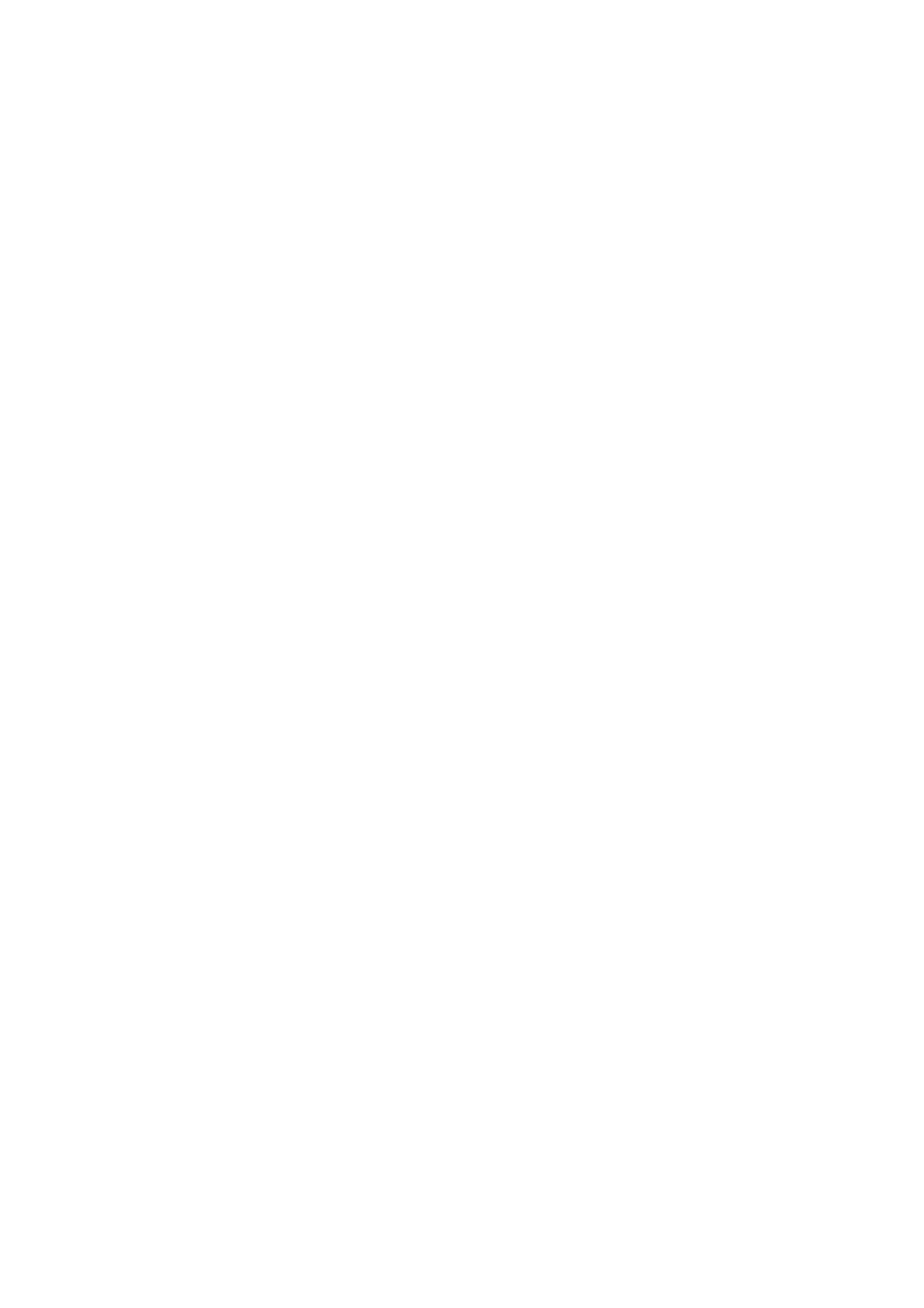

Information Paper

## Measures of Socioeconomic Status

AUSTRALIAN BUREAU OF STATISTICS

EMBARGO: 11.30 AM (CANBERRA TIME) WED 22 JUN 2011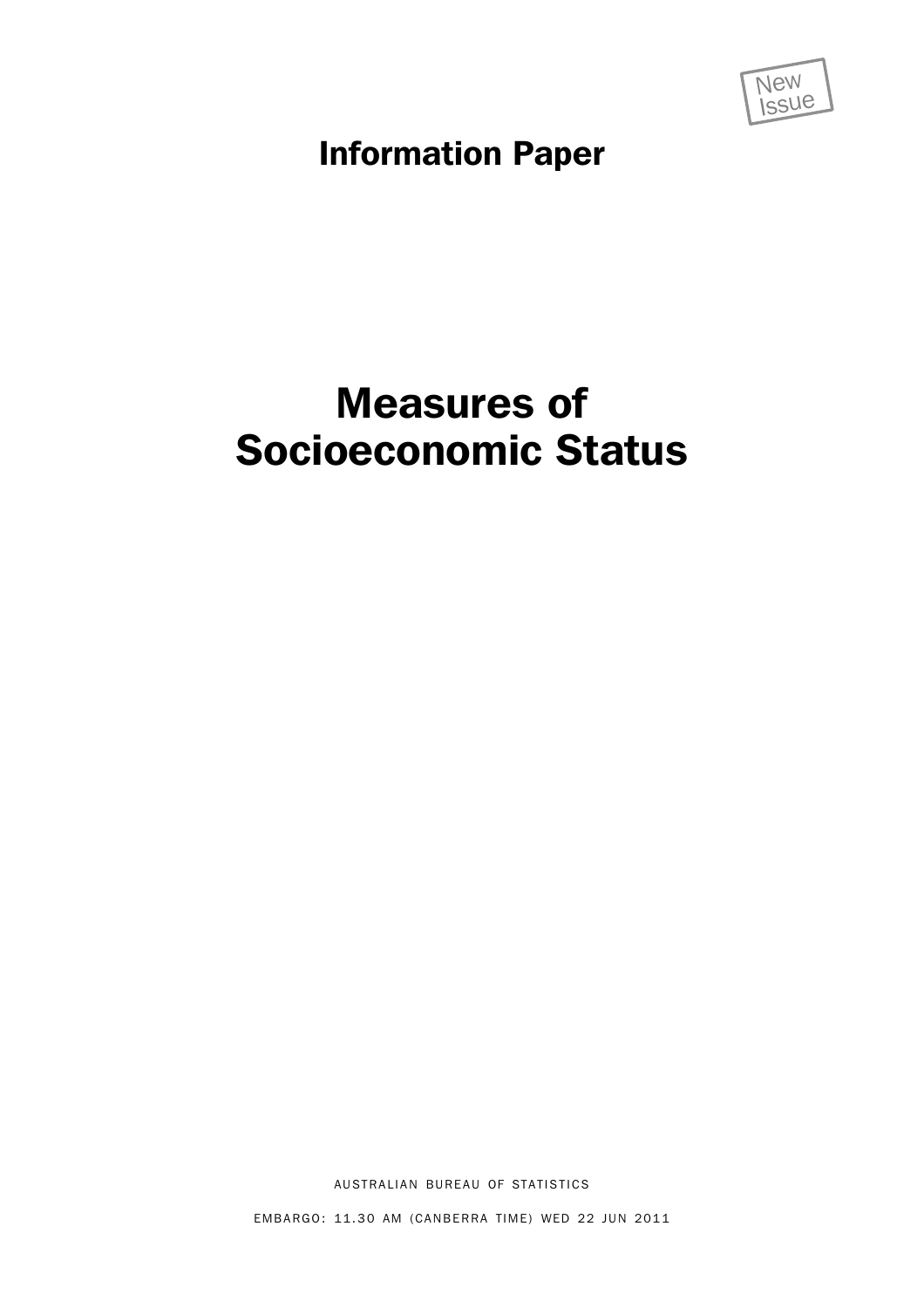ABS Catalogue no. 1244.0.55.001

#### © Commonwealth of Australia 2011

This work is copyright. Apart from any use as permitted under the *Copyright Act 1968*, no part may be reproduced by any process without prior written permission from the Commonwealth. Requests and inquiries concerning reproduction and rights in this publication should be addressed to The Manager, Intermediary Management, Australian Bureau of Statistics, Locked Bag 10, Belconnen ACT 2616, by telephone (02) 6252 6998, fax (02) 6252 7102, or email <intermediary.management@abs.gov.au>.

Produced by the Australian Bureau of Statistics

#### INQUIRIES

The ABS welcomes comments on the research presented in this paper.

For further information, please contact the Assistant Director, Social and Progress

Reporting Section on Canberra (02) 6252 7518 or email <social.reporting@abs.gov.au>.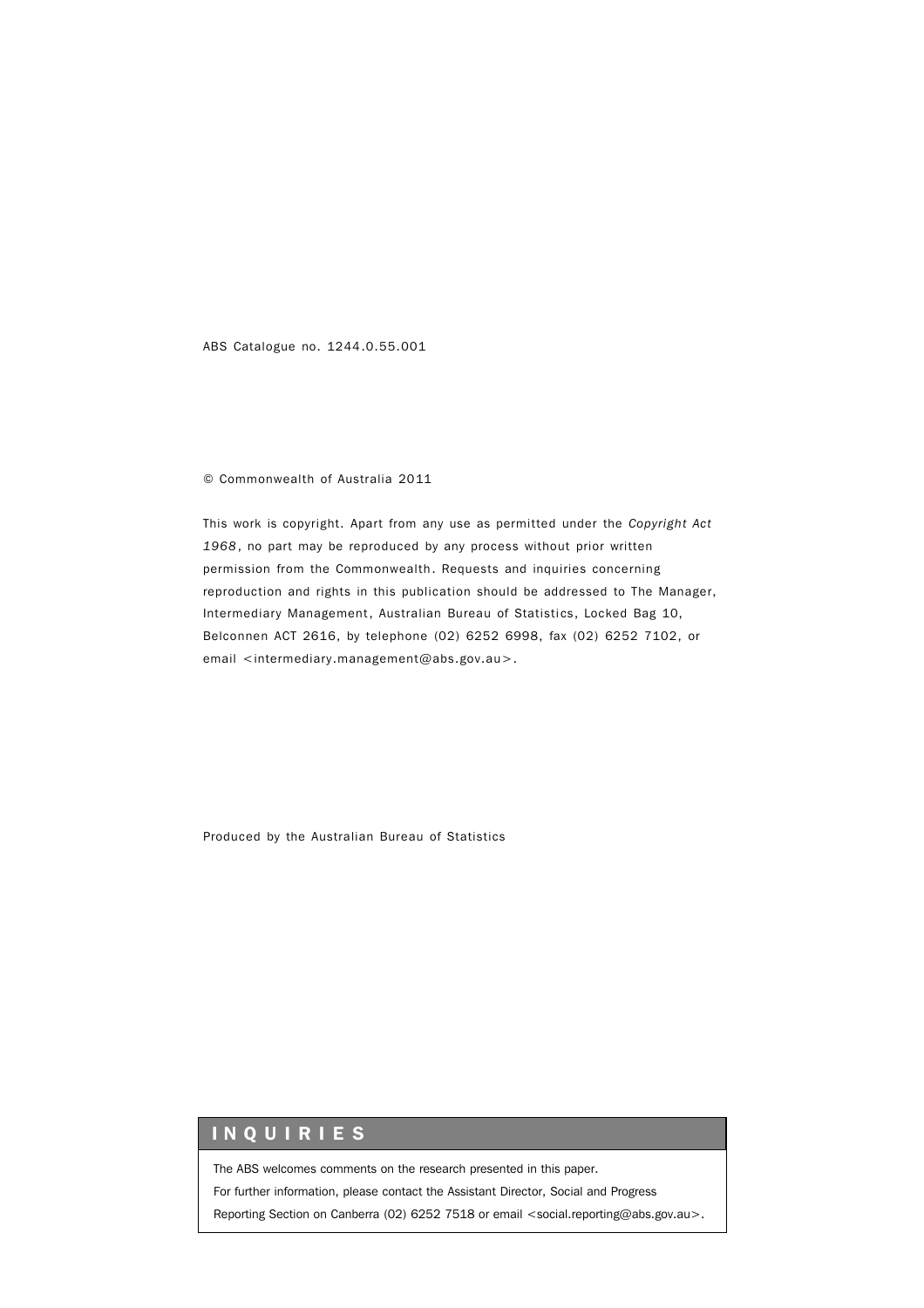## **CONTENTS**

| 1.               |                   |  |  |  |
|------------------|-------------------|--|--|--|
|                  | 11                |  |  |  |
|                  | 1.2               |  |  |  |
|                  | 1.3               |  |  |  |
| 2.               |                   |  |  |  |
|                  | 2.1               |  |  |  |
|                  | 2.2               |  |  |  |
| 3.               |                   |  |  |  |
|                  | 3.1               |  |  |  |
|                  | 3.2               |  |  |  |
|                  | 3.3               |  |  |  |
| $\overline{4}$ . |                   |  |  |  |
|                  | 4.1               |  |  |  |
|                  | 4.2               |  |  |  |
| 5.               |                   |  |  |  |
|                  |                   |  |  |  |
|                  |                   |  |  |  |
|                  | <b>APPENDIXES</b> |  |  |  |
| A.               |                   |  |  |  |
| <b>B.</b>        |                   |  |  |  |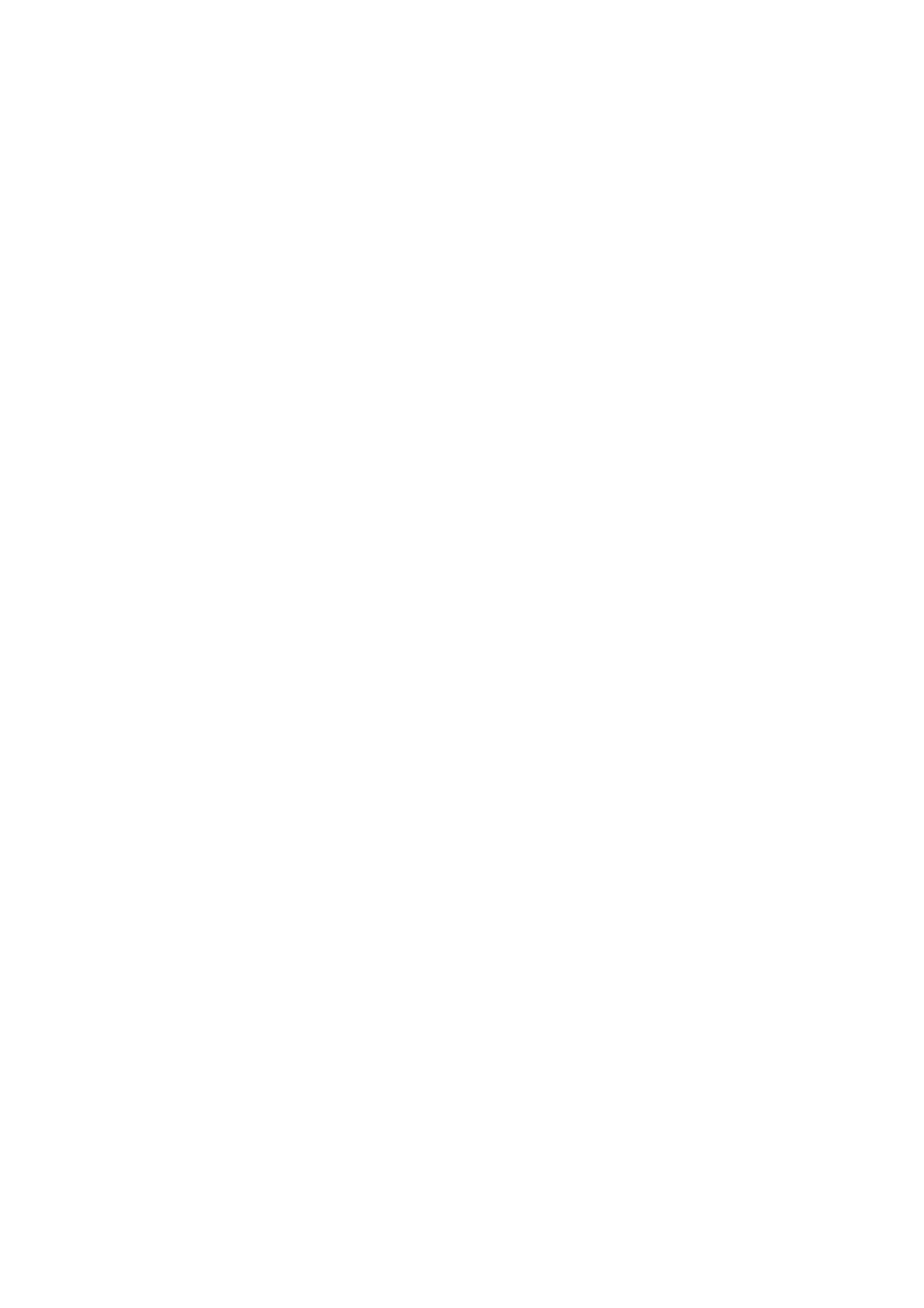## MEASURES OF SOCIOECONOMIC STATUS

## **ABSTRACT**

Measuring, and using measures of, socioeconomic status is not straightforward. Measurement can be undertaken for various units of analysis: for individuals, families, households, geographic areas or communities. Deciding which measure to use, and for which unit, is important and dependent on the proposed use. This paper raises issues relating to the measurement of socioeconomic status, and discusses different types of socioeconomic status measures and the uses for which they should be applied.

## 1. OVERVIEW OF SOCIOECONOMIC STATUS

## 1.1 What is socioeconomic status?

Socioeconomic status refers to the social and economic position of a given individual, or group of individuals, within the larger society. Socioeconomic status is usually, but not always, conceived of as a relative concept and can be measured for the individual, family, household or community/area. The ABS defines 'relative socioeconomic advantage and disadvantage in terms of people's access to material and social resources, and their ability to participate in society' (ABS, 2008, p. 5).

Socioeconomic status is generally unobserved and hence proxy measures are required. Common concepts considered in searching for proxy measures include income, consumption, wealth, education and employment. However, the relative importance of these and other concepts in terms of capturing socioeconomic status can change substantially through time and across populations. For example, whether or not a house has a broadband internet connection can be used as a measure of socioeconomic advantage/disadvantage. Being a relatively recent phenomenon, such a measure would not have been relevant in previous years (even if it were available). On the other hand, consumer items (like colour televisions) have become so ubiquitous that not having one is more likely to be a choice made by households, as opposed to measuring material wealth.

Certain concepts associated with socioeconomic status are likely to be more important in different geographical or demographic contexts. For example, lack of access to a car may be highly relevant to socioeconomic status in much of Australia. However, in places where public transport is widely available and many amenities are close by, it is of less relevance.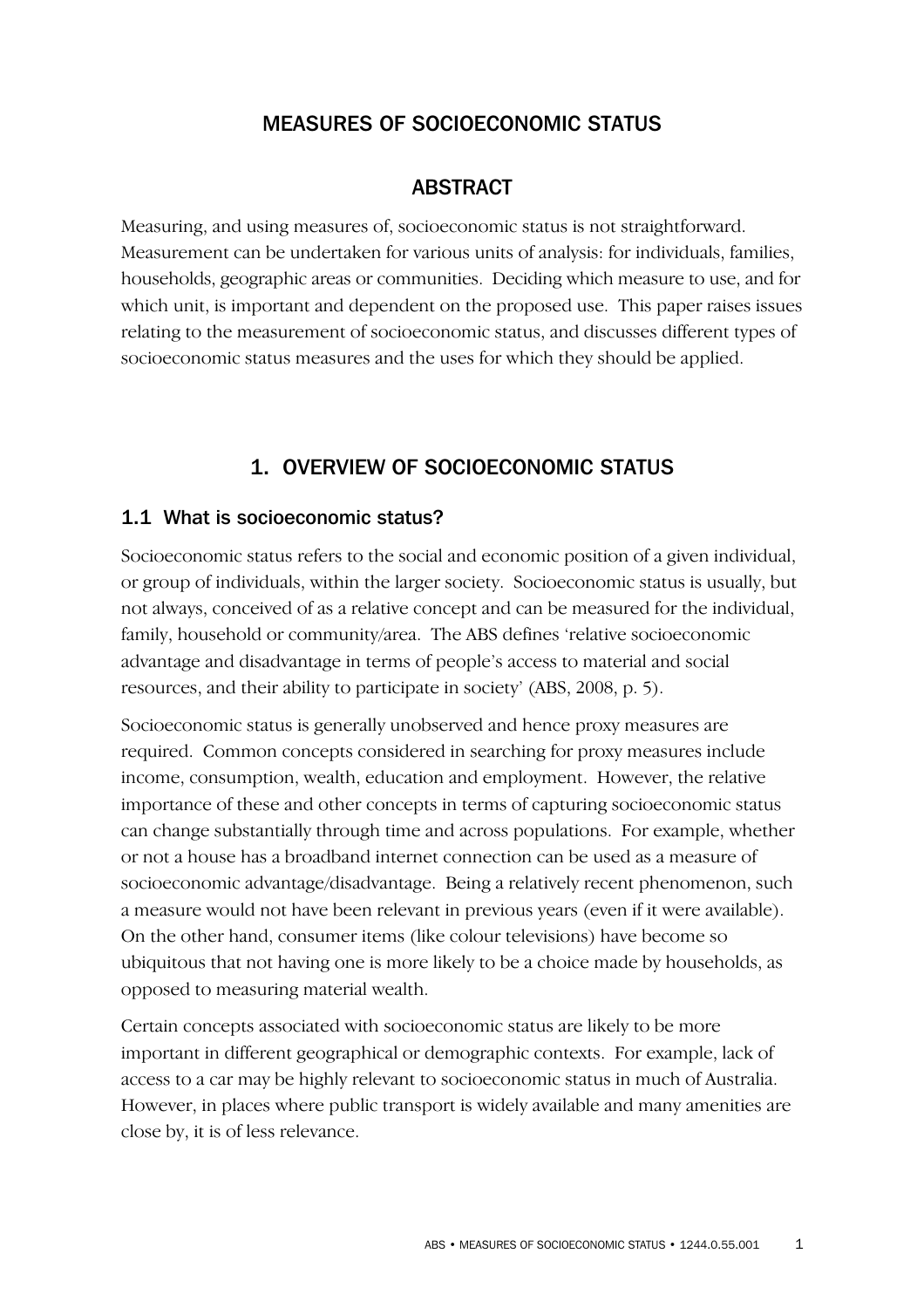Finally, certain concepts that may be highly relevant in measuring socioeconomic status in one country may take on less importance in another. This could be because of the geographical, cultural or institutional structure of the country. For example, the use of private health insurance is likely to vary depending on the quality of the public health system in the country.

Ultimately, in most contexts, income, consumption, wealth, education and employment are the key concepts used to measure socioeconomic status. In one face-to-face Health Omnibus survey, carried out by Walker and Hiller (2005), around three quarters of respondents rated these fields as being important in 'determining whether an area is disadvantaged'.

## 1.2 Uses of socioeconomic status

Measures of socioeconomic status are often combined to create a single summary index that can be used to rank the particular unit of observation. Such rankings allow the comparison of relative socioeconomic status at a point in time across other characteristics of an individual (for example by country of birth), a family (for example single parent versus couple parent families) or an area (for example by state or by remoteness classification). As an alternative to looking at the socioeconomic status of individuals across personal characteristics at a point in time, measures of socioeconomic status can also be used to track the relative position of individuals, families, households or areas over time.

Measures of socioeconomic status are often used in performance reporting and to assess achievement of policy targets. Analysis uses measures of socioeconomic status to understand whether overall societal progress or regress is masking a different outcome for sub-populations of particular interest.

Measures of socioeconomic status can also be used in various forms of exploration, such as an explanatory variable in statistical or econometric analysis. For example, one may be interested in the relationship between the socioeconomic status of a child's family and the health or education outcomes of that child. Another use is for socioeconomic status to be a control variable in modelling. For example, in looking at the relationship between internal migration and education participation, it may be important to control for the fact that migration and education participation are both related to socioeconomic status.

## 1.3 Alternative concepts to socioeconomic status

Socioeconomic status is one of a number of measures of position within a society. There are a number of alternative concepts to socioeconomic status that are used to classify, on average, populations of policy interest or to explain individual outcomes. Other related concepts include poverty, wellbeing, social exclusion and human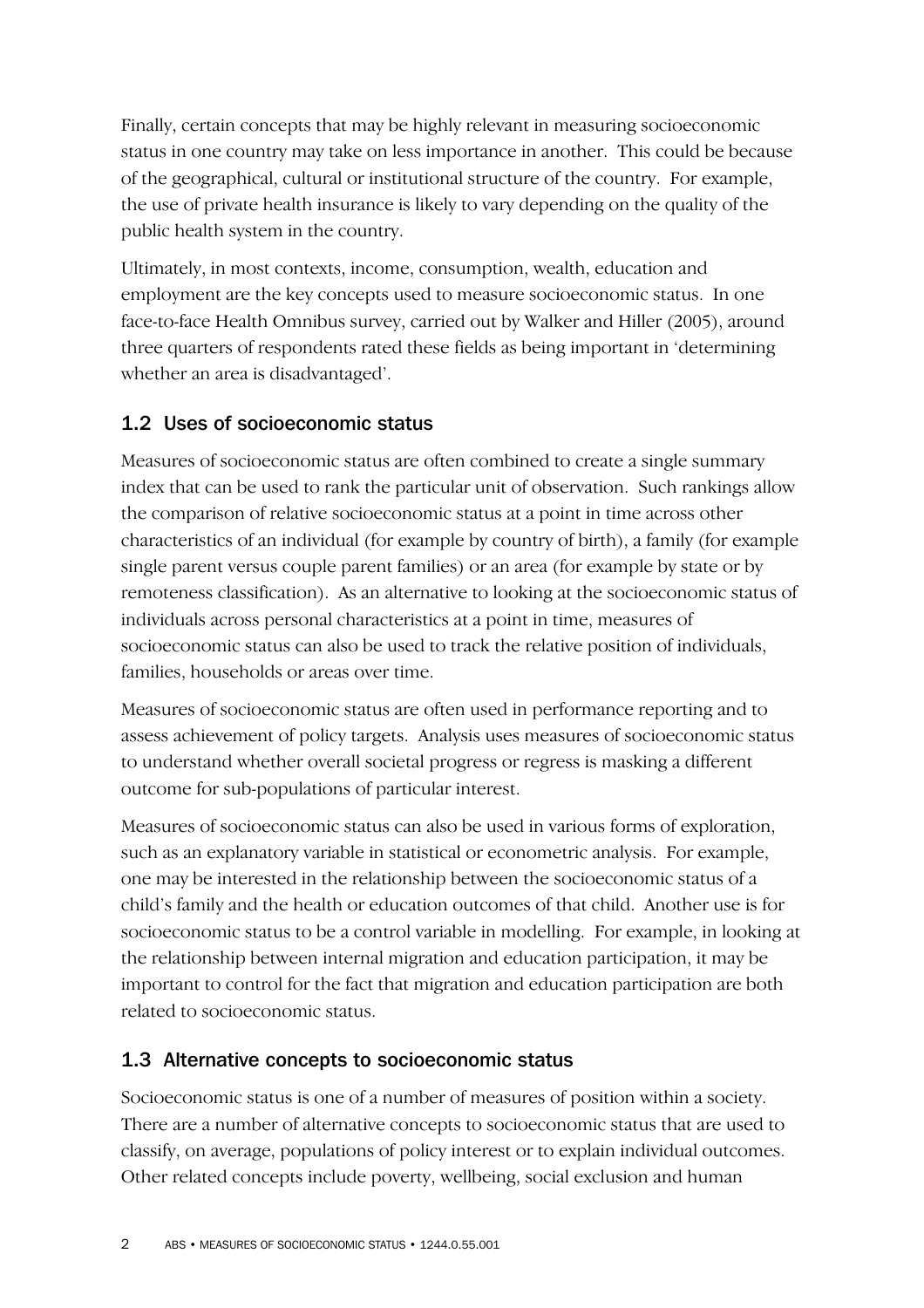development. While these concepts have a number of things in common, including some of the underlying measures, they should not be used interchangeably as there are important differences in terms of scope and implications.

One concept that predates socioeconomic status is poverty. While related to socioeconomic status, poverty has a much greater focus on lack of access to economic resources. Those in absolute poverty are generally considered unable to afford basic needs like food, clothing and shelter, whereas those in relative poverty tend not to have access to the minimum economic resources that one would expect in the particular society or economy. In essence, poverty is a slightly different concept than socioeconomic status. Those in poverty are likely to have low socioeconomic status. However, there are also likely to be a number of people who would be accorded low socioeconomic status based on a composite indicator, but who would not be considered as being in poverty using a more restricted set of indicators.

Wellbeing, on the other hand, is a broader concept than both poverty and socioeconomic status. According to the ABS, wellbeing is 'a state of health or sufficiency in all aspects of life' (ABS, 2001). So, while a person's socioeconomic status would tend to be a component of their wellbeing, a person's interaction with the natural, built and social environments, as well as their physical, mental and emotional health, are also vital components.

A third related concept is that of social exclusion. The definition of social exclusion is often highly contested and may be interpreted very differently in different contexts. However, a useful definition of social exclusion and one that highlights the difference between it and socioeconomic status is 'an individual is socially excluded if he or she does not participate in key activities of the society in which he or she lives' (Burchardt *et al.,* 2002, p. 30). Social exclusion, therefore, focuses on a person's activities or actions, whereas socioeconomic status refers to a person's access to social and economic resources.

A fourth alternative concept, human development, focuses on ensuring that people have the capabilities to lead lives that they value. Without basic capabilities, such as health care and education, many opportunities in life are inaccessible. This is also known as capability deprivation, which is a concept initiated by Amartya Sen as an alternative measure of poverty (Sen, 1999). Capabilities are influenced by an individual's characteristics such as age, sex, disability status and educational attainment. Some characteristics, such as having a disability or illness, being on older person or having low educational attainment can then lead to particular population groups earning lower incomes which, in turn, lead to being deprived of some basic capabilities and, therefore, potentially to a lower quality of life.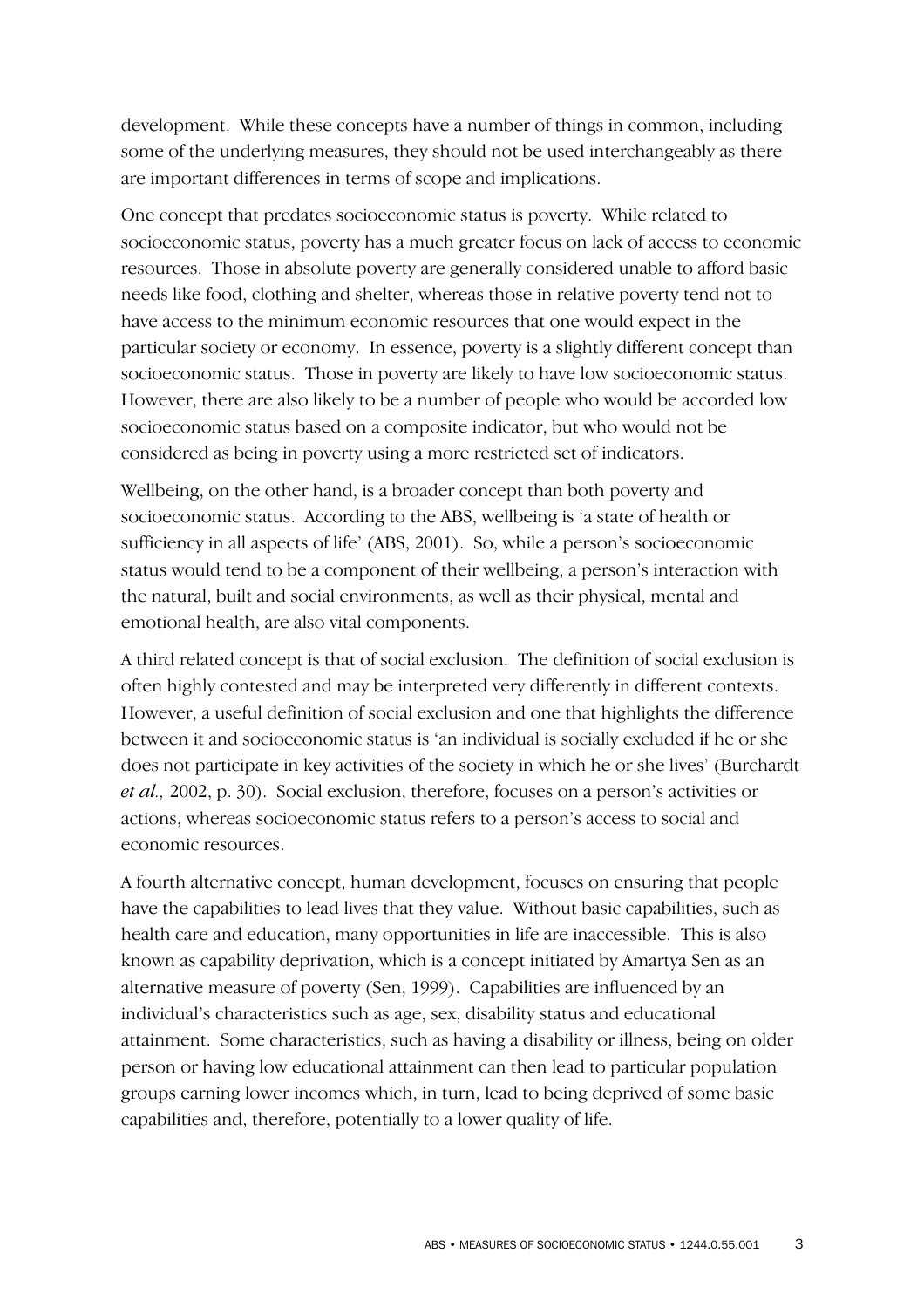## 2. MEASURING SOCIOECONOMIC STATUS

In most circumstances, socioeconomic status is *conceptualised* for the individual, family or household. However, socioeconomic status is often *measured* for an area. In this circumstance, socioeconomic status of an area may be properly used for context, but is sometimes also used (arguably inappropriately) as a socioeconomic status measure of the person, family or household living within an area.

More often than not, socioeconomic status of an area is measured by comparing the average characteristics of the area's usual residents, as opposed to something about the area itself. If a relatively wealthy family with high levels of education and both parents working for a high income moved into a neighbourhood, then most areabased measures would record that as a reduction in socioeconomic disadvantage. However, it may be that nothing about the area itself has actually changed and the residents who were already there have not in any way become more advantaged (though this may happen through time via network effects).

The example above is not a criticism of area-based measures of socioeconomic status, as when constructed well and interpreted correctly they serve a very useful purpose. The point is, that to understand socioeconomic status of an area and how to measure it, one must first be aware of how the context affects individuals, families and households.

This section of the paper outlines various individual, family, household and area based measures of socioeconomic status, and outlines a number of limitations that relate to their measurement. Ultimately, the way in which socioeconomic status is measured should be determined by the intended use of the measure.

## 2.1 Socioeconomic status measures

As mentioned earlier, socioeconomic status can be used in relative terms to make comparisons across individuals, families, households or areas. It is not only income, consumption, wealth, education and occupation that can be used as concepts for socioeconomic status, but demographic and cultural activity variables are also of interest, particularly for population sub-groups.

The following table shows a number of concepts for socioeconomic status that can be used for various units of analysis, and some example measures for each of these concepts. Most of these measures can be used for socioeconomic status of individuals, families, households or areas. For example, marital status could be used as a measure of socioeconomic status for an individual, or marital status of parents could be used as a measure of socioeconomic status for a child. Similarly, the household size in which a person lives may be strongly associated with both household socioeconomic status, and also individual socioeconomic status, as it reflects overcrowded living conditions. The table is therefore not exhaustive and is designed as a prompt.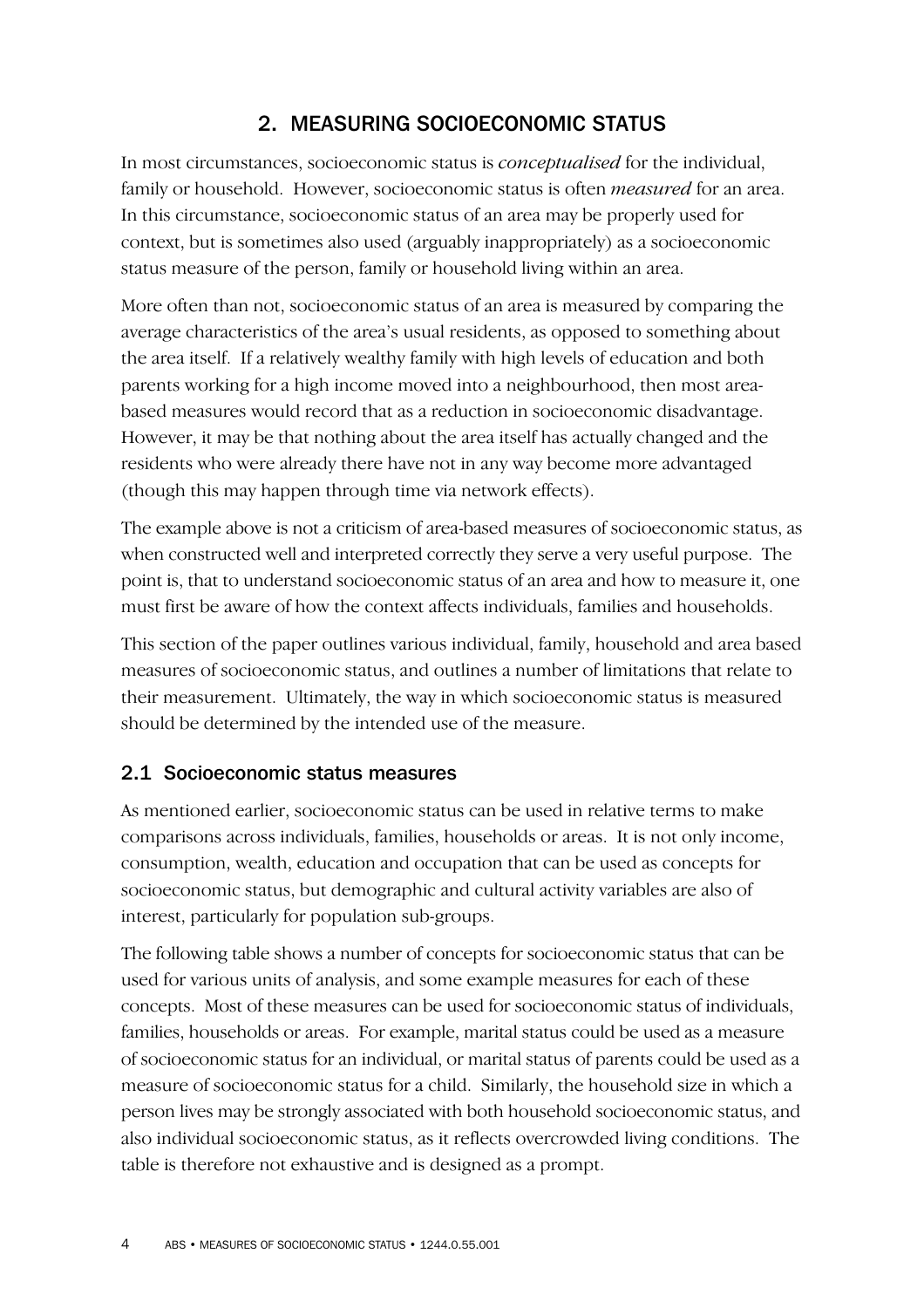| Concept             | Example measures of socioeconomic status                                                                                                                                                                                                                                       |
|---------------------|--------------------------------------------------------------------------------------------------------------------------------------------------------------------------------------------------------------------------------------------------------------------------------|
| Consumption         | Total personal consumption<br>٠<br>Equivalised household consumption<br>$\bullet$                                                                                                                                                                                              |
| Demographics        | Own marital status<br>$\bullet$<br>Parents' marital status<br>$\bullet$<br>Marital status of people in household<br>٠<br>Country of birth<br>$\bullet$<br>Main language spoken at home<br>٠<br>Proficiency in English<br>$\bullet$                                             |
| Education           | Completed year 12<br>٠<br>Highest educational attainment<br>$\bullet$<br>Parents' educational attainment<br>$\bullet$                                                                                                                                                          |
| Employment          | Own employment status<br>$\bullet$<br>Parents' employment status<br>٠<br>Number of family members employed/not employed<br>٠<br>Number of people employed in the household<br>٠<br>Proportion of community who are<br>٠<br>employed/unemployed                                 |
| Family structure    | Family size<br>٠<br>Family composition<br>$\bullet$                                                                                                                                                                                                                            |
| Health              | Disability status<br>$\bullet$<br>Whether require assistance<br>$\bullet$                                                                                                                                                                                                      |
| Household structure | Household size<br>$\bullet$<br>Household composition<br>$\bullet$                                                                                                                                                                                                              |
| Income              | Equivalised final household income<br>$\bullet$<br>Equivalised final family income<br>$\bullet$<br>Own income<br>٠<br>Parents' income                                                                                                                                          |
| Location            | Remoteness<br>$\bullet$<br>SEIFA (various indexes)<br>٠                                                                                                                                                                                                                        |
| Wealth              | Own occupation<br>٠<br>Parents' occupation<br>٠<br>Home ownership<br>$\bullet$<br>Cost of rent or mortgage<br>٠<br>Value of dwelling<br>$\bullet$<br>Whether family owns a car<br>٠<br>Number of cars in household<br>٠<br>Internet connection / Broadband access<br>$\bullet$ |

Ultimately, the choice of whether individual, family, household or area based measures of socioeconomic status are most appropriate will be determined by the population being studied and the expected use of the particular socioeconomic measure. A theme that will be returned to again and again in this paper is that there is no single measure or composite measure of socioeconomic status that is appropriate for use in all contexts. Rather, a researcher or policy analyst who is interested in socioeconomic status for their analysis needs to be clear of the proposed use and then make informed decisions on both the appropriate unit of analysis (individual, family, household or community/area) and the most appropriate measures to be included in the analysis.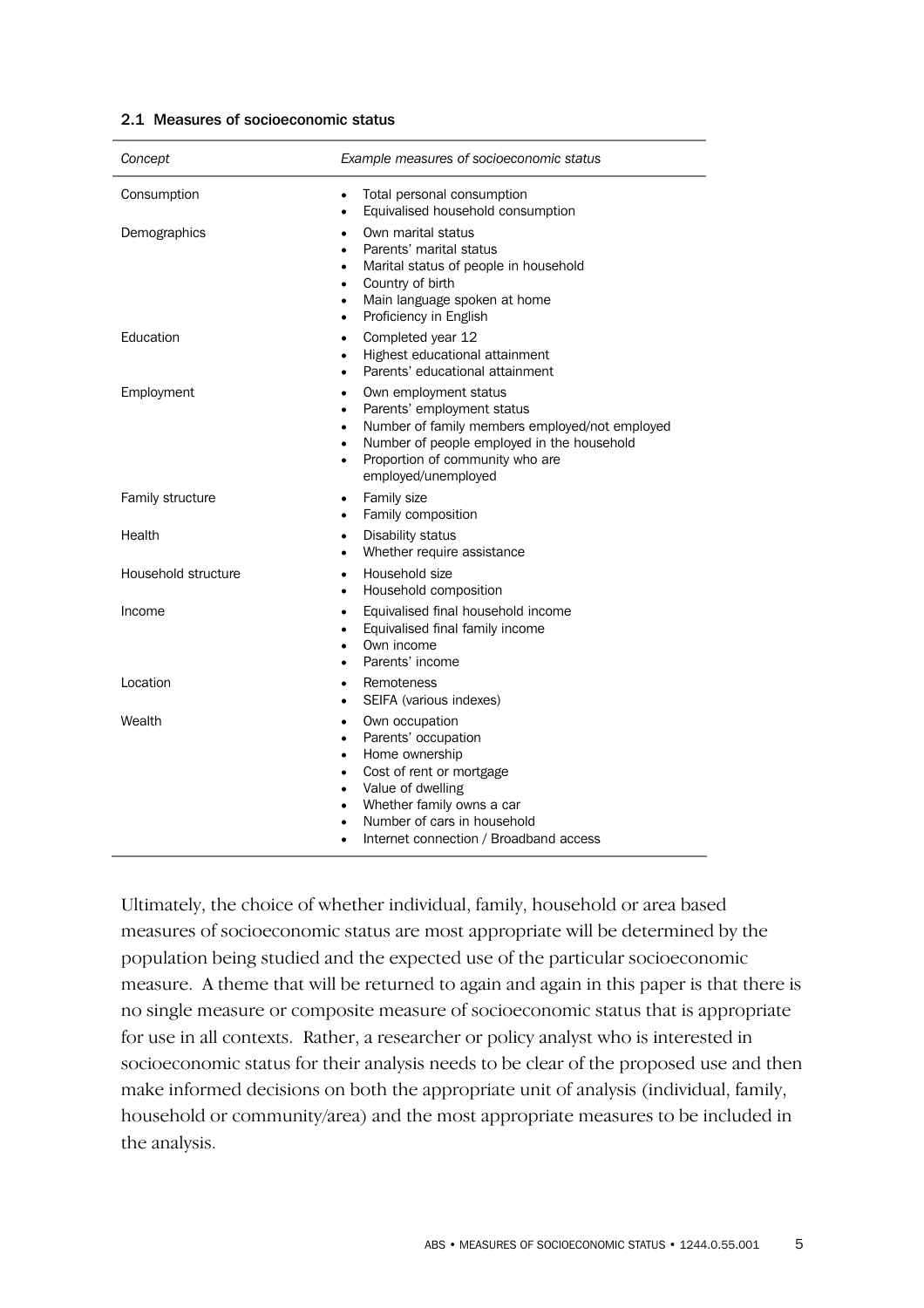## *Socioeconomic status of sub-populations*

Demographic variables are important in analysing socioeconomic status as they can be used to divide the population into sub-groups of interest (for example, males, migrants, persons aged 65 years and over). Analysis or policy requirements may focus on one particular population group, across multiple groups or across the country as a whole.

One example of a population group is the Aboriginal and Torres Strait Islander population. According to ABS (2010):

Aboriginal and Torres Strait Islander peoples are culturally and linguistically diverse. However, common to most Aboriginal and Torres Strait Islander communities is a culture that is very different to the non-Indigenous Australian culture. Elements of cultural difference may include, but are not limited to: conceptions of family structure and community obligation, language, obligations to country and continuation of traditional knowledge.

If one is analysing socioeconomic status for a particular population sub-group in isolation, then there is greater scope to tailor measures accordingly. A couple of single variables could be used as proxies for socioeconomic status for a population sub-group, or an index could be used. However, the sub-population identifier shouldn't be a component in the measure of socioeconomic status because the inclusion of this variable in the measure and the fact it has been taken into account for measuring socioeconomic status will influence the results. For example, Indigenous status shouldn't be used to analyse socioeconomic status for the Aboriginal and Torres Strait Islander sub-population.

It may be necessary to create a separate index for a particular population subgroup in some circumstances. For example, Biddle (2009) created an index of relative Aboriginal and Torres Strait Islander socioeconomic outcomes for 37 Aboriginal and Torres Strait Islander Regions and, separately, for 531 Aboriginal and Torres Strait Islander Areas. Once again, careful interpretation of specific indices such as these is very important. The index created in Biddle (2009) does not show the distribution of the Aboriginal and Torres Strait Islander population according to the socioeconomic status of an area. Rather it shows the distribution of the Aboriginal and Torres Strait Islander population according to the socioeconomic status of the Aboriginal and Torres Strait Islander population in an area.

When making comparisons across multiple groups or across the country as a whole, there is less scope to vary the measures used. In these circumstances, undertaking sensitivity tests is an important part of the process to ensure results are robust. For example, a researcher or policy analyst should ideally test whether a population group is still identified as having relatively low socioeconomic status if particular concepts (like income, consumption, wealth, employment and education) are excluded from the analysis or a different index is used.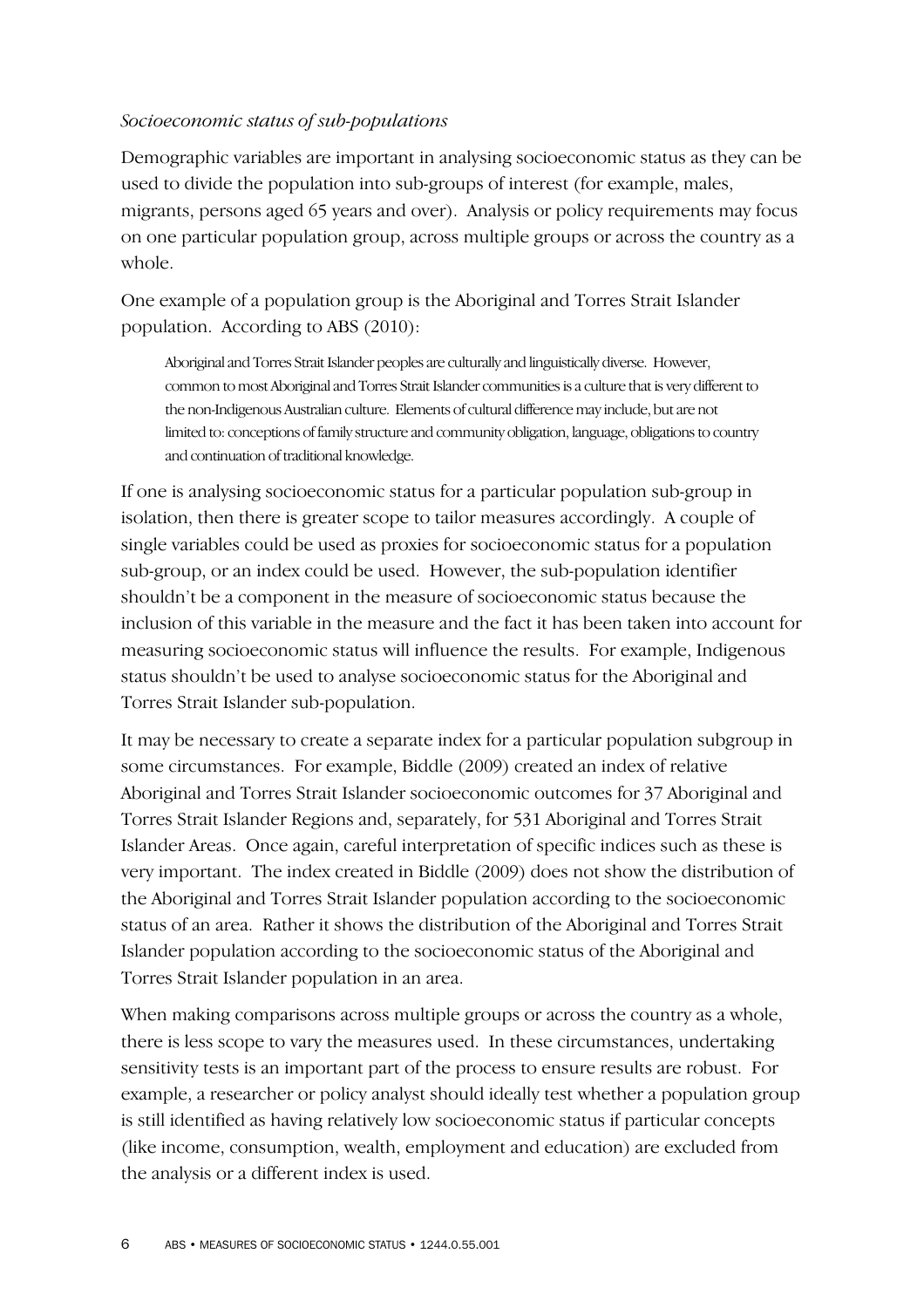Comparing different population groups within a society assumes that the concept is relevant to and can be applied to the whole population and across the lifecourse. However, there are a number of population groups for whom different components of socioeconomic status take on greater or lesser relevance. For example, employment status is most obviously relevant for the sub-population of working age, but its relevance for children and the retired population depends on the context. For example, employment and occupation of parents can be powerful determinants of a child's socioeconomic status. Similarly, lack of employment (even part-time employment) for healthy but relatively poor retired people may be an indicator of exclusion and of their overall socioeconomic status. On the other hand, there are a number of stages in life where employment (and full-time employment in particular) might be considered an indication of poor socioeconomic status. This could be the case when the person would like to focus on other activities and is working out of necessity as opposed to choice. This includes those who are studying full-time, those who have caring responsibilities and those who would otherwise be retired.

#### *Education*

Two related concepts for socioeconomic status that have been shown to exhibit a strong socioeconomic gradient are educational participation and educational attainment (Coleman *et al.*, 1966; Fryer and Levitt, 2006). The focus for analysis when using these two socioeconomic status concepts has usually been on the child or adolescent. The reason for this is that a poor educational outcome from a young age is a key and perhaps even dominant predictor of poor outcomes into adulthood.

Level of education is the most commonly used socioeconomic status measure for an individual and its face validity is broadly accepted in the community. As identified by a Health Omnibus survey carried out by Walker and Hiller (2005), 82.7 per cent of respondents said that having not attended school was an important indicator of socioeconomic disadvantage, with 77.5 per cent saying the same thing about not having a qualification.

Apart from face validity, there are two main reasons for using education as a concept for measuring socioeconomic status. Firstly, those who complete additional years of education may experience a range of positive outcomes throughout their lives. Their incomes may be higher, employment easier to obtain and their health better (Card, 2001; Wolfe and Havemann, 2001; and Borland, 2002). There are also likely to be spillover effects to the household and community as a result of the individual's and society's investment in education. In other words, higher levels of education are directly related to other aspects of socioeconomic status. To the extent that these other aspects are difficult to measure (for example, permanent as opposed to transitory income), education could be a useful proxy. Secondly, higher levels of education have direct benefits themselves. Education leads to higher social status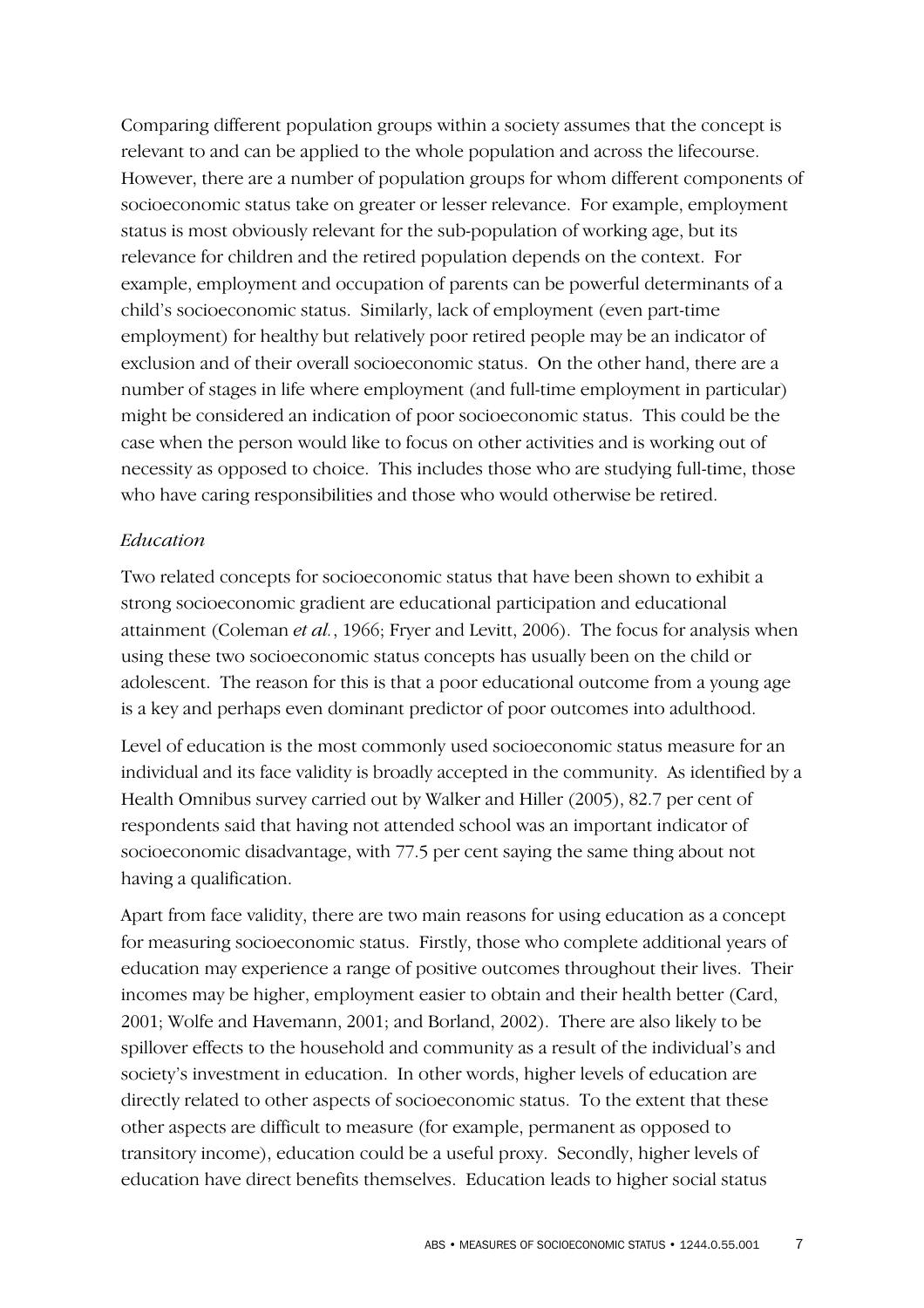even after controlling for income (Singh-Manoux *et al.,* 2003) and helps individuals make efficient decisions across a number of domains (Wolfe and Havemann, 2001).

An individual's level of education can be viewed in more than one way: a human capital model of education (where education contributes to productivity directly) and a signalling approach. Under the latter, employers assume that those with higher innate ability find education easier (or less costly) and are therefore more likely to invest heavily in education than those who find education a struggle. The employer is therefore more likely to hire the educated person not because the education they have undergone has made them more productive, but because it has demonstrated that they were more productive in the first place. From a cross-sectional perspective, this distinction is of little importance when calculating a person's socioeconomic status.

However, when measuring socioeconomic status over time, it does affect whether one uses a constant level of education as the benchmark for analysis of socioeconomic status, or whether the benchmark level of education is allowed to change over time. One of the difficulties of using education as a concept in measuring socioeconomic status is that the social and economic benefits an individual receives from a particular level of education are dependent on the general level of education in the economy/community. The income of someone with a Bachelor Degree will be very different in a labour market where the average person has not completed Year 12 compared to one where the majority of people have a Masters Degree. There is also the difficulty of change over time, as there is a much larger proportion of the population with a Bachelor Degree today than 50 years ago. This means that the level of educational attainment is likely to have a different impact on socioeconomic status today than it did previously.

## *Employment*

A person's employment status is also a standard concept for measuring socioeconomic status. Not being able to find employment whilst actively seeking work, or growing up in a household where no one is employed, are both strong predictors of socioeconomic disadvantage. The link between employment and income is clear. However, there is also strong evidence that even after controlling for income, individuals who are unemployed (or not employed) have worse outcomes than those who are employed (Scutella and Wooden, 2008).

For those who are employed, the type of job held is also an important socioeconomic status measure. Firstly, those who are underemployed (that is they worked part-time but would prefer to work more hours) are likely to have their socioeconomic status influenced in the negative direction compared with those who work their desired number of hours. On the other hand, working excessively long hours has also been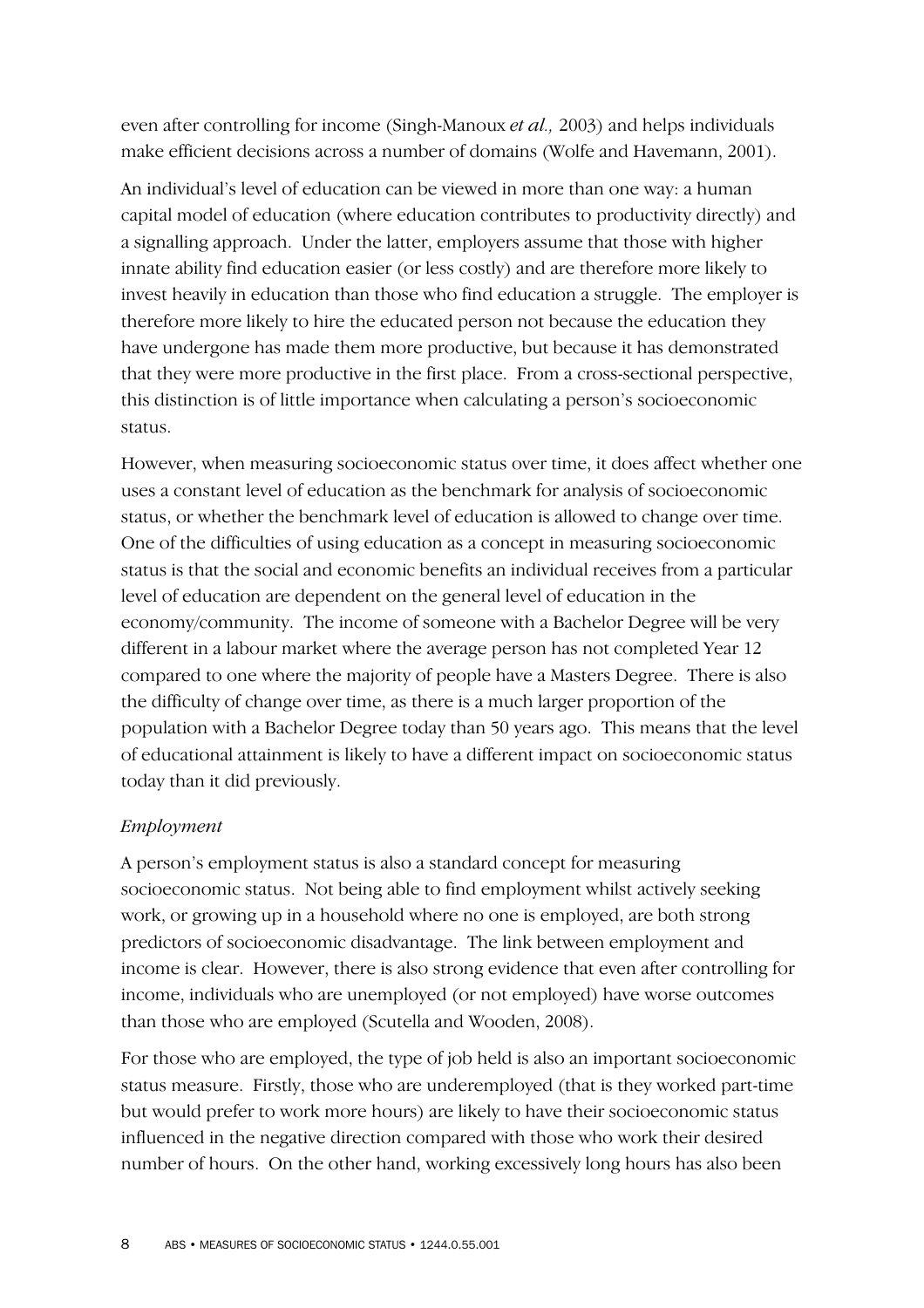shown to be associated with socioeconomic status in this negative direction (Sparks *et al.*, 1997). Finally, a person's occupation is both directly and indirectly linked to their socioeconomic status. In the famous Whitehall studies, it was shown that, for civil servants in the UK, those in managerial or administrative positions had significantly better health outcomes than those on lower grades (Marmot and Wilkinson, 2006).

## *Family structure*

Analysis of child outcomes necessitates family or household socioeconomic status measures. This could include a simple linkage of the socioeconomic status of the child's father and/or mother to the child. However, more complete measures would also include the structure of the family as well as access to economic resources. For example, it has been shown that growing up in a single parent family, compared with a couple family (after controlling for wealth or income), is associated with lower educational attainment. This could then lead to lower earnings into adulthood (Krein, 1986).

The socioeconomic status of a family member could be linked to that of other adults in the family, not just the children. Through a process known as 'assortative mating' (Mare and Schwartz, 2006) it is well established that there is a strong correlation between the educational and occupational status of husband and wife pairs. This is likely to reinforce socioeconomic disparities within a population.

## *Income*

One of the more common socioeconomic status measures is income or equivalised income, as a proxy for economic resources. Returning to the previous example of measuring the socioeconomic status of children, it is clear that the child's own income is of little use. Instead, equivalised final household income<sup>1</sup> should be used. However, the data required to generate this income measure is often not available and instead, family income is generally relied upon, where family income includes all income to family members that will support the family's consumption.

Even when aggregating income within a family though, there are two key issues that need to be considered. Firstly, how does one take into account economies of scale, where the cost of living of two people is not double the cost of living for one. Secondly, does one assume that income is shared equally within the family or are certain members likely to benefit disproportionately from a given income.

 $\overline{a}$ 1 Equivalised final household income includes the income of all household members, adjusted for size of the household to take account both income sharing and economies of scale in accommodation and associated services.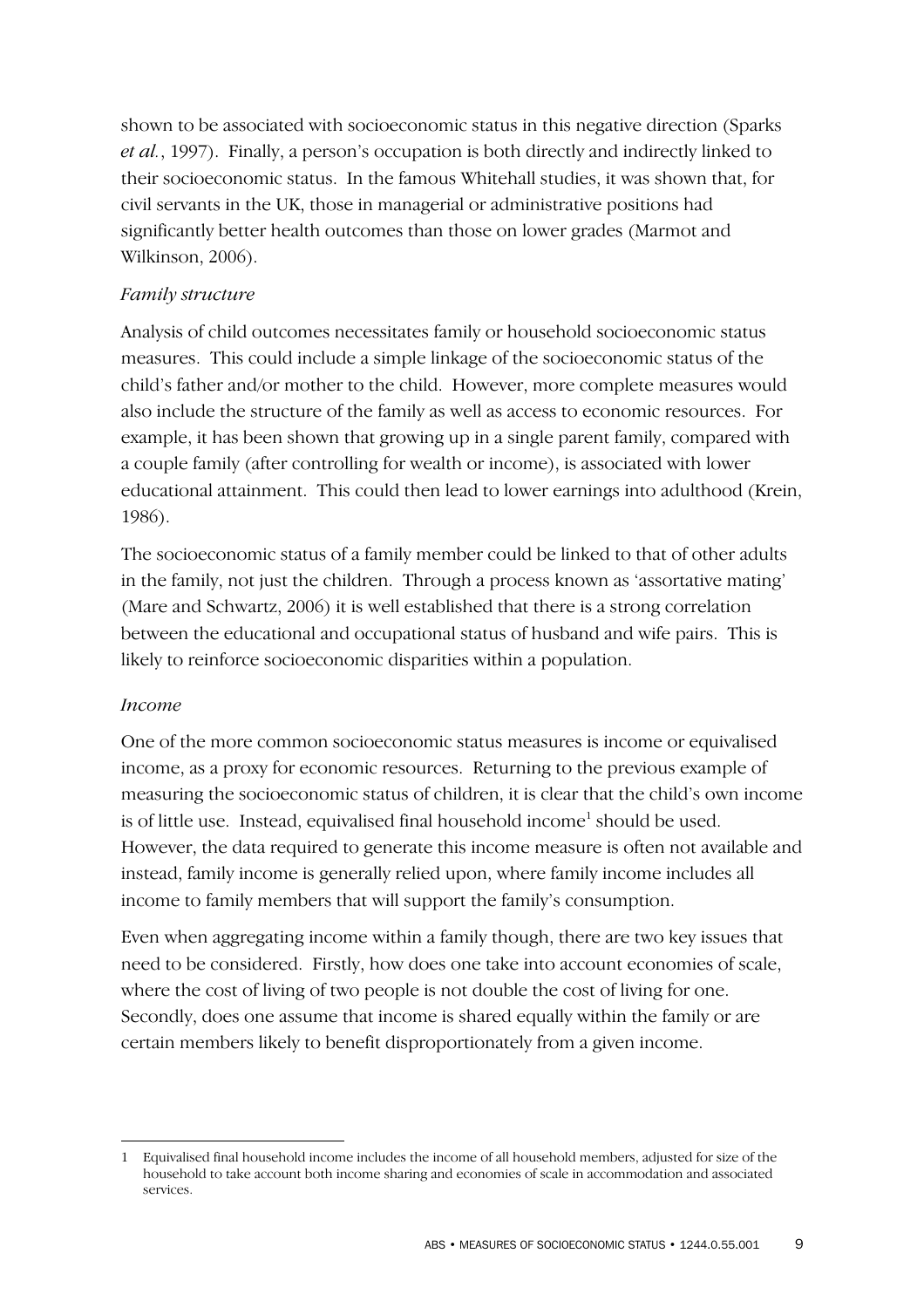When a good or service is used by more than one member of a family or household simultaneously, the economic cost is often less than it would be if purchased by each member separately. For example, large consumer goods like fridges, washing machines or televisions can be used either concurrently or sequentially with the only additional cost being electricity and wear-and-tear. In addition, once a house has been heated or cooled to a comfortable temperature, all members would benefit. On the other hand, there are other items like food or movie tickets that cannot be as easily shared. However there are still discounts in bulk purchase, less waste and economies of scale for storage and preparation, and therefore the additional costs do not rise proportionally to the number of additional people. Overall, to maintain the same standard of living after the addition of an extra member, a higher income is needed, but the additional cost would be less than that of the first member.

To control for intra-household or intra-family economies of scale, the standard approach is to use an equivalence scale (Buhman *et al.*, 1988). When income is adjusted according to an equivalence scale, the equivalised income can be viewed as a proxy for the economic resources available to a standardised family or household. For a lone person household the equivalised income is equal to lone person household income. For a family or household comprising more than one person, it is an indicator of the family or household income that would need to be received by a lone person to enjoy the same level of economic wellbeing as the family or household in question.

The choice of equivalence scale can be difficult as the assumptions used for one type of family or household, or one level of income do not necessarily hold for others. As such, the equivalence scale used can have a significant impact on the conclusions made regarding the socioeconomic status of one family or household relative to another (Hunter, Kennedy and Biddle, 2004). However, as noted by Atkinson *et al.*  (1995) not applying any equivalence scale at all and using either total family or household income, or family/household income per usual household resident is in fact an implicit choice of an equivalence scale at one or other extreme value.

While there is no universally accepted equivalence scale, the ABS uses the 'modified OECD' equivalence scale. Taking the first adult in the family or household as having a weight of 1 point, each additional person who is 15 years or older is allocated 0.5 points, and each child under the age of 15 is allocated 0.3 points. Equivalised family/household income is derived by dividing total family/household income by a factor equal to the sum of the equivalence points allocated to the family/household members. The equivalised income of a lone person family/household is the same as their individual income. The equivalised final income of a family or household comprising more than one person lies between the total value and the per capita value of its unequivalised income.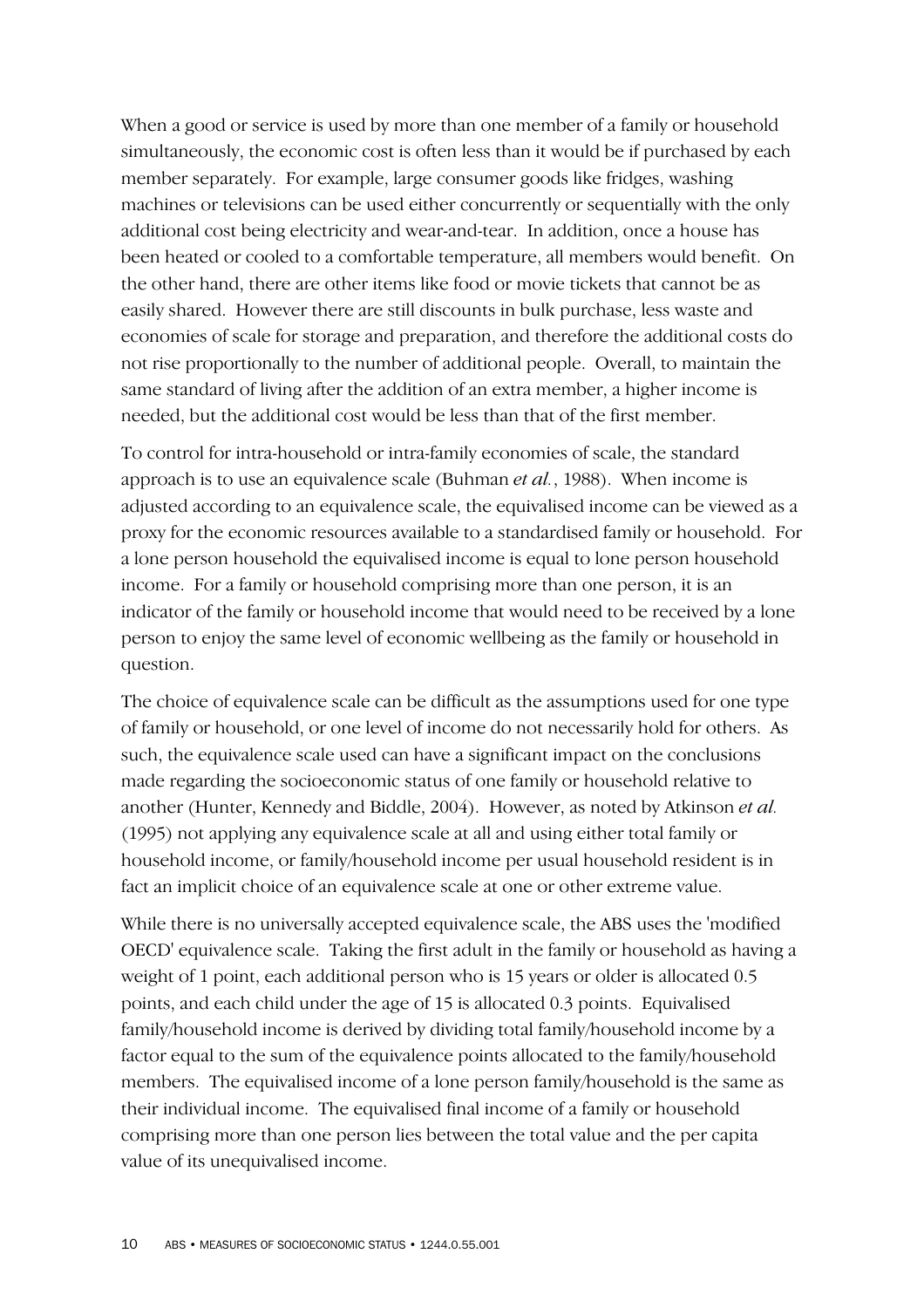Although controlling for economies of scale is relatively straightforward in practical terms, it is less clear regarding the assumptions that should be made in terms of how that equivalised income is shared across family or household members. Is it valid to assume that income is spread evenly, or do certain members of the family or household benefit disproportionately from a given level of income? According to Phipps and Burton (1995, p. 198) 'it matters a great deal what we assume about how financial resources are shared within families'. An assumption of complete sharing of family/household resources can have the effect of understating socioeconomic disadvantage for vulnerable groups and for groups that consume a relatively high proportion of family/household resources.

It is very difficult to take into account family/household sharing when measuring socioeconomic status for individuals within families/households as this requires detailed consumption data for all individuals present. Nonetheless, it is important to keep the potential biases in mind when interpreting results.

#### *Wealth*

 $\overline{a}$ 

Fluctuations of income through time can lead to individuals, families or households being mistakenly classified as either socioeconomically advantaged or disadvantaged, depending on which direction they are deviating from their long-term average income at the particular point at which the measure was taken. $^2$  Reserves of wealth, such as accumulated savings, are one way to smooth consumption over time, and can also be used to support current consumption, at least for a period of time when shocks reduce income for a time.

One of the most commonly used wealth measures is home ownership, especially for groups that make up too small a proportion of the population to be separately identifiable in surveys with more inclusive measures. While not owning one's own home is a reasonable indication, on average, of low household wealth, a simple binary indicator for home ownership misses a large amount of the variation in wealth across Australian households. It misses remaining assets including superannuation, savings held in a bank and financial equities. Secondly, it does not take into account the actual value of the home nor the amount which is still owed on the home. As this information is not available from most data sources, the limitations of commonly used variables for wealth should be kept in mind when calculating the socioeconomic status of particular households.

<sup>2</sup> The fact that people draw from, or contribute to, savings on a regular basis highlights one of the weaknesses of using income as the sole proxy for access to economic resources when measuring socioeconomic status.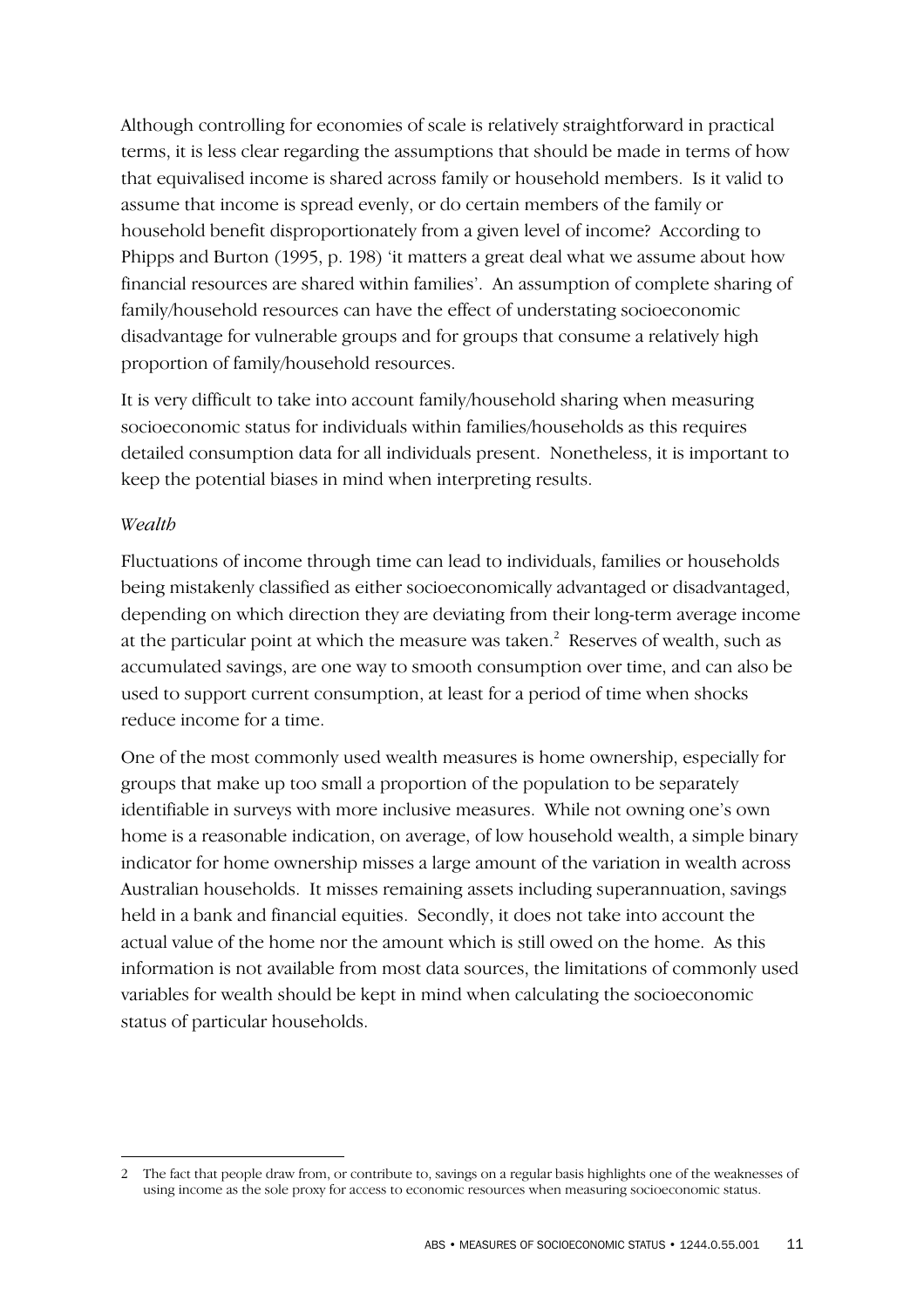## 2.2 Area / community measures

While an individual's own socioeconomic status is important, in some contexts it is the socioeconomic status of one's community or the area in which they reside, work or go to school that is either of greater interest or the only measure available for analysis. While the community is usually taken to mean a person's geographical community (neighbourhood, suburb, etc.), as outlined later in this section, community can also be used more generally and include a non-geographic grouping of people with a common social interest or a common service interest (for example, a school community).

Community or area based socioeconomic status measures are often used to target resources or policy interventions. If a particular area has, on average, a greater proportion of people with relevant measures of disadvantage, then that area may require a greater level, or at least a different mix of government resources. A researcher or policy analyst may be interested in area-based measures of socioeconomic status because of the assumed effect on the individuals who live in the area. The average socioeconomic status in an area may influence, for example, job networks, crime and social norms. The strength and direction of these effects have generated strong research interest for a number of years.

Area based measures of socioeconomic status give contextual information about the area in which people live. They do not, however, provide information about individuals, but only about the area where the individuals live. As with any area or community, there is variation in the characteristics of the overall population in any one place. Judgements about individuals based solely on the area in which they live have a high potential for error in the conclusions, due to this variation in the characteristics of the individuals. Ignoring within area heterogeneity is often referred to as the Ecological Fallacy (Robinson, 1950).

## *Socioeconomic indexes for areas*

One of the most commonly used area based measures of socioeconomic status in Australia is the suite of Socioeconomic Indexes for Areas (SEIFA). These indexes have been created by the ABS after every Census since the 1986 Census. While the underlying variables included in the SEIFA indexes have changed through time to reflect the evolution of the Census and changes in what may constitute advantage/disadvantage, the underlying concept has remained the same. That is:

SEIFA indexes summarise a number of socioeconomic variables that represent disadvantage [or advantage] in an area. This single measure can be used to rank CDs to identify areas that are more or less disadvantaged [or advantaged] relative to others. These indexes measure different aspects of socioeconomic conditions at a CD level and ... [summarise] the information from a variety of social and economic variables into a single measure (Adhikari, 2006, p. 2).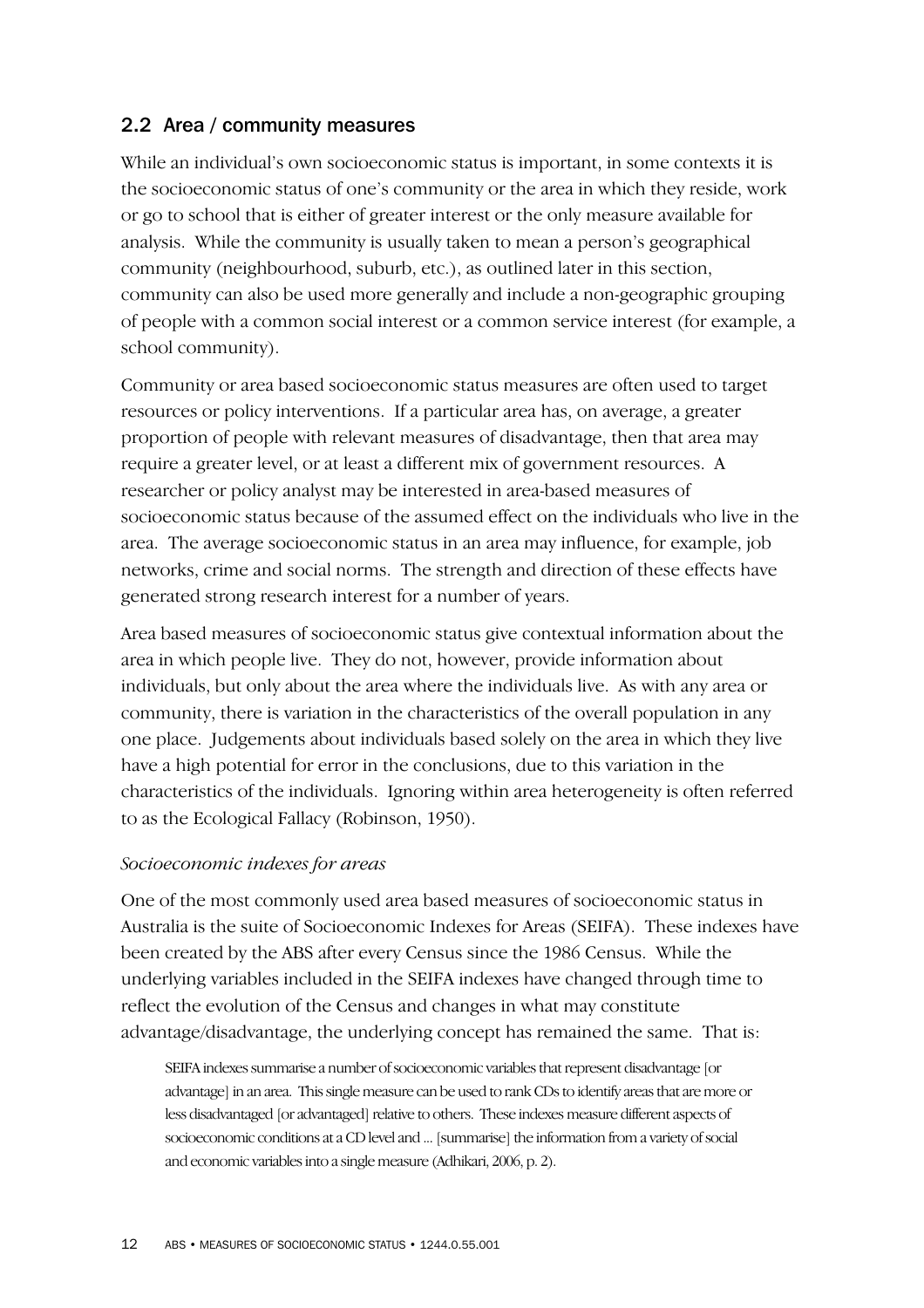Sometimes area or community based measures of socioeconomic status are used in the absence of individual, family or household measures and when there is a need for a proxy. An example would be a school, where there may be little information available for the individual students, families, households or the school itself, but there is information available about the area where the school is located. An areabased measure of the socioeconomic status of a school, for example, could be based on the areas containing the addresses of the enrolled students. Socioeconomic status could also be based on the socioeconomic status measures of the parents of students enrolled at the school. Overall though, there are limited measures of socioeconomic status for a school as there is little information available on the individual students or their family or household characteristics.

Another example of an area based measure of socioeconomic status is the Index of Community Socio-Educational Advantage (ICSEA), developed in 2009 by the Australian Curriculum, Assessment and Reporting Authority. The motivation for calculating the ICSEA was to control for the socioeconomic status of a school's student body in order to facilitate comparisons across schools in meeting certain minimum benchmarks. However at the time, schools generally had limited and incomplete information on the socioeconomic status of their students. Because of this, it was necessary to construct an index based on the socioeconomic status of the areas in which their students lived, rather than of the students themselves. A simpler (and less relevant) measure would have been to construct an index based on the socioeconomic status of the area where the school was located.

#### *Remoteness*

Another area-based measure of socioeconomic status is remoteness. This measure is used regularly to give an indication of 'access to services'. One way this information is used is to distribute resources across areas according to assumed need, a fundamental objective of government policy. Providing additional health services is one example where remoteness might be used as a measure for the socioeconomic status of an area. This can then be used to help analyse where additional health services are in more need and how accessible health services are to the population.

## *2.2.1 Choice of geography*

The first step in any geographic analysis of socioeconomic status is to choose the boundaries by which areas are delineated. This process involves making a decision on the average size of the areas to be analysed and then, once that decision has been made, where one area ends and another begins. In a number of situations (especially historically) researchers have been forced to make a decision between geographical groupings that have already been constructed (e.g. Statistical Local Areas or SLA's).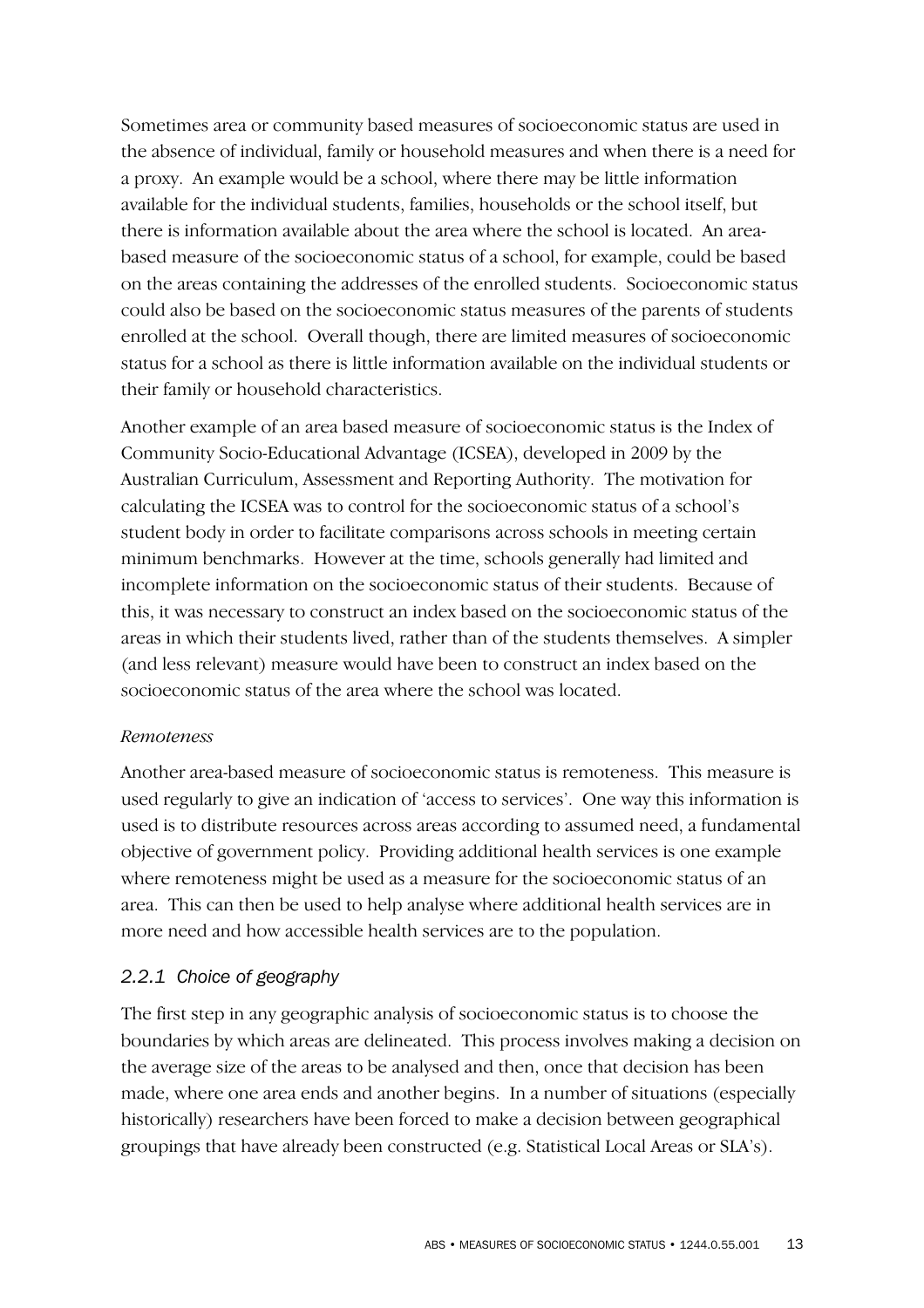These choices may not always have been ideal as many of the standard geographies were constructed for administrative purposes as opposed to analytical reasons.

The level of geography might be crucial to policy decisions being made. For example, if a government program is administered to local governments, then the analysis is best undertaken at the Local Government Area (LGA) level. The area level chosen, or if in fact there is no choice but to use the given geographic level, influences which measures of socioeconomic status can be used.

The replacement of the Australian Standard Geographical Classification (ASGC) with the new Australian Statistical Geography Standard (ASGS) from the 2011 Census onwards will allow researchers both within and outside the ABS to create more customised geographies than has previously been possible. In essence, the 38,704 Census Collection Districts (CDs) will be replaced by approximately 55,000 Statistical Area level 1 (SA1s) that can be used to form more customisable areas.

In deciding whether and how to aggregate areas for socioeconomic analysis, researchers need to make a conscious trade-off. Firstly, areas that are too small may have data that are too unreliable and dominated by a few observations. This is especially the case when variables are for population sub-groups (for example the proportion of the population aged 15 to 24 who are participating in education). Furthermore, measures created for areas that are too small may miss out on important social interactions that occur across the boundaries. On the other hand, measures of socioeconomic status for areas that are large may be too heterogeneous for the analysis being undertaken.

While there is literature on the appropriate size of geographic areas for socioeconomic analysis (Flowerdew *et al.*, 2008), ultimately the choice of size will be influenced by the type of analysis required, the availability of variables and the population density in the surrounding area. An analysis of the socioeconomic determinants of health might use a different geography to an analysis of the determinants of preschool participation, crime, labour market outcomes, etc.. Neighbourhoods with 10,000 people or more may be perfectly suitable for high density inner-city areas, but too large geographically for rural or remote parts of the country. Therefore researchers and policy analysts need to carefully consider the purpose for which they intend to use an area based socioeconomic status measure and make a decision on geographic size accordingly.

In addition to choosing the size of the geographic unit, it is also necessary when using area based socioeconomic status measures in analysis to choose boundaries that delineate areas. Like the size of the area, the choice of boundary can also have substantial impacts on the conclusions drawn from the analysis. This is known as the Modifiable Areal Unit Problem (MAUP) and was first introduced in Openshaw (1984) (see Appendix B for more information).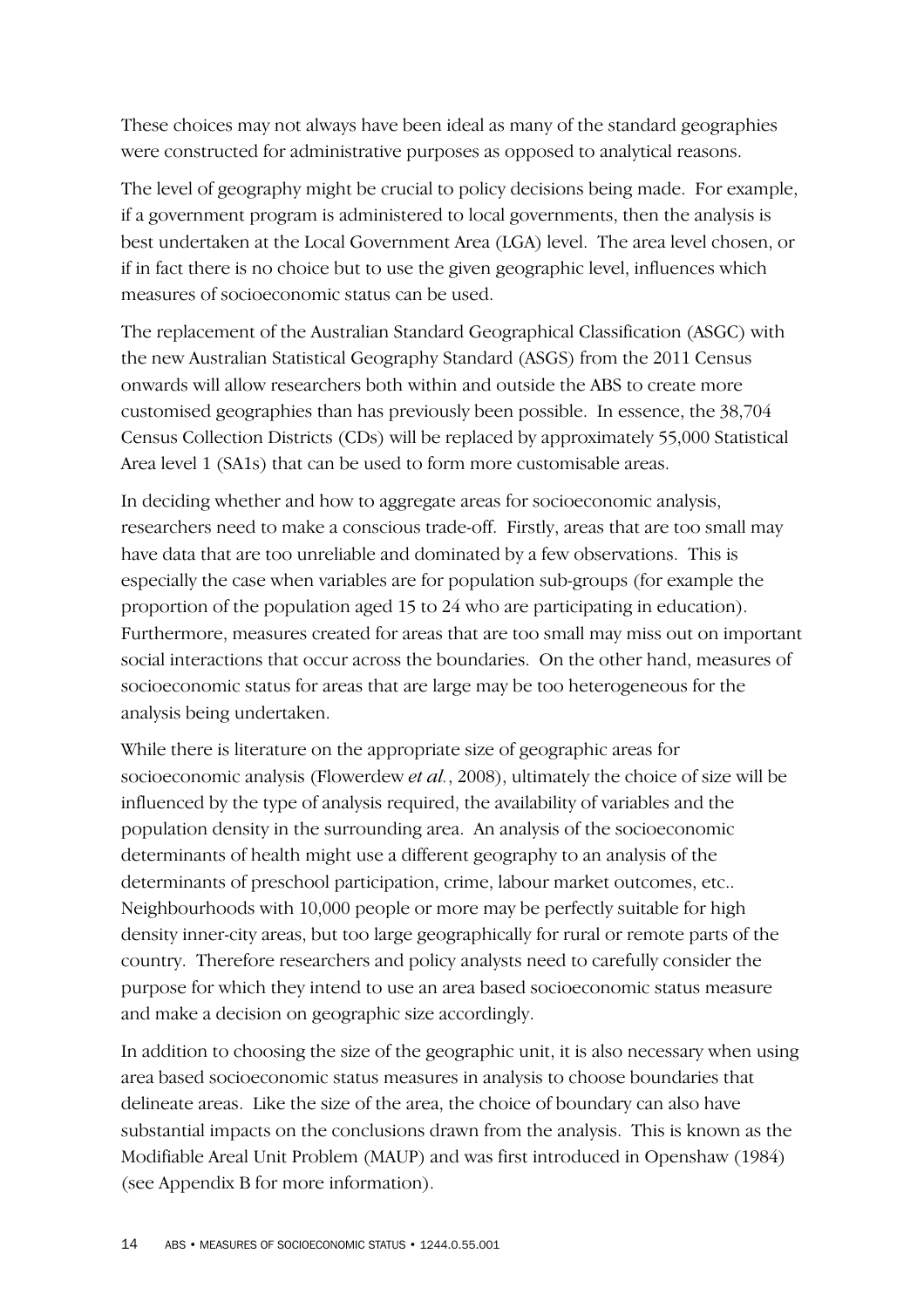The way in which areas should be grouped should also depend on the aim and type of analysis being undertaken. It would generally be best to group those neighbourhoods with similar characteristics of interest together, but it may only be feasible for researchers or policy analysts to use pre-existing boundaries that are determined by administrative criteria. Even in this instance though, it is important to be aware of how the administrative boundaries were constructed and the implications for the analysis being undertaken.

## *2.2.2 Issues with area measures of socioeconomic status*

The concept of socioeconomic status and relevance of variables for measuring socioeconomic status for sub-populations was discussed earlier. Ensuring relevant measures of socioeconomic status for sub-populations is also applicable for analysis and for international comparisons.

## *Sub-populations and indicators for socioeconomic status*

In the first instance, one should be careful in making statements about population sub-groups when using area based measures that were not created specifically for that sub-group. For example, if an analyst was using the SEIFA Index of Relative Socioeconomic Disadvantage (IRSD) to look at the geographic distribution of school children by area, it would not be accurate to say that one particular group of school children was more disadvantaged on average than another. Rather, one could only say that one group of school children lived in an area where the total population was more disadvantaged than the average characteristics of the people who lived in another area, (where the second group of students lived). This concept of area, where the children usually live, is an important point to make and to keep in mind when interpreting results.

Another issue to be aware of is whether or not the population sub-group is used as a component in the area based index. For example, the SEIFA Index of Relative Socioeconomic Disadvantage includes the proportion of individuals in the area who are Aboriginal or Torres Strait Islander, the proportion who are divorced/separated, and the proportion who were not proficient in spoken English. Therefore it would not be appropriate to look at the distribution of these population groups by the socioeconomic status of their areas using the Index of Relative Socioeconomic Disadvantage. If this were done, the results would be biased towards these population groups living in more disadvantaged areas. It may be more appropriate to use a different measure of socioeconomic status for these population groups, one that doesn't include their subgroup variable in the measure of socioeconomic status. In some cases it will be possible to identify another index that doesn't include Indigenous status, marital status or proficiency in spoken English, such as the Index of Relative Socioeconomic Advantage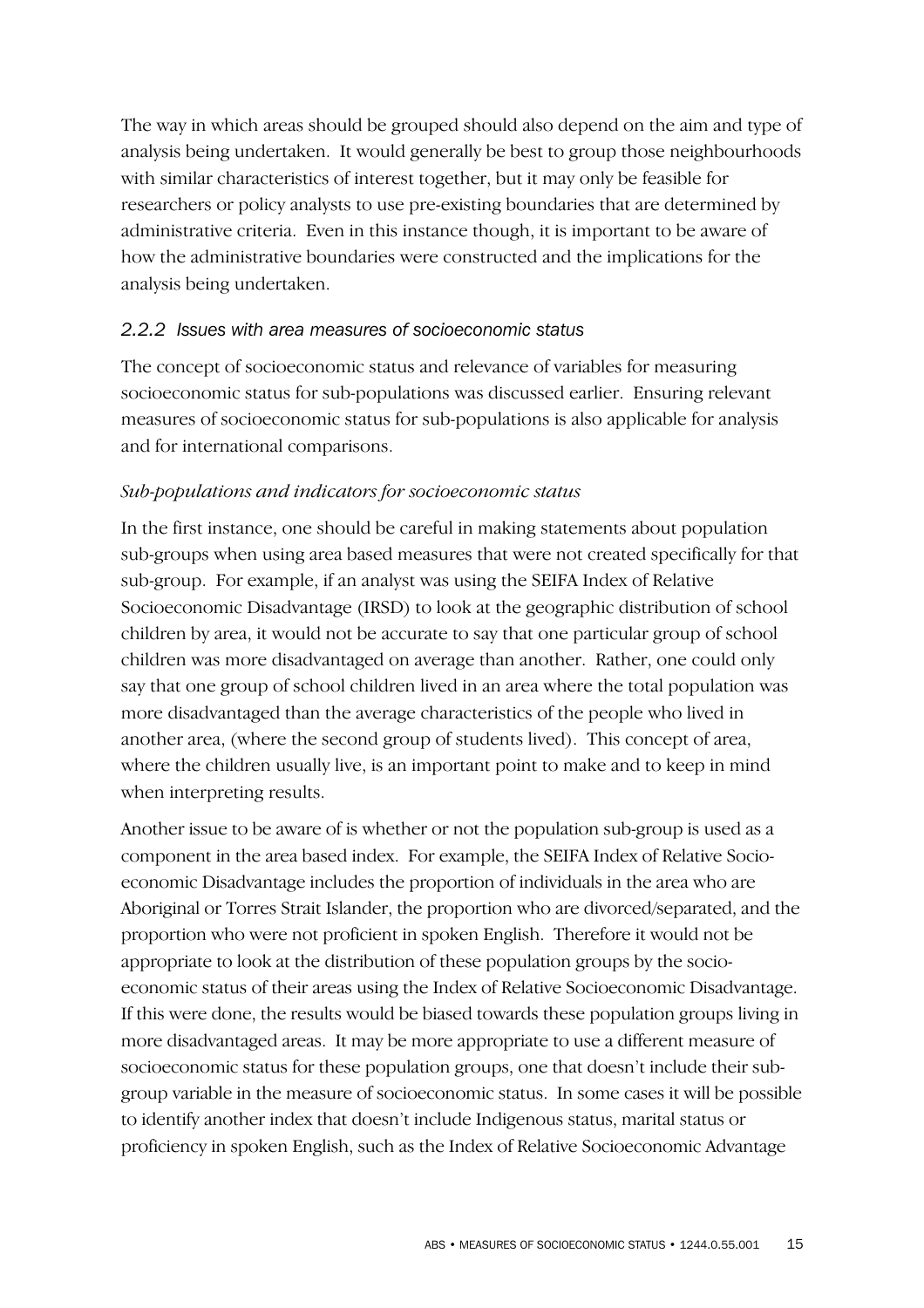and Disadvantage, and in other cases it would be best to use single variables as socioeconomic status measures rather than an area-based index.

Often the most relevant measure of socioeconomic status won't be readily available. The decision on which measure of socioeconomic status to use or construct will often be based on the availability of relevant variables, as well as on the focus of analysis. An example could be undertaking analysis of the Aboriginal and Torres Strait Islander population group, when the SEIFA index of relative disadvantage, which includes Indigenous status as a component, is the only socioeconomic status measure available in the dataset. As this index includes Indigenous status as a component, it would be best not to use this particular index as the socioeconomic status measure.<sup>3</sup> The researcher's decision is then whether to use some single variable measures instead.

The use of explanatory variables in econometric modelling also raises an issue regarding the components of a socioeconomic index. There is the potential for the duplication of variables in a model, once as an individual variable and once as a component of an index (such as SEIFA). This issue is likely to only have a minor effect on the results of modelling, but should be considered if using both individual variables and a socioeconomic index in a model.

## *International comparisons of socioeconomic status*

The examples given above have focused primarily on comparisons within a country. That is, in regard to comparisons across geography within a country, whether or not those who live in one area have worse socioeconomic outcomes on average than those in another area; or whether a particular population sub-group lives in areas that are, on average, more disadvantaged than the areas where another population subgroup lives. However, there is also a strong demand for international comparisons of socioeconomic outcomes.

Traditionally, Gross Domestic Product (GDP) or Gross National Income (GNI) have been used to give an indication of the socioeconomic status of a country. The GDP of a country refers to the total value of goods and services produced in Australia within a given period after deducting the costs of goods and services used in the process of production, but before deducting allowances for consumption of fixed capital. GNI is the aggregate value of gross primary incomes for all institutional sectors, including the net primary income receivable from non-residents. GNI was formerly called Gross National Product (GNP). To compare across countries, income is either adjusted using current exchange rates, or preferably purchasing power parities (PPPs). The latter takes into account fluctuations in exchange rates but also the relative prices of goods and services in each country.

 $\overline{a}$ 3 The ABS is aware that limited SEIFA indexes are released on particular confidentialised microdata, such as ABS Confidentialised Unit Record Files, and is working to address this issue.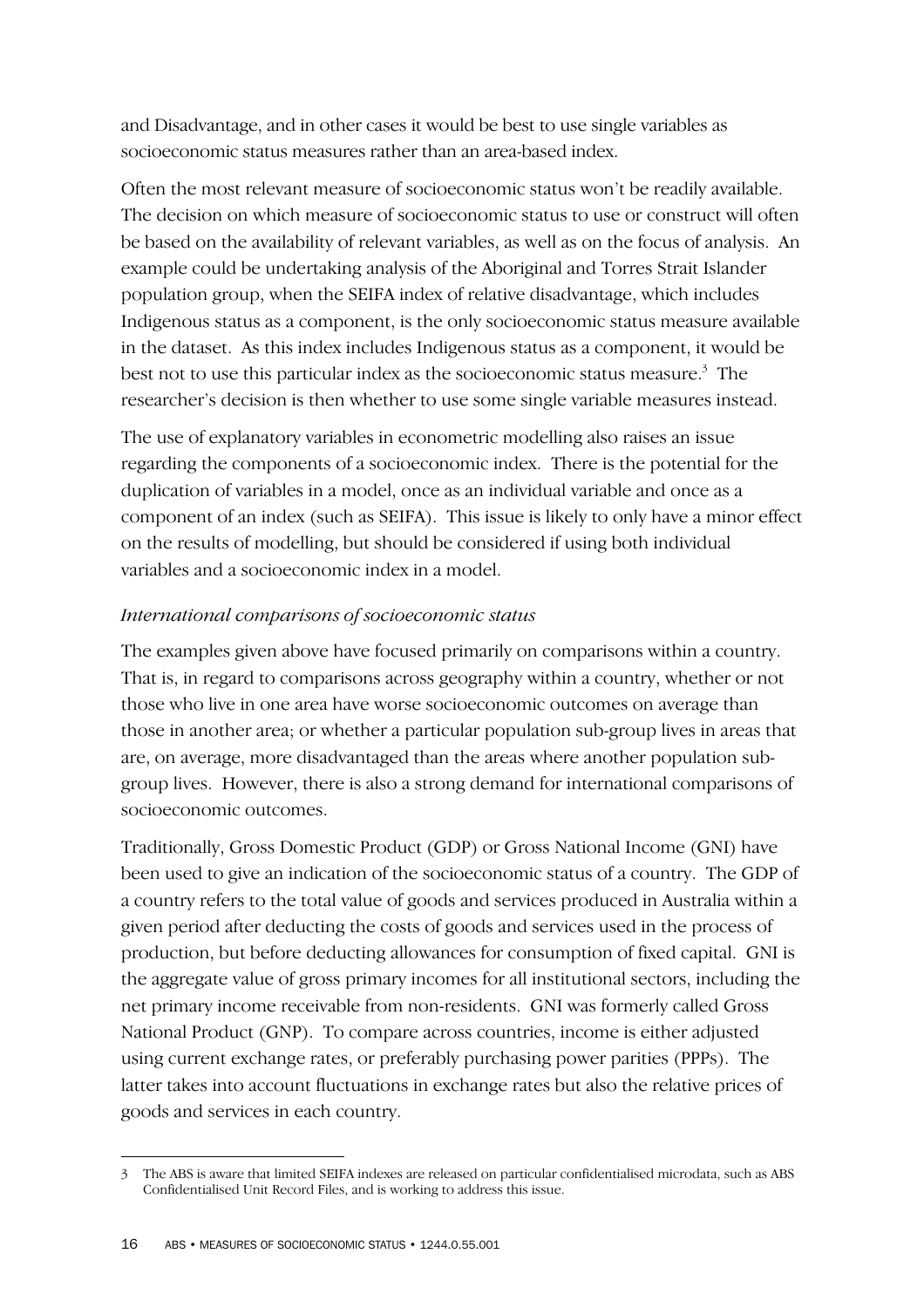Just as income is a useful but not sufficient concept for measuring socioeconomic status for an individual, family, household or community/area, the limitations of GDP/GNI for comparing countries have long been recognised. For example, GDP and GNI don't take into account non-market transactions, environmental externalities or the sustainability of the current level of production.

Perhaps an even greater difficulty with measuring socioeconomic status at the national level is how to incorporate inequality. This needs to be considered in order to facilitate international comparisons, but the issue is somewhat less of an issue for an area and not present for individual based analysis. While it is relatively straight forward conceptually to measure inequality, for example through a summary distributional measure such as the Gini coefficient (which is the most commonly used summary measure of variation in the income distribution), it is not always clear how to objectively evaluate an increase in average income or wealth that coincides with an increase in inequality.

Because of these limitations, a number of other summary measures for international comparisons have been proposed. One that is used extensively for cross national comparisons is the Human Development Index (HDI) which summarises a country's income, education and health into a single index (UNDP, 2008). The 2010 HDI report introduced the Inequality-adjusted HDI (IHDI), a measure of the level of human development of people in a society that accounts for inequality. However the HDI is only a summary indicator and is not suitable for analysing the short term impacts of policy change. It also suffers from some well-documented methodological limitations.

Rather than summarising changes in socioeconomic status at a national level into a single index, the ABS focuses on producing a suite of indicators under its flagship publication *Measures of Australia's Progress* (ABS, 2010). Change through time is summarised across a range of dimensions including the Society, Economy and Environment. A number of the dimensions, such as income, education, labour force status and housing affordability, are used as concepts underlying socioeconomic status for individuals, families, households and areas.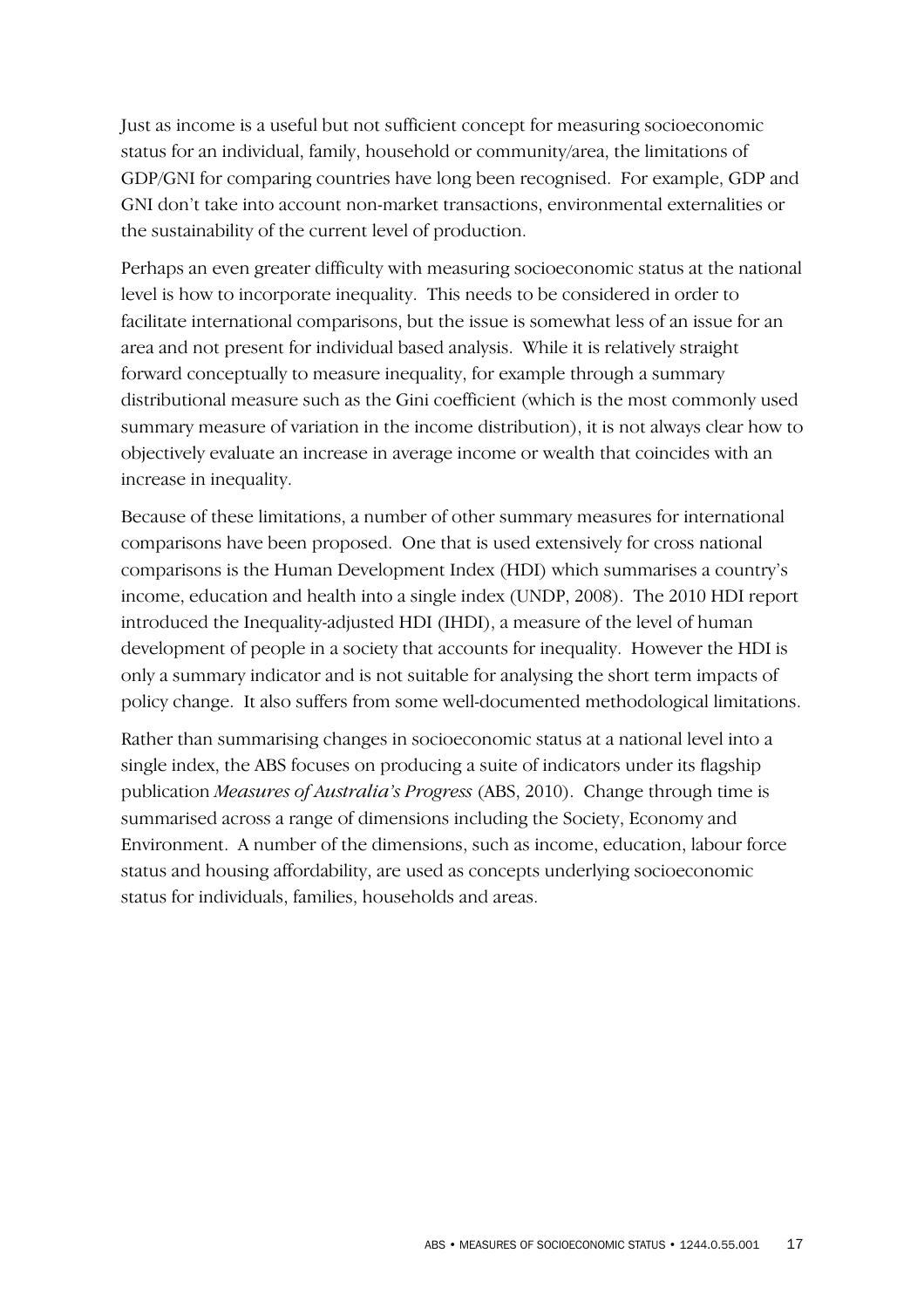## 3. DATA USED TO MEASURE SOCIOECONOMIC STATUS

The measurement of socioeconomic status can be a highly data intensive exercise. As discussed throughout this paper, socioeconomic status is generally unobserved and proxies need to be relied upon. The robustness of measures of socioeconomic status is therefore determined by the robustness of the underlying concepts.

There are three main sources of data used to measure socioeconomic status in Australia: The Census of Population and Housing (the Census); administrative data sources; and sample surveys (both ABS and non-ABS surveys).

## 3.1 The Census of Population and Housing

Every five years, the ABS conducts a Census of Population and Housing. The most recent Census was carried out in 2006 with the next Census scheduled for August 2011. It is the largest statistical collection undertaken in Australia with the aim to support accurate measurement of the number of people in Australia on a particular night, where they live and the dwellings in which they live, and report on key characteristics of the people and their dwellings.

While the primary aim of the Census is to produce a population and dwelling count, a lot of other information is collected. This includes a person's demographic characteristics (for example age, sex, country of birth) as well as a range of socioeconomic information. The key benefit of using the Census for socioeconomic analysis is the demographic detail and complete enumeration of the population. This may allow for comparisons across very small geographic areas or population subgroups that comprise only a small proportion of the overall population. In essence, every Australian in the country on the night of the Census is in scope, with data available for the vast majority of the population who filled out the form.

One way in which the Census is used for socioeconomic analysis is through the suite of SEIFA indexes produced by the ABS. As discussed previously, the SEIFA indexes allow users to compare the average socioeconomic outcomes of individuals in one area with the average socioeconomic outcomes of individuals in another area (in relative terms). Furthermore, when combined with datasets which contain information about individuals, they allow users to look at the socioeconomic ranking of the area in which a person lives in conjunction with the characteristics of the individual.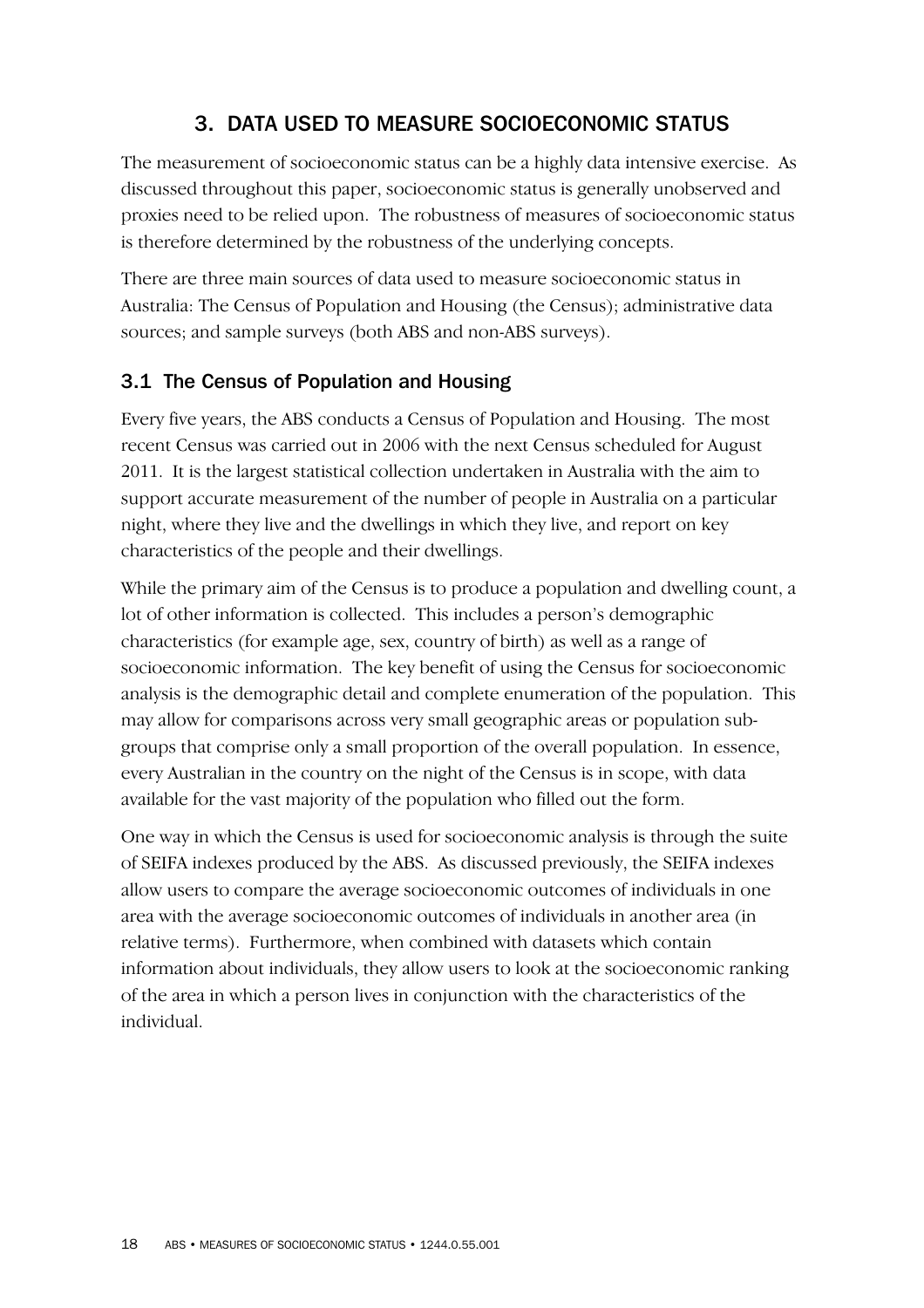## 3.2 Administrative data sources

It is often the case that administrative data records include limited person level information. For example, while some datasets capture age, sex and occupation, they may not have details on income, family composition or educational attainment. Often administrative data sets contain limited demographic information. Without this demographic detail, it becomes difficult to use the administrative datasets for socioeconomic analysis.

In this situation though, there are still a couple of possibilities for analysis. One option is to use an area based measure such as SEIFA as this can be linked to the administrative datasets assuming address of usual residence is included on the administrative data source. Another option is data linking between the administrative data source and other data sources that do contain socioeconomic variables, such as the Census.

## 3.3 Sample surveys

## *3.3.1 ABS sample surveys*

The Census is generally undertaken using a self-completed form, and is generally completed by a single household member. This limits the range of data that can be collected. As an example, up until now in Australia, a single income question is used with respondents asked to identify their 'gross' weekly income within defined income range categories. However, it is likely that many people understate their gross incomes when reporting in the Census, such as not adjusting for salary sacrifice or for other forms of income (like payment in kind). Various approximations are then required to measure income aggregated across family or household members. No information is available from the Census on after-tax income, nor is there any information on the values of a person's assets and liabilities. Furthermore, because the Census is collected only every five years, the information available can become dated before information from the subsequent Census is made available.

For the above reasons, amongst others, the ABS also undertakes a range of sample surveys. The aim of these surveys is to obtain information from a nationally representative sample on a single topic or range of topics. All ABS household surveys contain indicators that can be used for socioeconomic analysis. However, the six most relevant surveys are the General Social Survey (GSS), the Survey of Income and Housing (SIH), the Household Expenditure Survey (HES), the National Aboriginal and Torres Strait Islander Social Survey (NATSISS), the National Health Survey (NHS) and the National Aboriginal and Torres Strait Islander Health Survey (NATSIHS).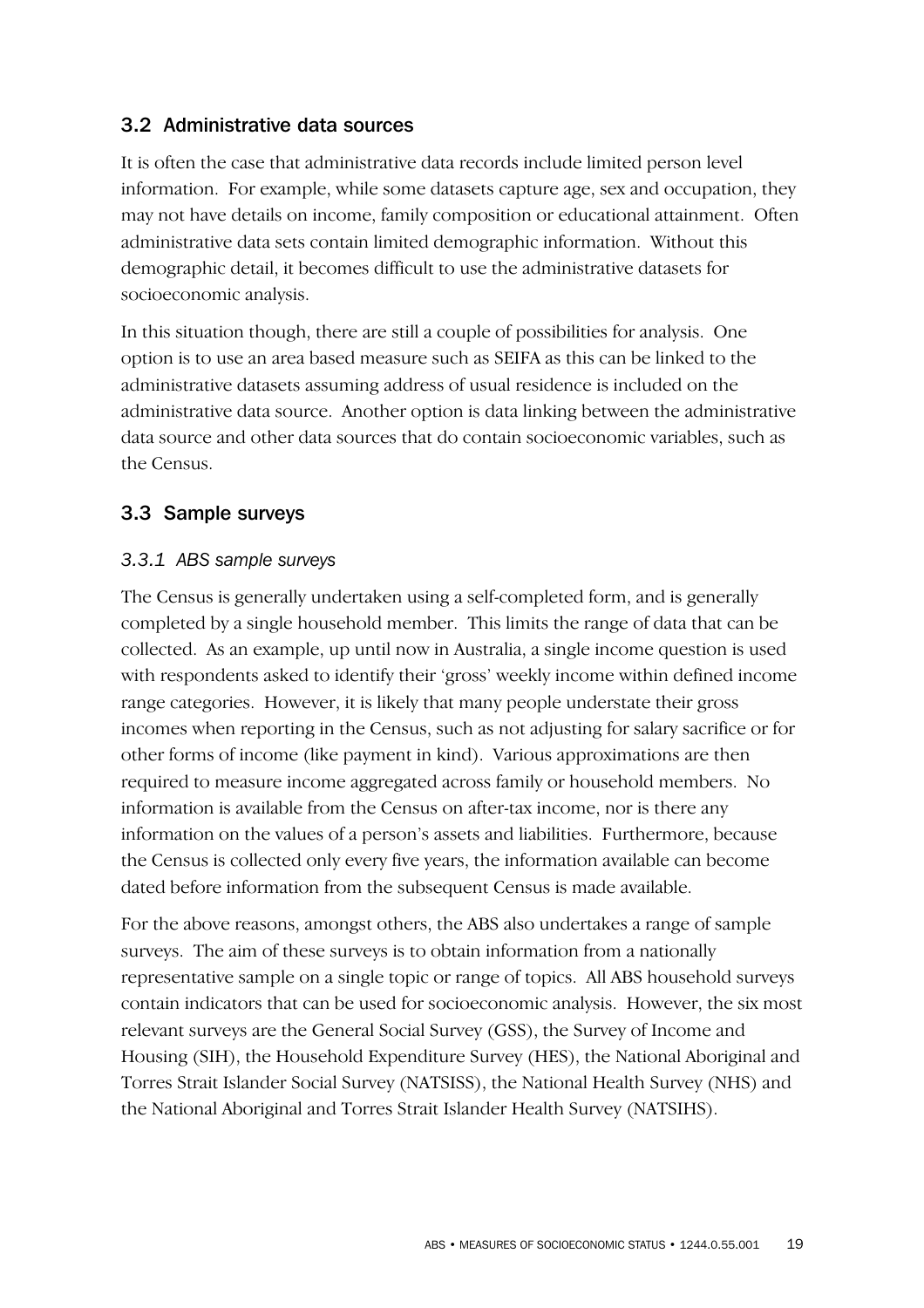## *General Social Survey (GSS)*

The GSS is a household survey that ranges across many aspects of life to enable analysis of the interrelationships in social circumstances and outcomes. The GSS does not have a specific domain of analysis as its focus. Rather, the GSS contains, as well as socioeconomic and demographic information, information across a range of areas including:

- financial stress:
- assets and liabilities;
- crime and feelings of safety;
- attendance at culture and leisure venues;
- social networks and social participation;
- experiences of homelessness;
- experiences of discrimination; and
- voluntary work.

The most recently published GSS data is from 2006, with the 2010 survey results planned for release in September 2011. The 2010 GSS had a larger sample of targeted areas to increase the number of people and households experiencing multiple disadvantage. It is expected that this will facilitate increased analysis of these population groups.

## *Survey of Income and Housing (SIH)*

The SIH is a household survey, with the most recently published data from 2007–08 and the next survey data (2009–10) due for release in August 2011. The survey collects the amount of income receivable through each source of income, wealth information, housing characteristics and demographic and person level information for household members. Income data are collected on both a current basis and for the previous financial year. The primary purpose of the survey is to inform on the social and economic welfare of Australians, including the distribution of household income and wealth. In addition, the data collected contribute to the compilation of key performance indicators for housing affordability that have been agreed by the Council of Australian Governments. This survey is routinely coded to the SEIFA for disadvantage and advantage.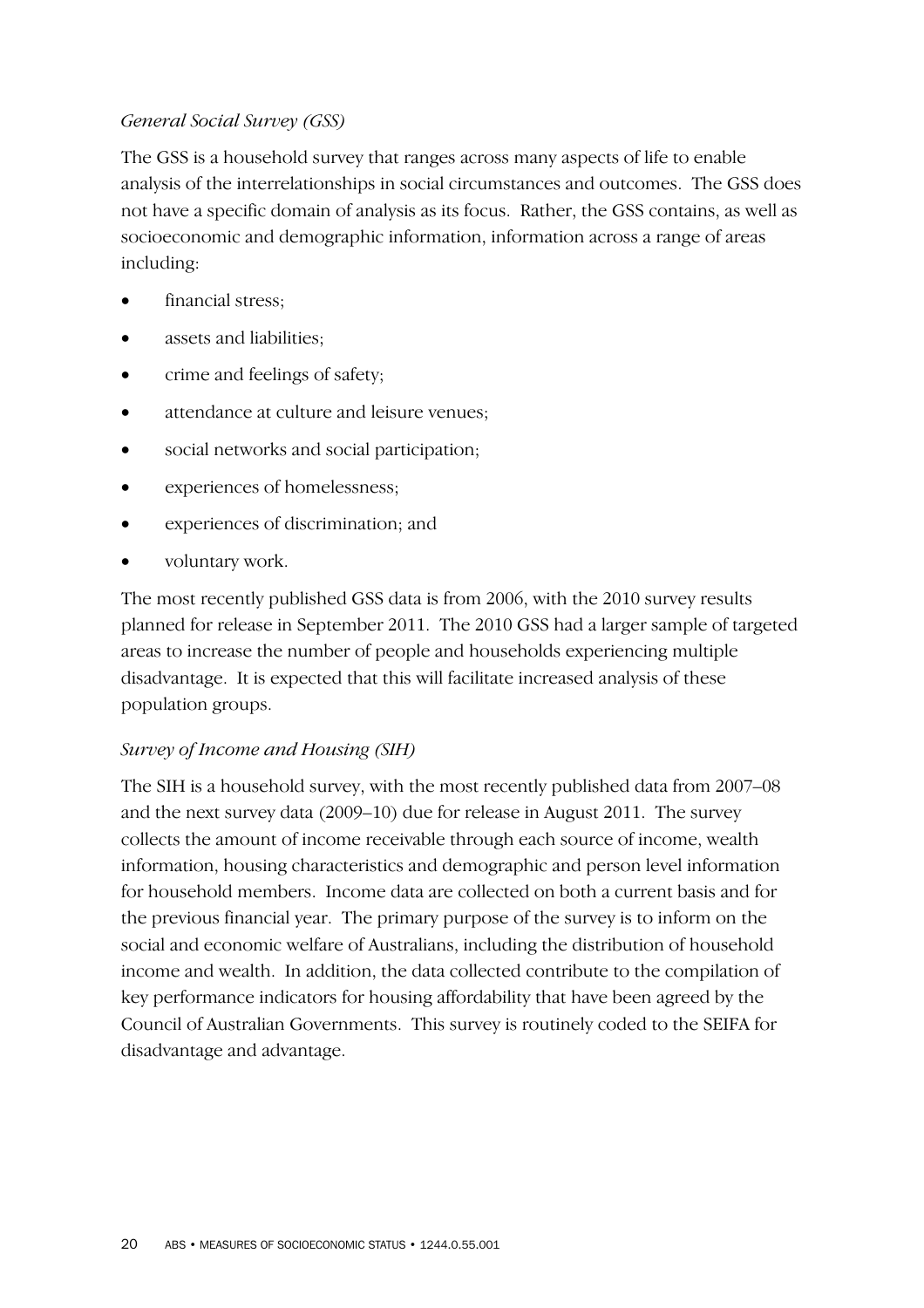## *Household Expenditure Survey (HES)*

The HES is run as a sub-sample of the SIH every six years. The latest survey was run in 2009–10 and results will be released in August 2011. In addition to the data collected in SIH, the HES includes information on expenditure, financial stress and disability status for all persons age 15 years and over. The 2009–10 HES included an increased sample of 3,000 households where the main source of household income was a government pension, benefit or allowance.

## *National Aboriginal and Torres Strait Islander Social Survey (NATSISS)*

As discussed earlier, the variables for the measurement of socioeconomic status are likely to vary for different population groups. One group identified in the previous discussion is the Aboriginal and Torres Strait Islander population. Recognising the unique cultural background of Aboriginal and Torres Strait Islanders, the ABS runs separate surveys of the Aboriginal and Torres Strait Islander population, including the NATSISS, which was last carried out in 2008. Similar in scope and aim to the GSS in terms of the content coverage, the NATSISS contains a range of socioeconomic status measures. However, it also includes information that is of particular relevance to the Aboriginal and Torres Strait Islander population. This includes questions on Aboriginal and Torres Strait Islander language and culture, and also tailored questions on social capital, education, work, income and housing.

## *National Health Survey (NHS)*

A range of health information is collected in the NHS, which is a household survey and was last run in 2007–08. It includes a person's self-assessed health status, risk factors, the presence of long-term conditions and health service usage. There is also a large range of socioeconomic information including a person's education level, their income, their housing situation, their employment status and an area based indicator of socioeconomic status for their place of usual residence (SEIFA index of relative disadvantage). This range of socioeconomic information allows users to undertake detailed analysis of the relationship between socioeconomic status and health.

## *National Aboriginal and Torres Strait Islander Health Survey (NATSIHS)*

The National Aboriginal and Torres Strait Islander Health Survey (NATSIHS) was last run in 2004–05 and is the largest health survey of the Aboriginal and Torres Strait Islander population conducted by the ABS. Similar in aim to the NHS, the NATSIHS was conducted across all areas of Australia, including remote and very remote areas, and collected a broad range of health related information for the Aboriginal and Torres Strait Islander population, including health status, risk factors and actions and socioeconomic circumstances.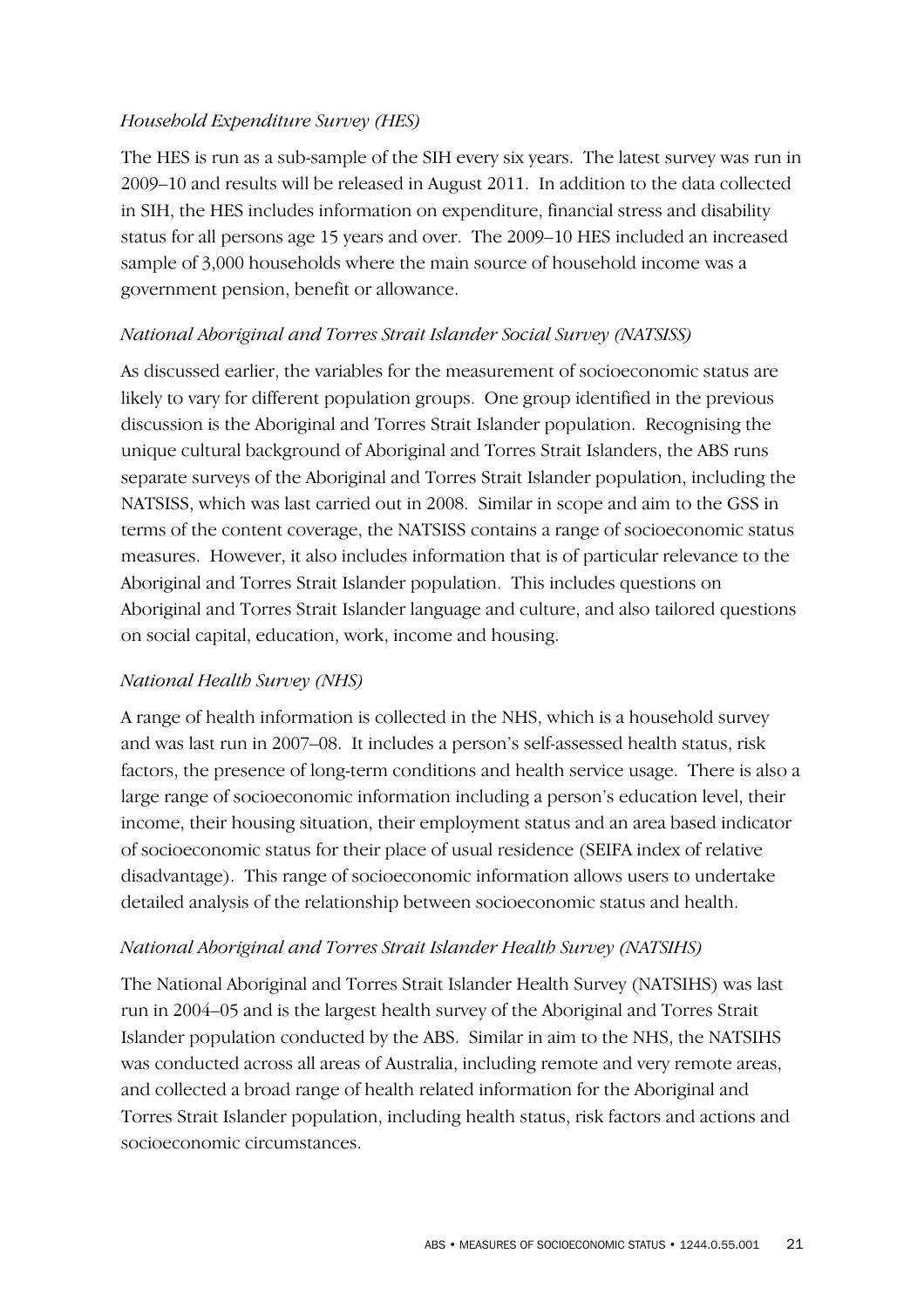## *3.3.2 Non-ABS sample surveys*

While the Census and sample surveys run by the ABS are generally the largest statistical collections available for socioeconomic analysis, a number of other government agencies and research bodies run their own collections. Many of these collections are also useful for analysis of specific topics or populations.

One limitation of most ABS collections is that they do not track individuals through time. So, while they perform their primary aim of providing a nationally representative snapshot for a particular point in time, and can be used effectively for cohort analysis, they are not suitable for longitudinal analysis that would allow one to observe whether socioeconomic outcomes of particular individuals are changing through time. Some key datasets that fill this gap are the Household, Income and Labour Dynamics in Australia (HILDA) survey $\frac{4}{3}$ , the Longitudinal Study of Australian Children<sup>5</sup> and the Longitudinal Survey of Indigenous Children.<sup>6</sup>

The strength of these and similar surveys is that they allow researchers to analyse whether a person's socioeconomic status at a particular point in time is associated with other outcomes into the future, as well as whether changes in socioeconomic status are associated with changes in other outcomes. The biggest drawback from longitudinal surveys, however, is that it is not always possible to keep track of individuals over successive waves of data collection. Furthermore, longitudinal studies have low initial response rates, potentially making the initial sample biased, and between wave sample attrition is non-random, which means that the data can become less and less representative through time (Fitzgerald *et al.*, 1998).

 $\overline{a}$ 

<sup>4 &</sup>lt; http://www.melbourneinstitute.com/hilda/ >

<sup>5 &</sup>lt; http://www.aifs.gov.au/growingup/ >

<sup>6 &</sup>lt;http:/www.fahcsia.gov.au/sa/indigenous/progserv/famchild/lsic/ >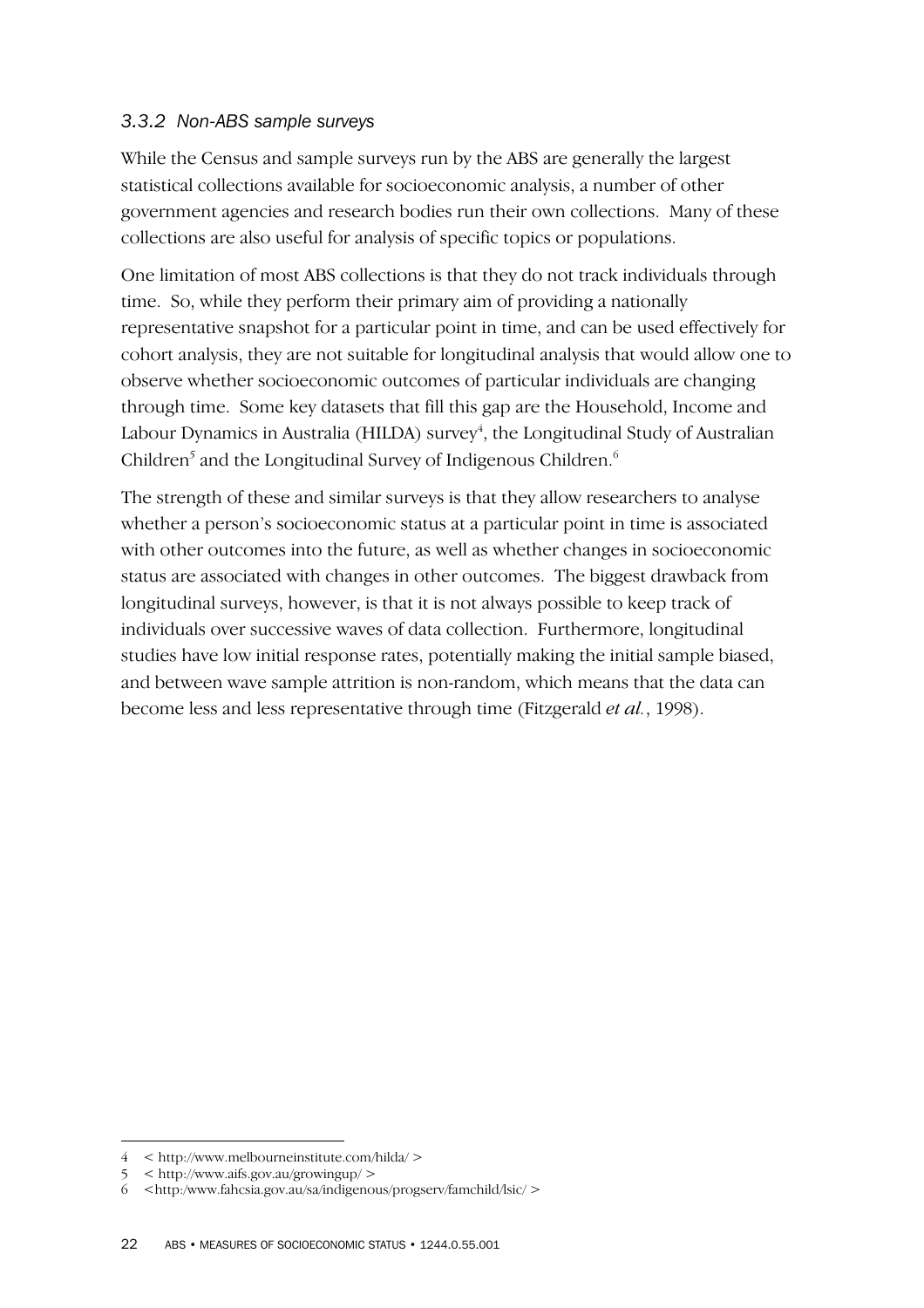## 4. USING MEASURES OF SOCIOECONOMIC STATUS

In either choosing the best variables or constructing the best measure for socioeconomic status for a particular analysis, the following few key questions should be asked:

#### *Is socioeconomic status the most relevant concept?*

ABS (2008, p. 5) defines socioeconomic status as a person's 'access to material and social resources, and their ability to participate in society.' However, depending on the particular analysis that is being undertaken, a researcher or policy analyst may consider using a concept that has a different focus (for example: poverty, wellbeing, social exclusion or human development).

## *What is the most relevant unit of analysis?*

Socioeconomic status can be measured and analysed for individuals, families, households or areas. However, these different units of analysis should not be used interchangeably. For example, it is incorrect to apply an area based measure of socioeconomic disadvantage (like SEIFA) to an individual within that area and then assume that it represents that individual's socioeconomic status. That is not to say that such analysis is not feasible nor that such analyses do not yield important research findings. Applying a SEIFA (an area-based measure) to an individual (the chosen unit of analysis) living in that area provides context for the unit of analysis. However, it is very important to be clear regarding the assumptions being made and whether a particular outcome observed for an individual is associated with the context (i.e. the average characteristics of those who live in that person's area), and not associated with other aspects of the person themselves.

## *What aspects of socioeconomic status are most relevant for your intended use?*

There is no single correct measure of socioeconomic status and most researchers use proxy variables. However, a measure of socioeconomic status that is relevant for one segment of the population may not be relevant for another (e.g. employment status may be more relevant for the working age population than students or the elderly). If a particular stage of the lifecourse or a particular population sub-group is being examined, then it is important to choose concepts and variables that are applicable to that group. If comparisons are being made across groups then it is important to choose appropriate concepts and variables and test whether the conclusions made are robust. As part of this decision, consideration should also be given to which concepts are most appropriate, or whether individual variables or an index (and its components) is more relevant.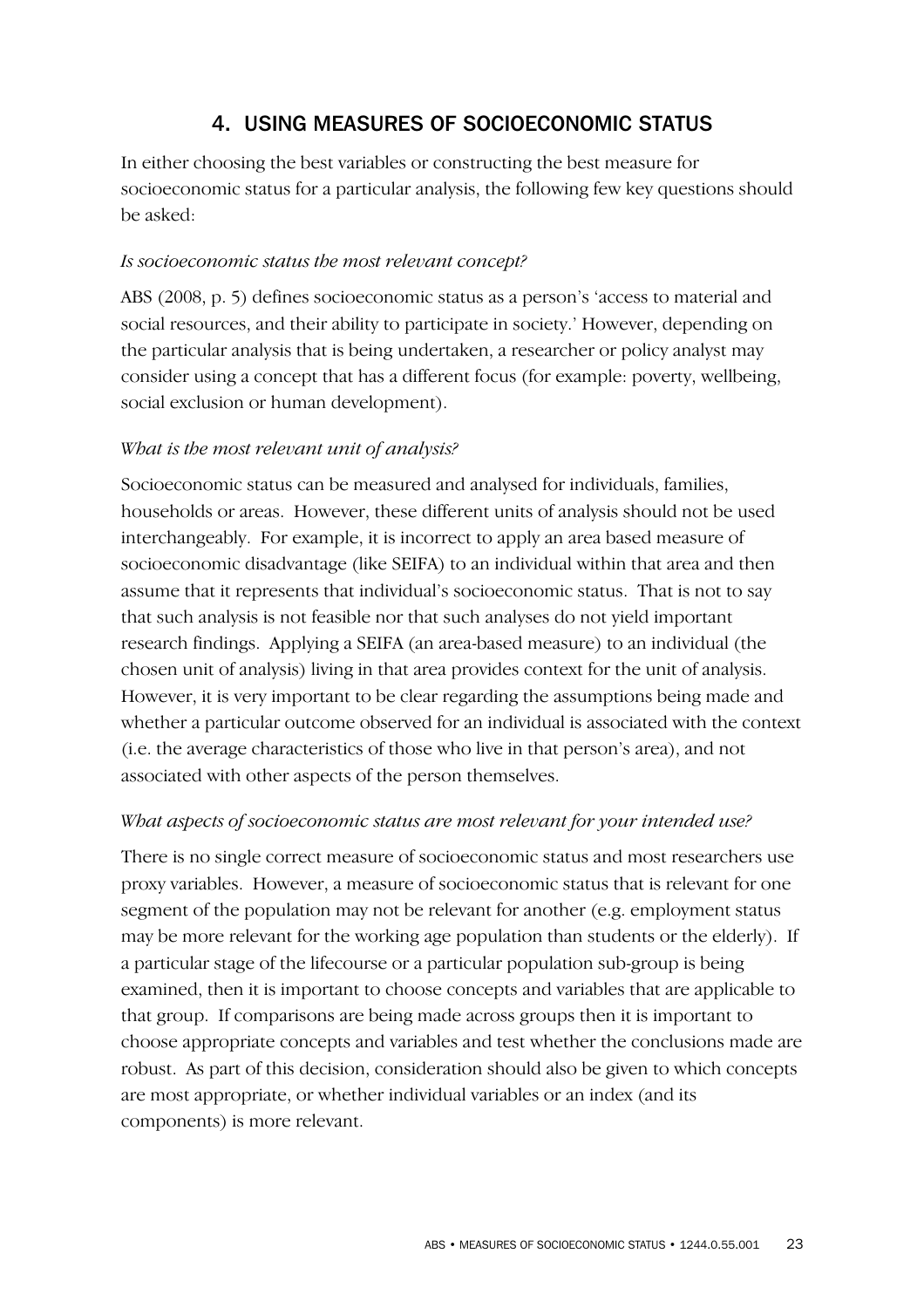## *What data are available?*

The decision as to which concepts for socioeconomic status to use individually or as components in an index will be influenced by the data items and data sources available. Not all data sources will have a large variety of variables to choose from.

When thinking about which aspects of socioeconomic status are most relevant, a key consideration is whether just one variable, or even a couple, is likely to be more meaningful than an index. The key difference is that an index includes multiple variables and some might be more relevant than others to your piece of analysis. An example of when an index might be more appropriate than individual variables could be people's fear of crime, where an influencing factor would be the 'neighbourhood' context available in an area index. An example where an index may not be appropriate could be home ownership, where the income and occupation concepts alone may explain almost all of the socioeconomic outcome of home ownership.

One way to help overcome the paucity of choice in variables in some datasets for analysing socioeconomic status may be through data linking. By combining multiple data sources, additional variables which are better suited to the aim of the particular analysis could then be available to analyse socioeconomic status.

## 4.1 Example measures of socioeconomic status

## *Measure of socioeconomic position*

A summary measure of 'socioeconomic position' for Australian families has been calculated from both the Household, Income and Labour Dynamics in Australia (HILDA) survey and the Longitudinal Study of Australian Children (LSAC). Socioeconomic position influences family and child outcomes, with associations observed over the life course, so it is an important focus for policy and intervention.

Socioeconomic position is a composite measure encompassing both resource based factors, such as income, wealth and educational attainment, and prestige based factors, such as the status associated with different occupations. The measure developed includes information about three elements of the family: Parents' educational attainments, parents' occupations and combined annual income (Blakemore, Gibbings and Strazdins, 2006).

The measure can be calculated for populations of interest, such as families where the family socioeconomic position describes the key resources for parents and their children, and access to them. The measure has been developed for different family types, such as families with infants, families with children and families with teenagers and then comparisons can be made on socioeconomic position of different family types (Blakemore, Gibbings and Strazdins, 2006). The measure ranks families relative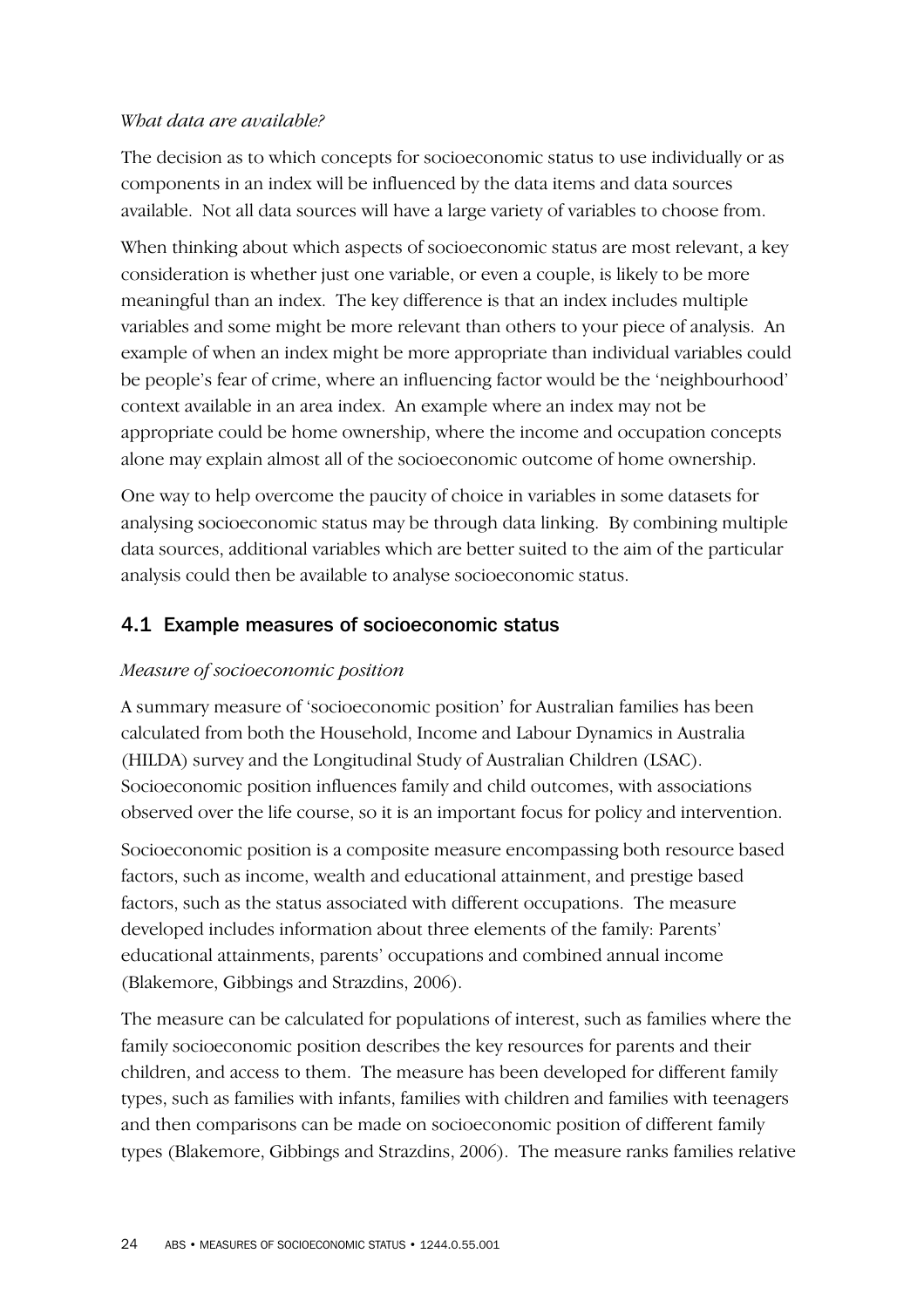to the sample it is calculated for, and as such, the socioeconomic position described by the measure varies and is dependent on the characteristics of the sample.

## *Aboriginal and Torres Strait Islander socioeconomic status*

In 2009 the Centre for Aboriginal Economic Policy Research (CAEPR) calculated a single index to rank Aboriginal and Torres Strait Islander Regions by socioeconomic outcomes. There are nine components to calculate the index, which include variables across employment, occupation, education, housing and income. The variables were chosen to capture access to economic resources for the Aboriginal and Torres Strait Islander population.

To successfully achieve targets for improved socioeconomic status in the Aboriginal and Torres Strait Islander population, there is a need to understand where Aboriginal and Torres Strait Islander people live, where their needs are greatest and what challenges are facing the different regions across Australia. In policy terms, it is important to acknowledge the difference between the Aboriginal and Torres Strait Islander and non-Indigenous lifecourse in Australia, so being able to focus on just one population group is beneficial in such analysis.

## *Socioeconomic status for higher education students*

The Department of Education, Employment and Workplace Relations (DEEWR) has been investigating the potential of creating a socioeconomic status measure for higher education students to help determine whether Australia is meeting the target of improved participation of higher education students from low socioeconomic status backgrounds (DEEWR, 2009). Previous research has found a relationship between young people's participation in higher education and their parents' education levels. Strong correlations have also been found between young people's participation in higher education and their parents' occupation, the wealth of the household and geographic location of a student's usual residence.

For the potential new measure, the variables being considered for inclusion are the education level of a student's parent, the occupation of a student's parent, parents' income and the location of a student's usual residence. Income is included as a proxy to give an indication of household wealth. This is because an increased participation of children in higher education is found for families who have more economic capacity to support their children through study. The location of a student's usual residence is included because a student might be relatively advantaged based on other dimensions, but could experience educational disadvantage due to their location (DEEWR, 2009). An alternative way to capture the effect of location could be to measure the socioeconomic status of the school the higher education student previously attended.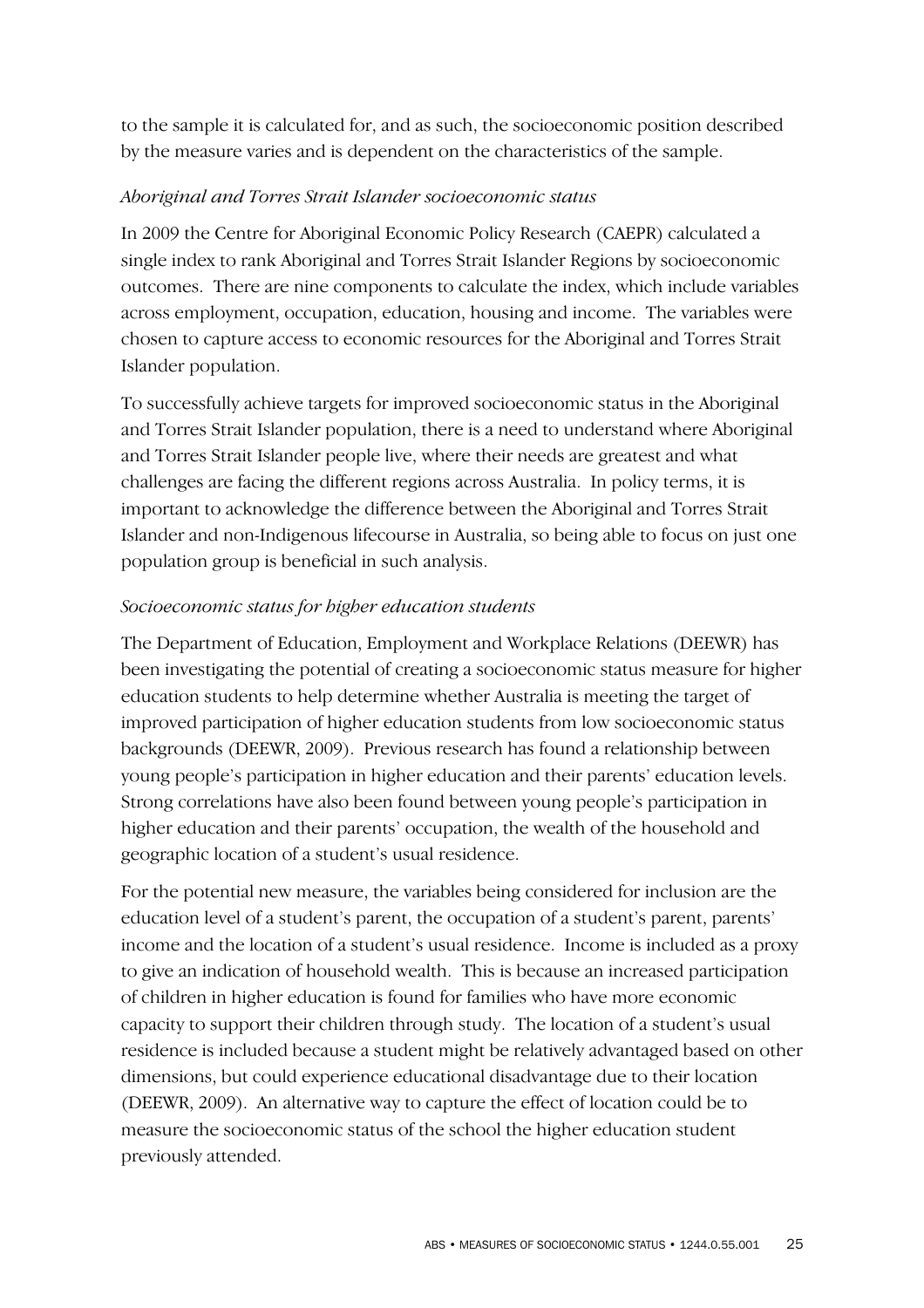This example shows that there are multiple dimensions to consider when measuring socioeconomic status for children's participation in higher education. A single variable versus a composite measure that combines all of the factors that contribute to educational disadvantage is due to be considered as part of DEEWR's investigations.

## *Jarman 8: An index of social disadvantage*

The Jarman 8 index was developed in England for the purpose of making special payments to general practitioners in socially deprived areas. It comprises a number of variables, covering the concepts of family and household composition, employment and occupation, frequency of house moves and ethnic background.

The combination of variables in Jarman 8 has been adopted and validated for use in Australia, primarily to assess links between disadvantage and health issues (Forrest, McCracken and Whitecross, 1992). To date Jarman 8 has been used as a composite measure of social disadvantage and has raised awareness of different socioeconomic status indicators that could be used to signify health status.

## *Socio-Economic Indexes For Areas (SEIFA)*

In 1986 the ABS first developed a suite of Socio-Economic Indexes for Areas (SEIFA), to aid in the assessment of the welfare of Australian communities.

There are four indexes in the SEIFA suite, providing a method of determining the level of social and economic well-being of people living in an area. Each of the four indexes summarise different aspects of the socio-economic conditions of people living in an area and each is based upon a different set of social and economic variables from the Census. The indexes are area based measures of socioeconomic status and provide more general measures than is given by measuring, for example, income or unemployment alone.

## 4.2 Example uses of socioeconomic status measures

## *Council of Australian Governments*

The Council of Australian Governments (COAG) has a number of National Agreements in place to improve the outcomes for Australians across a number of key areas. These Agreements use performance indicators to present progress being made toward set objectives. Under each of the Agreements, data are reported by socioeconomic status, however the variables used to describe socioeconomic status tend to be different for each Agreement. This is in part because the performance indicators incorporate different concepts, and using socioeconomic status measures that include variables that are part of the relevant concept is not recommended. The socioeconomic status measures were chosen to cover the most relevant aspects for each Agreement. Data availability was also considered in each case.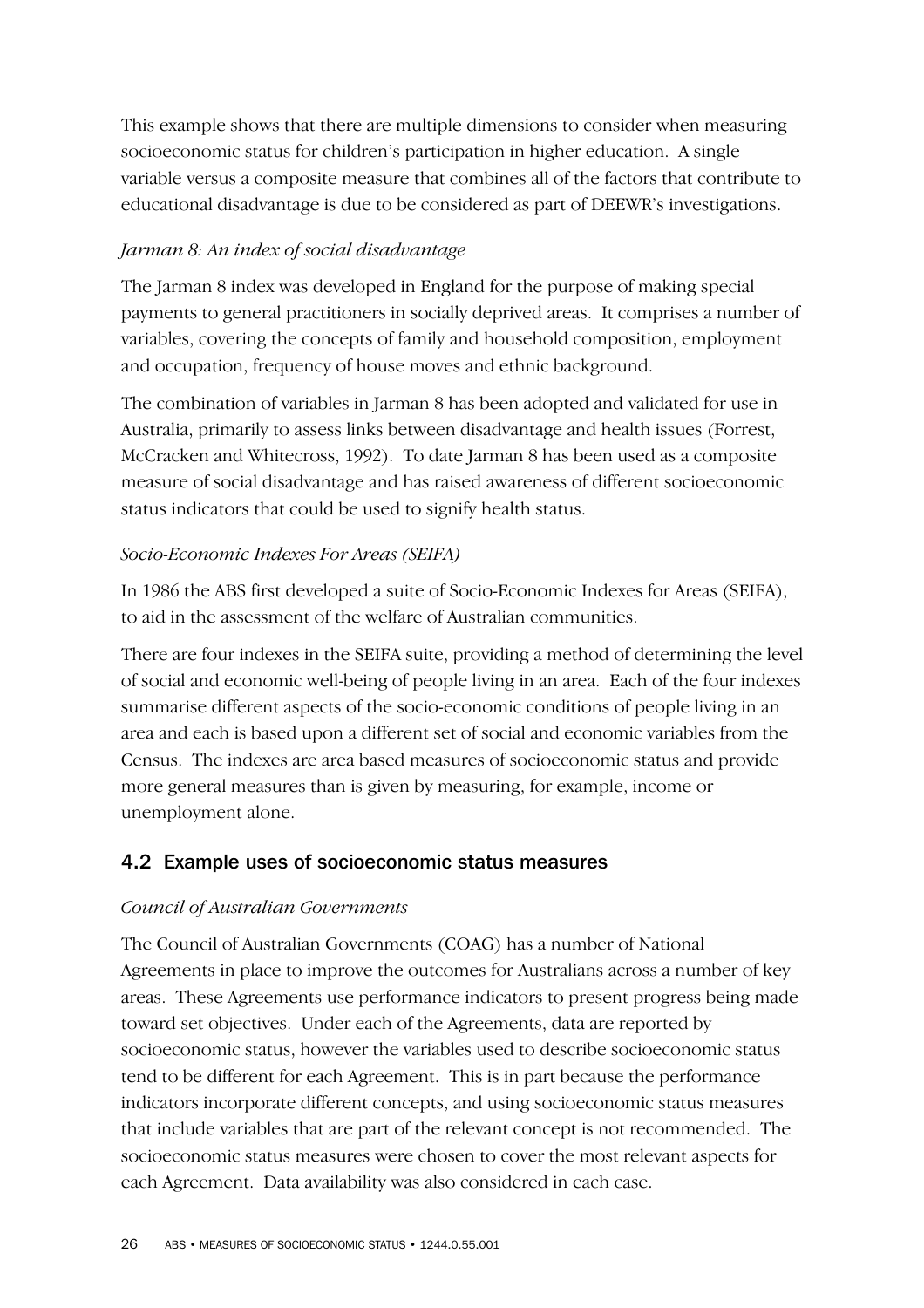The National Housing Agreement uses a variety of socioeconomic status variables, including demographic indicators, and details about the dwelling and the residents in the household. Household variables are preferred, as issues concerned with housing tend to focus on the number of households and in particular, the number of households that may have special needs. For example, over recent decades, households have tended to become smaller as the number of families with relatively large numbers of children has fallen and the number of elderly couples and number of elderly people who live alone have both increased. These household compositional changes have generated far greater demand for housing than might be expected from population growth if average household sizes remained the same. They have also given rise to demand for different housing options. The housing variables under this Agreement are therefore analysed by other data items to determine the number of households with particular characteristics. These details, such as main source of household income, number of employed persons in the household, value of dwelling and household type, provide contextual information required to help interpret the comparative assessment of performance between jurisdictions.

Health is influenced by several broad socioeconomic concepts, such as education, occupation and income. People at risk of disadvantage tend to come from more disadvantaged families and more disadvantaged communities. For this reason, it is difficult to use one specific measure of socioeconomic status for health, as the inequalities are influenced by person level characteristics as well as family, household, community and area level factors. Due to the large number of variables that could be used to measure socioeconomic status in relation to health, a proxy is often chosen based on data availability. In the National Health Agreement, the SEIFA Index of Relative Socioeconomic Disadvantage is generally used as a measure of socioeconomic status. Some single variables are also used, such as age, sex, Indigenous status and major cause of death.

The National Disability Agreement focuses on individual level characteristics for measuring socioeconomic status. This is because disability status and care tend to relate to individual circumstances, rather than the area of usual residence. The specific variables include age, sex, country of birth and need for assistance. This Agreement is also about the care people are receiving and characteristics of the carer, such as their age, sex, country of birth, Indigenous status, whether they are the primary carer, and if they are a resident in the same household.

A number of different measures of socioeconomic status have been used for reporting for the Education Agreement. For this agreement it is important to analyse the performance indicators based on both individual measures of socioeconomic status and area measures, either for the location of the school or for the usual residence of the students. The National Education Agreement uses parental education and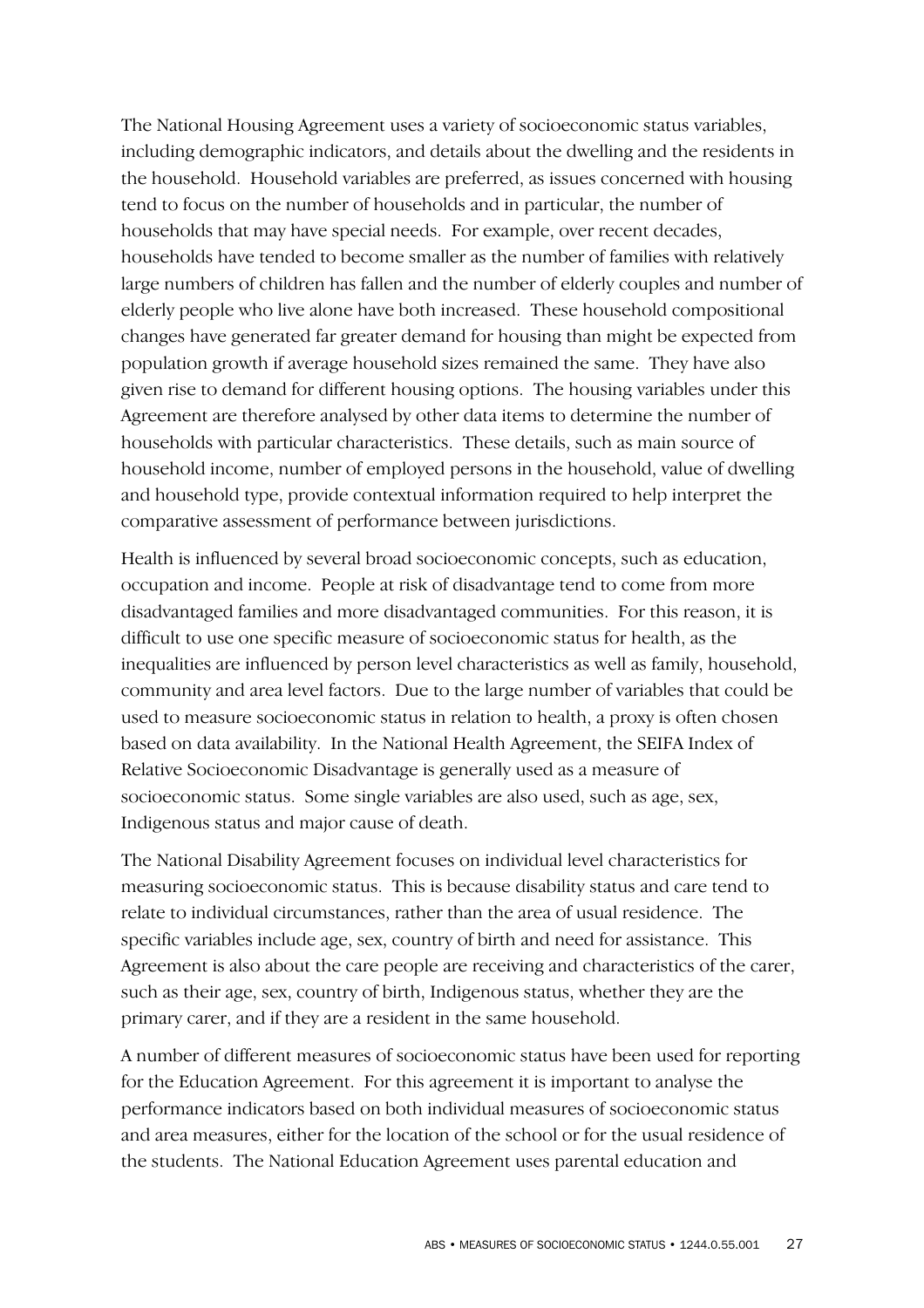parental occupation as variables for socioeconomic status. It also uses other variables from the Programme for International Student Assessment, such as home resources, cultural possessions and family wealth. The Agreement also reports performance indicators by the SEIFA Index of Relative Socioeconomic Disadvantage.

## *My Schools*

The need for relevant socioeconomic status measures has been identified by the Australian Government in order to facilitate comparisons in performance across schools. The first version of the Index of Community Socio-Educational Advantage (ICSEA) was based on the socioeconomic status of the area in which the students lived (regardless of proximity to the school), rather than the characteristics of the individual students and their families.

Since then, the Australian Curriculum Assessment and Reporting Authority (ACARA) has developed a new method for calculating ICSEA for 71% of schools (ACARA, 2010). The new method includes students' individual and family level information where possible. From 2010, the index includes additional detail on the skill level of the parent's occupation, education level and language background, in addition to the area level information.

## *Murray-Darling Basin*

Under the *Water Act 2007*, the Murray-Darling Basin Authority (MDBA) is responsible for developing a Basin Plan, while also considering the socioeconomic circumstances of people living in the Basin. In 2009, the ABS together with the Australian Bureau of Agricultural and Resource Economics (ABARE) and the Bureau of Rural Sciences (BRS) prepared a report on the socioeconomic circumstances of people and communities in the Murray Darling Basin area for this purpose (MDBA, 2009).

As the analysis was focussed on community wellbeing, an area based measure was most relevant and various aspects of economic, social and personal resources were covered to capture the areas ability to sustain community wellbeing. The SEIFA Index of Relative Socioeconomic Advantage and Disadvantage compiled from Census data was used to analyse disadvantage in the Murray Darling Basin area. This index was chosen based on data availability as well as the fact that many localities in the area have a large Aboriginal and Torres Strait Islander population. Due to previous evidence that the Aboriginal and Torres Strait Islander population tend to experience higher levels of disadvantage (MDBA, 2009, p. 112) and there are large Aboriginal and Torres Strait Islander population groups in the MDBA, the Index of Relative Socioeconomic Advantage and Disadvantage was chosen because Indigenous status is not an underlying component of the index. Using this index also meant that Indigenous status could be analysed separately, as it would not be doubling as both an analytical variable and a component in the index.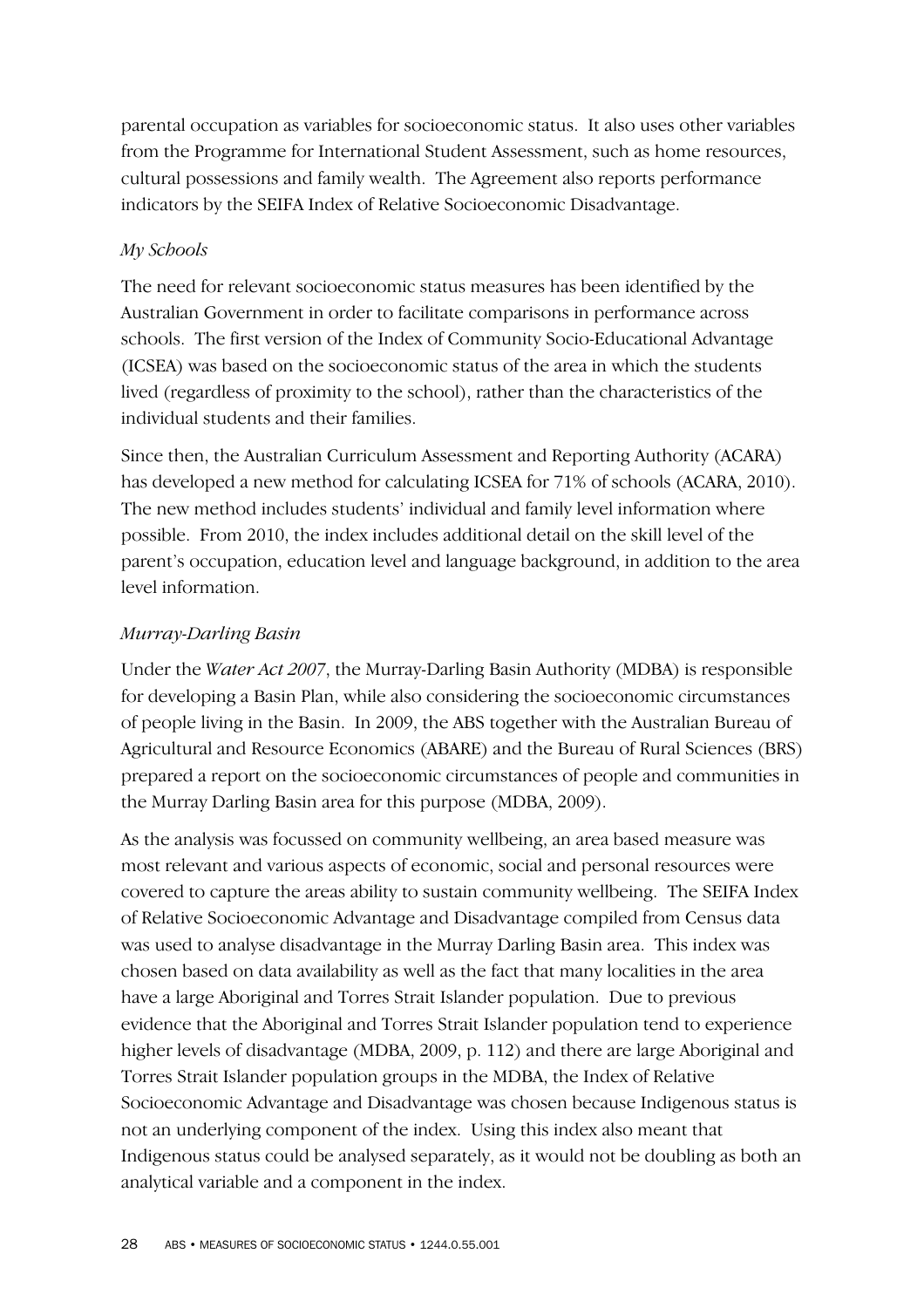## 5. CONCLUSION

There are two main ways in which measures of socioeconomic status are used. Firstly to compare individuals, or groups of individuals, across time and space, and secondly as a way to summarise or control for variation across other variables (for example health or educational attainment).

One could also take the relationship between socioeconomic status and other variables as given, and use this as a motivation to focus on variation in socioeconomic status across population groups. For example, knowing that there is a relationship between socioeconomic status and income, one may focus on the relative income of the Aboriginal and Torres Strait Islander population compared to the non-Indigenous population as a way to explain the differences in socioeconomic outcomes between the two groups. Identifying changes in income, which can change quickly from policy interventions, may be a more useful way to monitor policy progress than tracking broader socioeconomic outcomes, which take longer to change. In this case the relationship between income and socioeconomic status is being assumed to be true and income is being used as a measure of socioeconomic status.

As has been discussed, there are four main questions that need to be asked before either undertaking any analysis by socioeconomic status or interpreting the results. The key point from the discussion presented in this paper is that the measure of socio-economic status that should be used depends heavily on the particular analysis being undertaken. Considering the four questions for each piece of analysis will assist in addressing the research question at hand in the best way possible.

#### *Is socioeconomic status the most relevant concept?*

A researcher or policy analyst should consider whether socioeconomic status is the most relevant concept to analyse, or whether a different focus is more appropriate for the piece of work (for example, poverty, wellbeing, social exclusion or human development).

## *What is the most relevant unit of interest?*

Socioeconomic status can be measured for individuals, families, households or areas. It is important to distinguish which unit is the most appropriate for the purpose at hand, and to be explicit in the reporting of results to ensure no misinterpretation.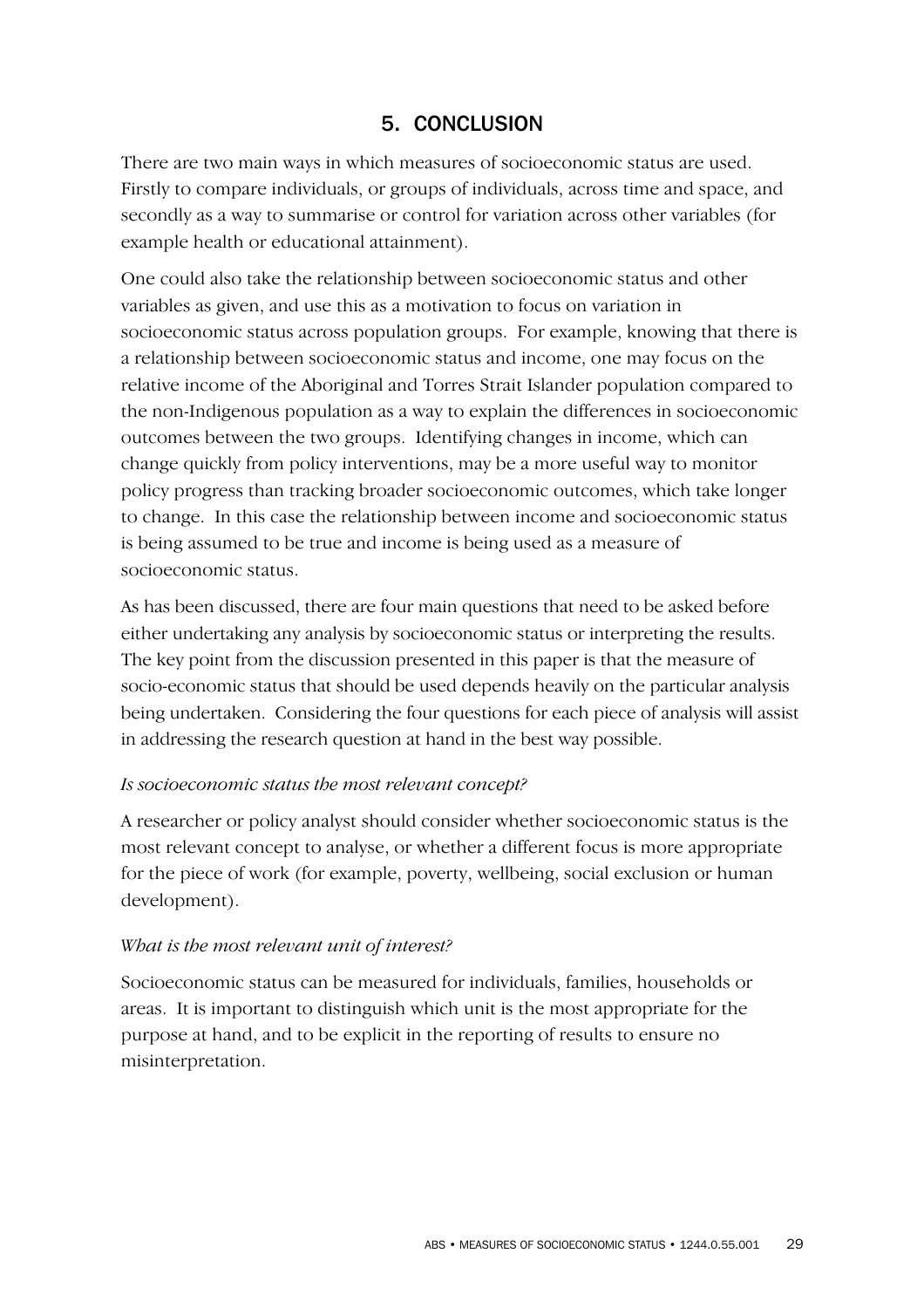#### *What aspects of socioeconomic status are most relevant for your intended use?*

There is no single correct measure of socioeconomic status. Proxy measures are often used. The variables used for socioeconomic status must be relevant to the population group being examined. If comparisons are being made across groups then it is important to choose appropriate variables and decide whether a single variable or combination of variables, or an index, is best.

#### *What data are available?*

The decision regarding the best variables or index to use for socioeconomic status will also be influenced by the data items and sources that are available.

## ACKNOWLEDGEMENT

The ABS would like to thank Dr Nicholas Biddle, Research Fellow in the Centre for Aboriginal Economic Policy Research (CAEPR) at the Australian National University, for his contributions to this paper.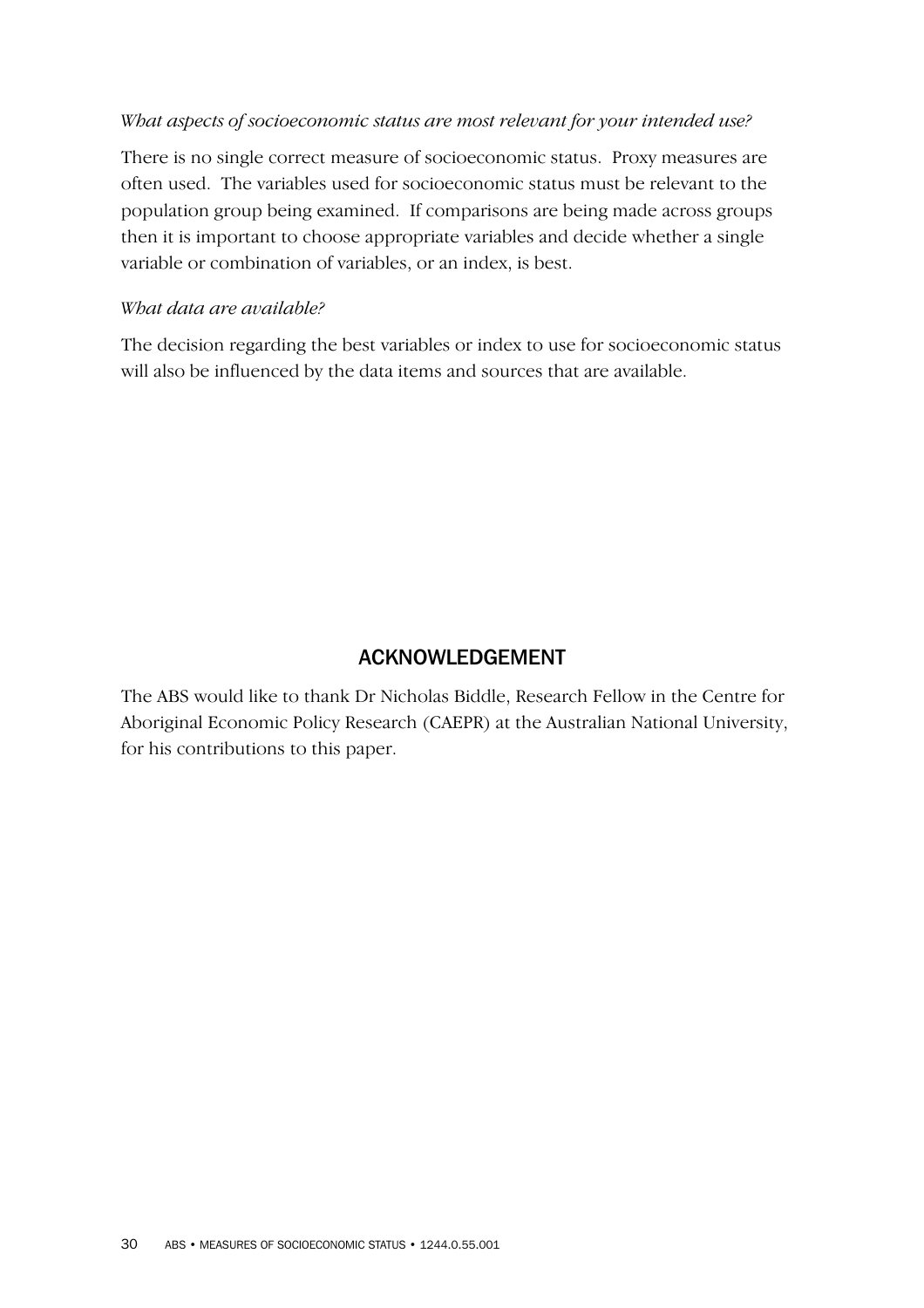#### REFERENCES

- Australian Bureau of Statistics (ABS) (2001) *Measuring Wellbeing Frameworks for Australian Social Statistics*, cat. no. 4160.0, ABS, Canberra.
- —— (2007) *Household Wealth and Wealth Distribution, Australia, 2005–06*, cat. no. 6554.0, ABS, Canberra.
- —— (2008) *Socioeconomic Indexes for Areas (SEIFA) –Technical Paper 2006*, cat. no. 2039.0.55.001, ABS, Canberra.
- —— (2009) *Household Income and Income Distribution, Australia, 2007–08*, cat. no. 6523.0, ABS, Canberra.
- —— (2010) *Measures of Australia's Progress*, 2010, cat. no. 1370.0, ABS, Canberra.
- Australian Curriculum, Assessment and Reporting Authority (ACARA) (2010) *Technical Paper – Index of Community Socio-Educational Advantage (ICSEA),* (last viewed 25 May 2011) <http://www.myschool.edu.au/Resources/pdf/My%20School%20ICSEA%20TECHNICAL %20PAPER%2020091020.pdf>
- Adhikari, P. (2006) "Socioeconomic Indexes for Areas: Introduction, Use and Future Directions", *Methodology Research Papers*, cat. no. 1351.0.55.015, Australian Bureau of Statistics, Canberra.
- Atkinson, A.B.; Rainwater, L. and Smeeding, T.M. (1995) *Income Distribution in OECD Countries: The Evidence from the Luxembourg Income Study*, Organization for Economic Cooperation and Development, Paris.
- Biddle, N. (2009) "Ranking Regions: Revisiting an Index of Relative Indigenous Socioeconomic Outcomes", *CAEPR Working Papers*, No. 50, Australian National University, Canberra.
- Blakemore, T.; Gibbings, J. and Strazdins, L. (2006) *Measuring the Socioeconomic Position of Families in HILDA and LSAC*, ACSPRI Social Science Methodology Conference, 10–13 December, Sydney.
- Borland, J. (2002) *New Estimates of the Private Rate of Return to University Education in Australia*, Melbourne Institute Working Paper No. 14/02, Melbourne Institute of Applied Economic and Social Research, University of Melbourne.
- Buhman, B.; Rainwater, L.; Schmaus, G. and Smeeding, T. (1988) "Equivalence Scales, Well-Being, Inequality and Poverty: Sensitivity Estimates Across Ten Countries Using the Luxembourg Income Study Database", *Review of Income and Wealth*, 34(2), pp. 115–142.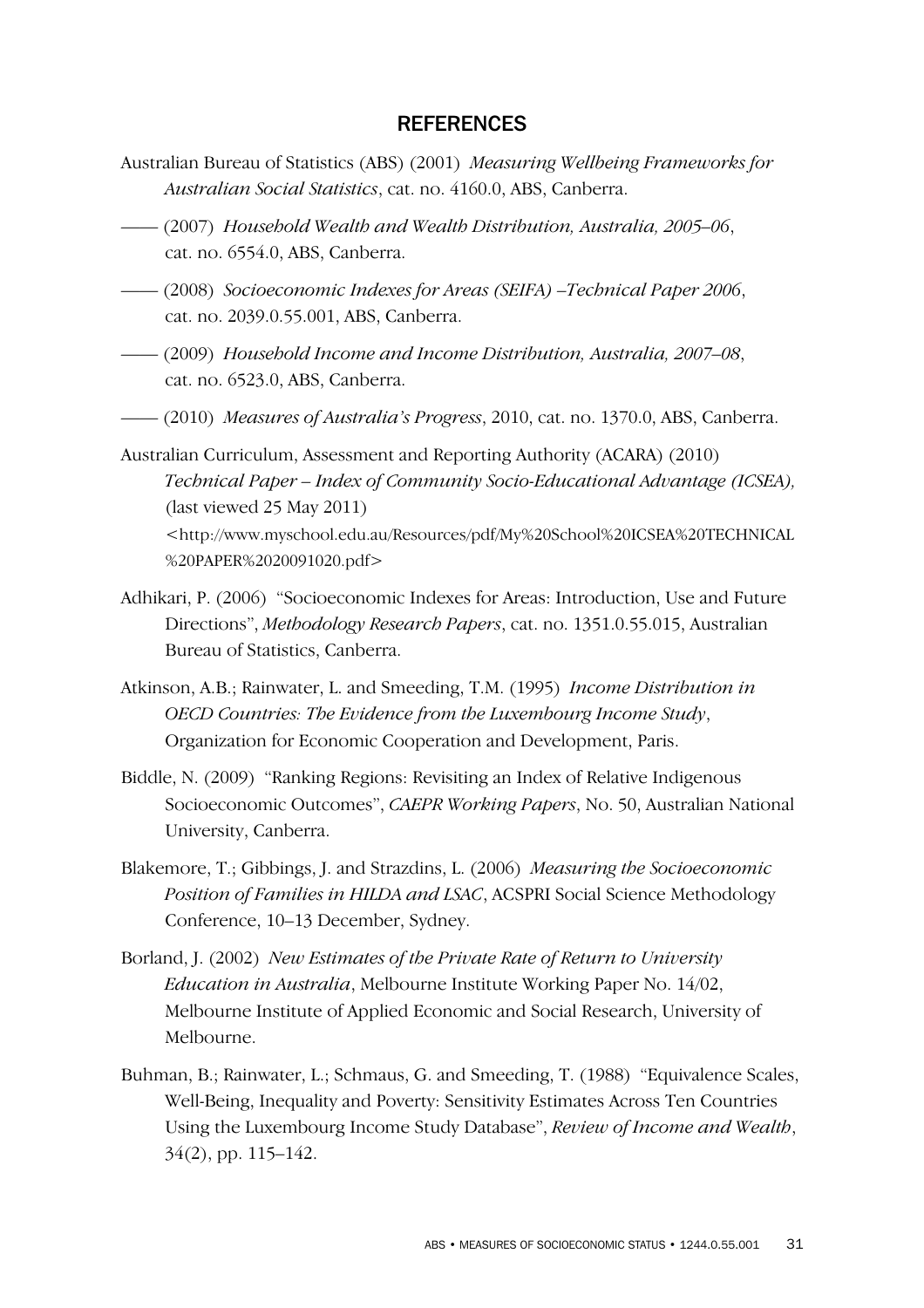- Burchardt, T.; Le Grand, J. and Piachaud, D. (2002) "Introduction", in Hills, J.; Le Grand, J. and Piachaud, D. (eds), *Understanding Social Exclusion*, Oxford University Press, Oxford.
- Card, D. (2001) "Estimating the Return to Schooling: Progress on Some Persistent Econometric Problems", *Econometrica*, 69(5), pp. 1127–1160.
- Coleman, J.S.; Campbell, E.Q.; Hobson, C.J.; McPartland, J.; Mood, A.M.; Weinfeld, F.D. and York, R.L. (1966) *Equality of Educational Opportunity*, U.S. Government Printing Office, Washington, DC.
- Department of Education, Employment and Workplace Relations (DEEWR) (2009) "Measuring the Socioeconomic Status of Higher Education Students", Discussion Paper, DEEWR, Canberra.
- Fitzgerald, J.; Gottschalk, P. and Moffitt, R. (1998) "An Analysis of Sample Attrition in Panel Data: The Michigan Panel Study of Income Dynamics", *Journal of Human Resources*, 33(2), pp. 251–299.
- Flowerdew, R.; Manley, D.J. and Sabel, C.E. (2008) "Neighbourhood Effects on Health: Does it matter where you draw the boundaries?", *Social Science and Medicine*, 66(6), pp. 1241–1255.
- Forrest, J.; McCracken, K. and Whitecross, P. (1992) "Jarman 8: An Index of Social Disadvantage", *NSW Public Health Bulletin*, 3(3), p. 29.
- Fryer, R.G. and Levitt, S.D. (2004) "Understanding the Black-White Test Score Gap in the First Two Years of School", *Review of Economics and Statistics*, 86(2), pp. 447–464.
- Heady, B.; Marks, G. and Wooden, M. (2005) "The Dynamics of Income Poverty in Australia", *Australian Journal of Social Issues*, 40(4), pp. 541–552.
- Heady, B.; Warren, D. and Wooden, M. (2008) "The Structure and Distribution of Household Wealth in Australia: Cohort Differences and Retirement Issues", *Social Policy Research Papers*, No. 33, FaHCSIA, Canberra.
- Hunter, B.H. (2001) *Factors Underlying Indigenous Arrest Rates*, New South Wales Bureau of Crime Statistics and Research, Sydney.
- Hunter, B.H.; Kennedy S. and Biddle, N. (2004) "Indigenous and Other Australian Poverty: Revisiting the Importance of Equivalence Scales", *Economic Record*, 80(251), pp. 411–422.
- Krein, S.F. (1986) "Growing up in a Single Parent Family: The Effect on Education and Earnings of Young Men", *Family Relations*, 35(1), pp. 161–168.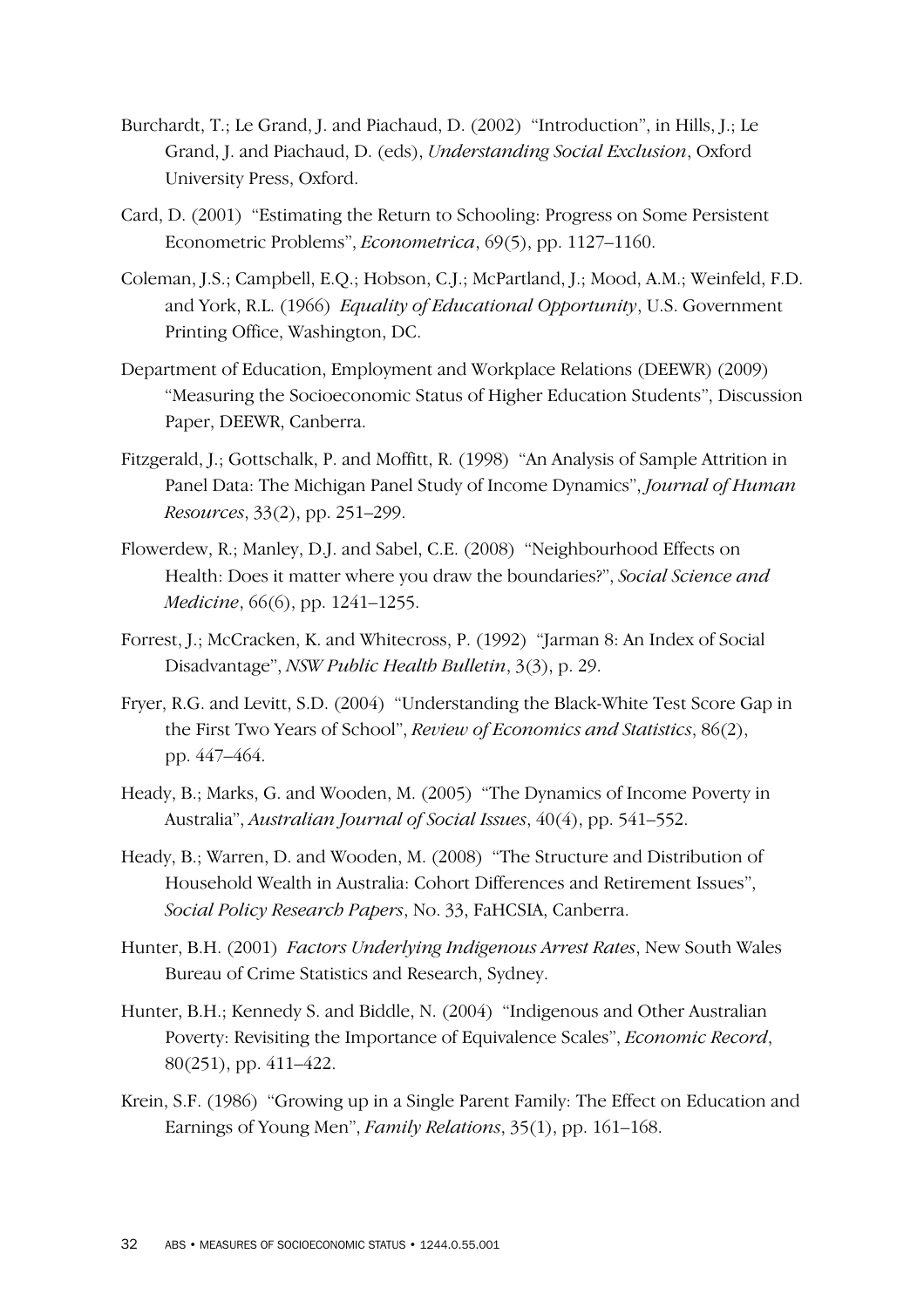- Mare, R.D. and Schwartz C.R., (2006) "Educational Assortative Mating and the Family Background of the Next Generation: A Formal Analysis", *Riron to Hoho (Sociological Theory and Methods)*, 21, pp. 253–277.
- Marmot, M. and Wilkinson, R.G. (2006) *Social Determinants of Health*, Oxford University Press, Oxford.
- Memmott, P.; Birdsall-Jones, C.; Moran, M. and Long, S. (2009) *Indigenous Home Ownership on Communal Title Lands*, AHURI Positioning Paper, No. 112. Australian Housing and Urban Research Institute.
- Murray-Darling Basin Authority (MDBA) (2009) *Socioeconomic Context for the Murray-Darling Basin – A Descriptive Report*.
- Openshaw, S. (1984) *The Modifiable Areal Unit Problem*, Geo Books, Norwich.
- Phipps, S.A. and Burton, P.S. (1995) "Sharing within Families: Implications for the Measurement of Poverty among Individuals in Canada", *Canadian Journal of Economics,* 28(1), pp. 177–204.
- Robinson, W.S. (1950) "Ecological Correlations and the Behavior of Individuals", *American Sociological Review*, 15(3), pp. 351–357.
- Scutella, R. and Wooden, M. (2008) "The Effects of Joblessness on Mental Health", *Social Science and Medicine*, 67(1), pp. 88–100.
- Sen, A. (1999) *Development as Freedom*, Oxford University Press.
- Singh-Manoux, A.; Adler, N.E. and Marmot, M.G. (2003) "Subjective Social Status: Its Determinants and its Association with Measures of Ill-Health in the Whitehall II Study", *Social Science and Medicine*, 56(3), pp. 1321–1333.
- Smith, J.P. (1999) "Unraveling the SES–Health Connection", *Population and Development Review*, 30 (Supp.), pp. 108–132.
- Sparks, K.; Cooper, C.; Fried, Y. and Shirom, A. (1997) "The Effects of Hours of Work on Health: A Meta-Analytic Review', *Journal of Occupational and Organizational Psychology,* 70(4), pp. 391–408.
- Walker, R. and Hiller, J.E. (2005) "Index of Relative Socioeconomic Disadvantage: General Population Views on Indicators Used to Determine Area-Based Disadvantage", *Australian and New Zealand Journal of Public Health*, 29(5), pp. 442–447.
- Wolfe, B. and Haveman R. (2001) "Accounting for the Social and Non-Market Benefits of Education", in Helliwell, J. (ed.) *The Contribution of Human and Social Capital to Sustained Economic Growth and Well-being*, University of British Columbia Press, Vancouver.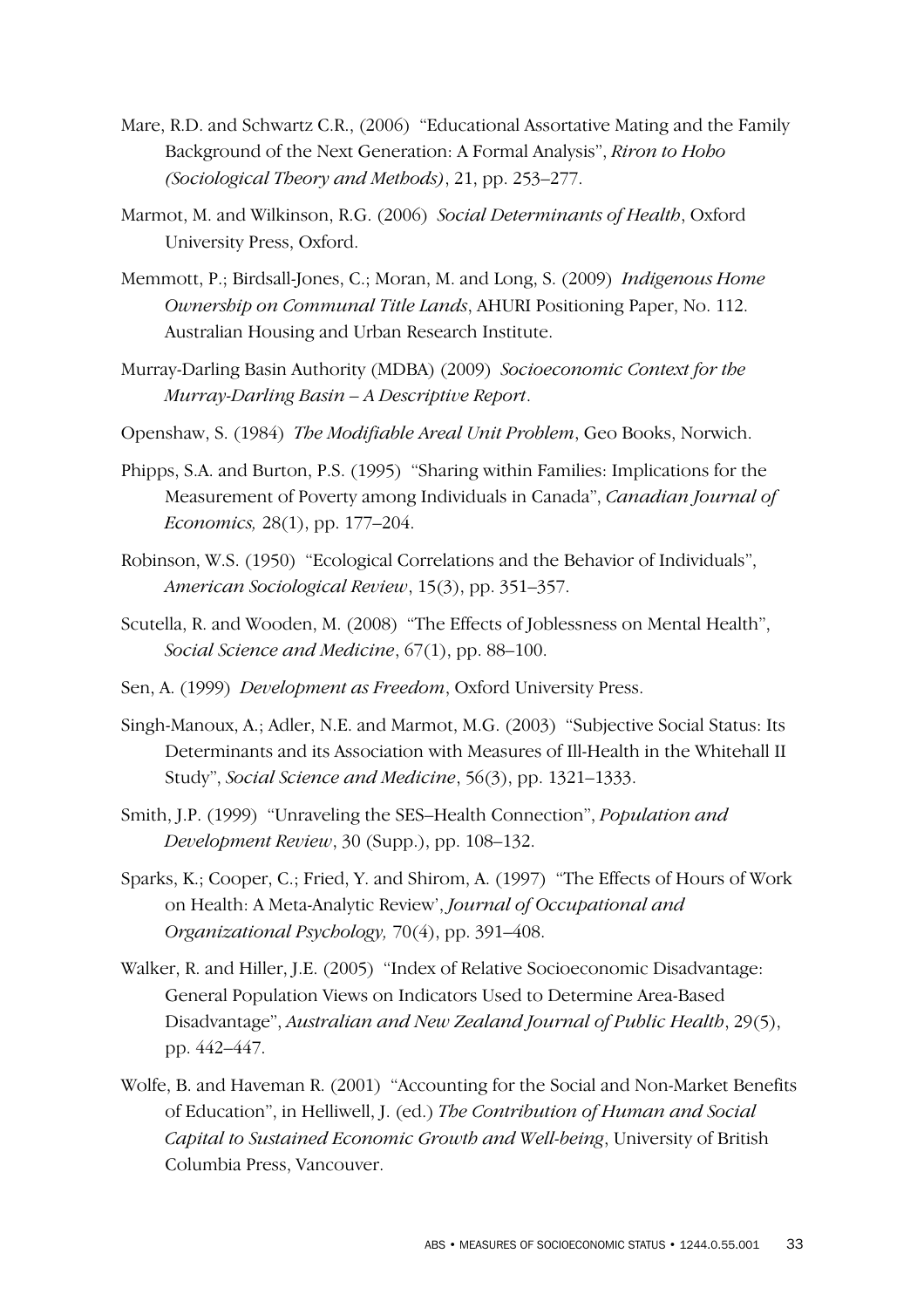## APPENDIXES

## A. SOCIOECONOMIC INDEXES FOR AREAS (SEIFA)

SEIFA is designed to allow users to make comparisons between different areas. Difficulty arises, though, when comparisons can only be made at a high level. The aggregation of small areas into larger areas often masks the inherent socioeconomic disadvantage of component areas. For example, CD1 in the table below could be a retirement village and be less advantaged than the other CD's within LGA1. By combining the CDs to a larger area, information is lost and different conclusions could be drawn from analysis.

| Local Government Area (LGA) Collection District (CD) | SEIFA score for CD * | SEIFA score for LGA * |
|------------------------------------------------------|----------------------|-----------------------|
| CD 1                                                 | 700                  |                       |
| CD <sub>2</sub>                                      | 1000                 |                       |
| CD <sub>3</sub>                                      | 1300                 | 1000                  |
| CD <sub>4</sub>                                      | 999                  |                       |
| CD <sub>5</sub>                                      | 1000                 |                       |
| CD 6                                                 | 1001                 | 1000                  |
|                                                      |                      |                       |

\* Assuming each CD has the same population total, since the LGA score is a population-weighted average of the constituent CD's.

The index at the smaller level (CD) is more meaningful and the SEIFA score at the larger area level (LGA) gives no indication of the diversity of socioeconomic conditions within the area. If a user is only interested in the average socioeconomic conditions of an area, then the average score for a larger area is most likely suitable, but if a user is interested in the distribution of socioeconomic conditions within an area then it would be more appropriate to use additional information to improve the measure at the larger area level. For example, use the proportion of CDs within each LGA that are in the bottom quintile of CDs. This gives extra information about the LGA without doing analysis at the CD level.

The indexes are reviewed after each Census and the components do not necessarily remain the same. For example, there may be a need to reflect current technology and that information wasn't available or collected in the previous Census. These changes can restrict the comparability over time.

There are a range of variables included in each of these SEIFA indices, so it is important to be aware of what is already included if using SEIFA to measure socioeconomic status. Many variables that can be used to help measure socioeconomic status for a different unit of analysis (individual, family, household) could already be included in the SEIFA index being used, so they could be duplicated in the analysis. While this issue may not cause large problems in the analysis, it is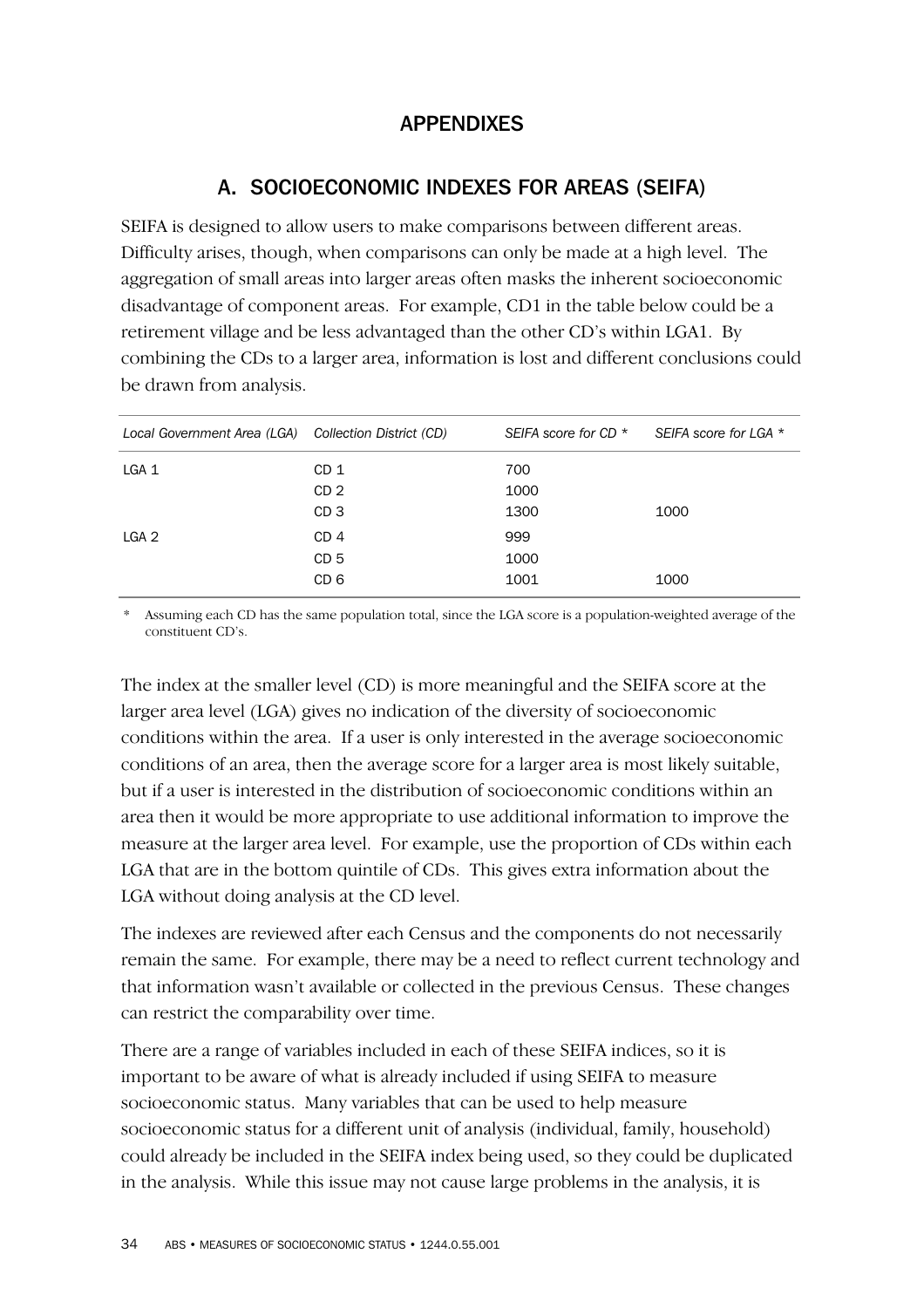something to be aware of and a decision should be made regarding whether the variable would be best used on its own, with a combination of other variables, or indeed use the SEIFA index instead.

#### *The Index of Relative Socioeconomic Disadvantage*

The Index of Relative Socioeconomic Disadvantage focuses solely on disadvantage and summarises variables for relative disadvantage at the small area level.

The components of this index include internet connection, occupation, post-school qualifications, income, marital status, proficiency in English, Indigenous status, employment status, family composition, whether have a car, long-term health condition or disability and need assistance, renting from the Government or community, low rent payments and whether additional bedrooms are needed.

One consideration though, is what population group is being analysed. If it is a component of the index, such as the unemployed, divorced/separated or the Aboriginal and Torres Strait Islander population, it would be sensible to reconsider whether this index is the most appropriate for your purposes. For example, if focusing on the Aboriginal and Torres Strait Islander population it may be better to use the Index of Relative Socioeconomic Advantage and Disadvantage (IRSAD described below). This is because it does not include Indigenous status as a component and therefore the SEIFA measure can not bias the analysis. If analysing the unemployed population on the other hand, it is still a component of the IRSAD, so it may be better to choose individual variables to measure socioeconomic status.

## *The Index of Relative Socioeconomic Advantage and Disadvantage*

The Index of Relative Socioeconomic Advantage and Disadvantage summarises variables for both advantage and disadvantage. The index can be used to measure socioeconomic wellbeing in a continuum, from the most disadvantaged areas to the most advantaged areas. This index is closely linked to the Index of Relative Disadvantage, but differs in that it also considers variables of advantage. An area that contains parts with relatively disadvantaged people and parts with relatively advantaged people might have a low score on the Index of Relative Disadvantage due to the pockets of disadvantage, but a higher score in the Index of Relative Advantage and Disadvantage, as the pockets of advantage may offset the pockets of disadvantage.

The components of this index differ to the Index of Socioeconomic Disadvantage by the inclusion of some extra variables for advantage. These include having high mortgage or rent payments, having four or more bedrooms in the house, being at university and having a diploma or advanced diploma qualification. The index also differs from the Index of Socioeconomic Disadvantage as it excludes proficiency in English, Indigenous status and marital status.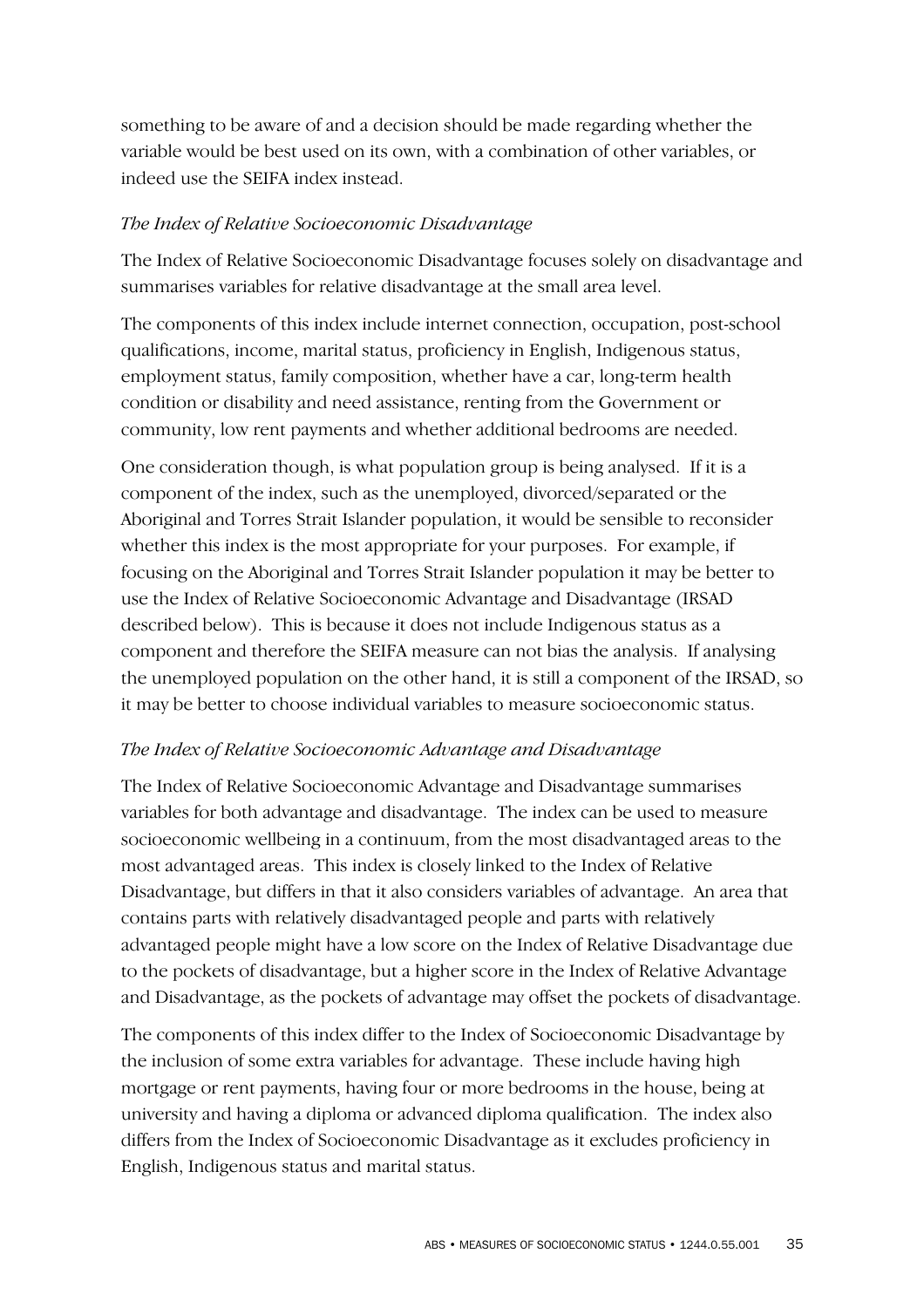Social and health research most commonly use both IRSD and IRSAD as a proxy for socioeconomic status. If answering a research question that involves finding areas that are advantaged, the IRSAD would be the best measure. The IRSD can only say that some areas are more disadvantaged than others. As the variables included in the index only reflect disadvantage, it is possible for an area to get a low IRSD due to some very disadvantaged areas and a high IRSAD score, because the area also includes some advantaged areas. For this reason it is important to keep in mind the aim of the project when deciding which index better meets the overall goal.

## *The Index of Economic Resources*

The Index of Economic Resources summarises variables relating to the financial aspects of relative socioeconomic advantage and disadvantage, including variables of high and low income as well as variables that capture high or low wealth. This index measures access to economic resources, where a high score means greater access to economic resources.

The components of this index differ to the Index of Socioeconomic Disadvantage by the inclusion of some extra variables of economic resources. These include whether own dwelling, owner of an unincorporated enterprise, have four or more bedrooms and a lone person household. The index also differs from the Index of Socioeconomic Disadvantage as it excludes whether have an internet connection, occupation, post-school qualifications, marital status, proficiency in English, Indigenous status, family composition and whether have a long-term health condition or disability and need assistance.

## *The Index of Education and Occupation*

The Index of Education and Occupation focuses exclusively on education, employment and occupation and includes information on the skills of people in the area, formal qualifications and the skills required to perform different occupations. A low score for this index means the area has a high proportion of people without qualifications and/or with low skilled jobs.

The components of this index differ to the Index of Socioeconomic Disadvantage by the inclusion of some extra variables for education and occupation. These include having more details on the skill level of occupation, whether left school at Year 11, attainment of a certificate qualification, attending university and having a diploma or advanced diploma qualification. The index also differs from the Index of Socioeconomic Disadvantage as it excludes whether have an internet connection, marital status, income, proficiency in English, Indigenous status, family composition, whether have a car, need additional bedrooms, low rent payments, whether renting from the Government or Community and whether have a long-term health condition or disability and need assistance.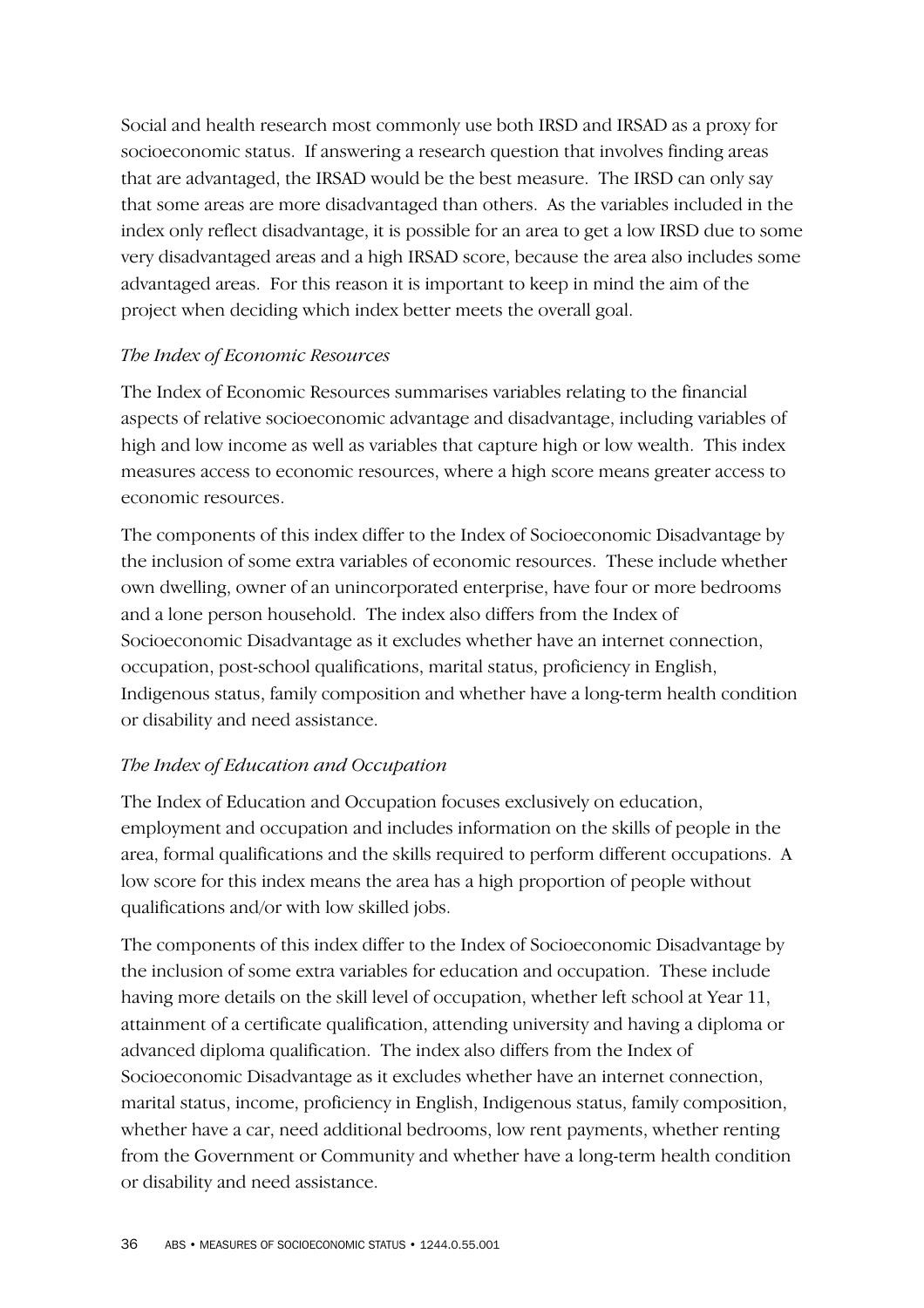## B. MODIFIABLE AREAL UNIT PROBLEM (MAUP)

The Modifiable Areal Unit Problem (MAUP) is perhaps best illustrated using a stylized example.

Consider a suburb with four small neighbourhoods A, B, C and D all with 200 usual residents. The suburb as a whole is separated from surrounding suburbs by a train line, highway and waterway whereas the neighbourhoods within the suburb are separated by minor roads.

Assume also that for the particular analysis being undertaken, an area of 400 usual residents was identified as being optimal based on the reliability of the underlying data and the aim of the analysis. It is clear, therefore, that this suburb should be split into two geographic areas. What is not clear, however, is which neighbourhoods should be grouped together for the analysis. The following diagram summarises the geographic location and characteristics of adults in the neighbourhoods.

| Neighbourhood A                     | <b>Neighbourhood B</b>              |
|-------------------------------------|-------------------------------------|
| Average income $= $20,000$          | Average income $= $90,000$          |
| Per cent completed Year $12 = 90\%$ | Per cent completed Year $12 = 80\%$ |
| Average cars per household $= 0.5$  | Average cars per household $= 2$    |
| Neighbourhood C                     | <b>Neighbourhood D</b>              |
| Average income $= $10,000$          | Average income $=$ \$60,000         |
| Per cent completed Year $12 = 30\%$ | Per cent completed Year $12 = 40\%$ |
| Average cars per household $= 2$    | Average cars per household $= 0.5$  |

If the aim of the analysis was to identify areas to be targeted for a particular policy because of low income (say under \$25,000), then grouping A with B and C with D would mean that this suburb would be missed entirely. However, both A and C would classify by themselves and if grouped together, making them a good combination for the aim of introducing policies with a focus on low income. If the policy was based on low education though (under 50% Year 12 completion) then a Grouping of A with C and D with B would also lead to the suburb being ignored. In this instance, C and D should ideally be merged. A focus on access to transport though would result in a third grouping entirely, and an index comprising all three variables would be more complicated still. The decision on whether an index is the most appropriate indicator of socioeconomic status in this case is an important one. As can be seen through the example, there is the potential for different answers depending on the focus of analysis or relevant policy. While there is no correct answer, it is always best to consider what variables are available, at what level and whether 'area' is an influencing factor for what is being analysed. In the case above, the way neighbourhoods are best combined depends on which variable is the focus and this should influence the 'area' level variables used for analysis, if there is any choice available.